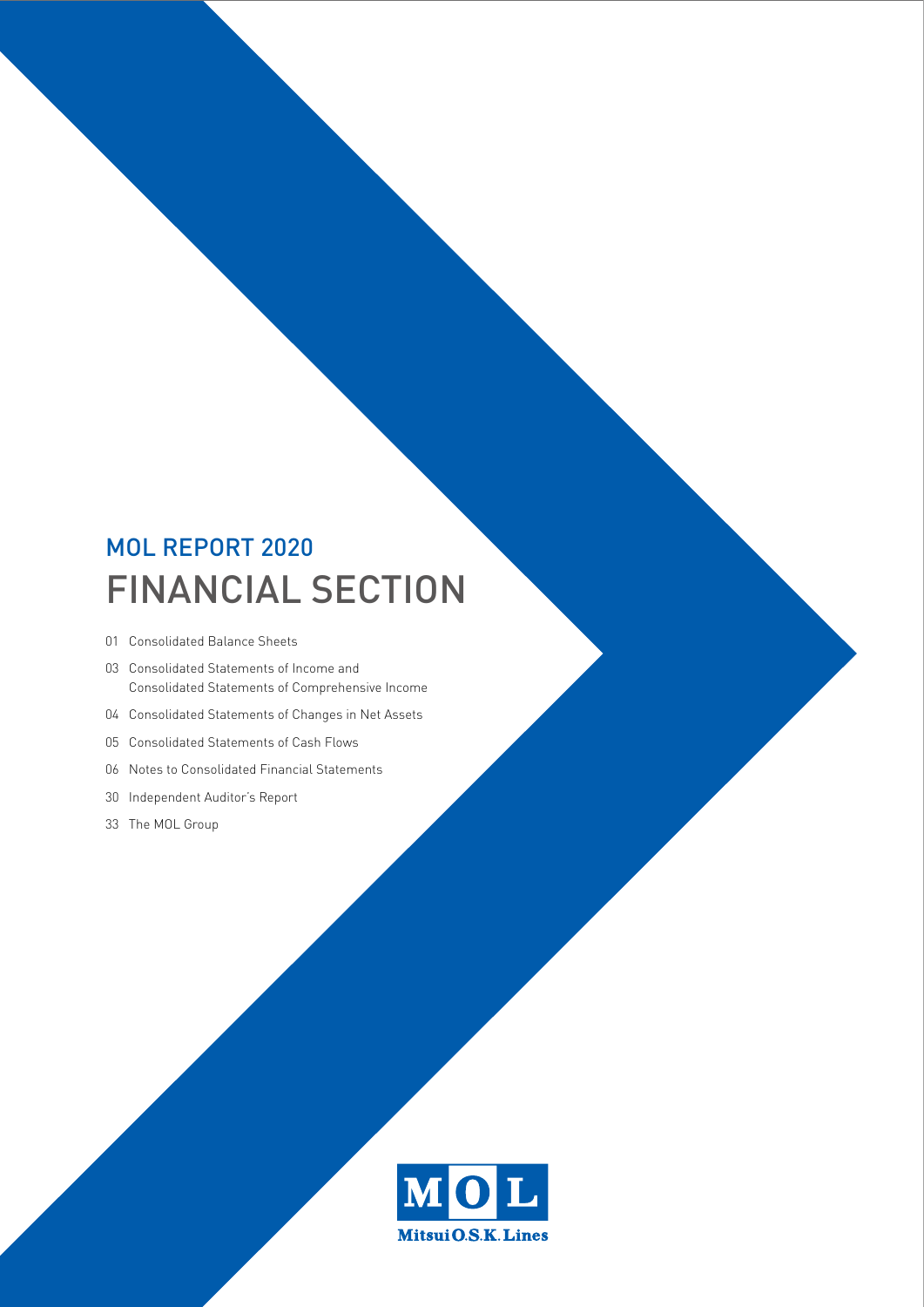## Consolidated Balance Sheets

Mitsui O.S.K. Lines, Ltd. March 31, 2020 and 2019

|                                                                                    |                 |                          | Thousands of  |
|------------------------------------------------------------------------------------|-----------------|--------------------------|---------------|
|                                                                                    | Millions of yen | U.S. dollars<br>(Note 1) |               |
| <b>ASSETS</b>                                                                      | 2020            | 2019                     | 2020          |
| <b>Current assets:</b>                                                             |                 |                          |               |
| Cash and cash equivalents (Note 3)                                                 | ¥ 102,283       | ¥ 119,155                | \$<br>939,841 |
| Trade receivables (Note 3)                                                         | 81,362          | 92,160                   | 747,606       |
| Inventories (Note 5)                                                               | 33,520          | 36,445                   | 308,003       |
| Deferred and prepaid expenses                                                      | 61,028          | 63,413                   | 560,764       |
| Other current assets (Notes 3 and 6)                                               | 56,951          | 76,538                   | 523,302       |
| Allowance for doubtful accounts                                                    | (258)           | (253)                    | (2, 370)      |
| Total current assets                                                               | 334,887         | 387,460                  | 3,077,157     |
|                                                                                    |                 |                          |               |
|                                                                                    |                 |                          |               |
|                                                                                    |                 |                          |               |
|                                                                                    |                 |                          |               |
|                                                                                    |                 |                          |               |
|                                                                                    |                 |                          |               |
|                                                                                    |                 |                          |               |
|                                                                                    |                 |                          |               |
|                                                                                    |                 |                          |               |
|                                                                                    |                 |                          |               |
|                                                                                    |                 |                          |               |
| Vessels, property and equipment, net of accumulated depreciation (Notes 7 and 13): |                 |                          |               |
| Vessels                                                                            | 711,498         | 715,344                  | 6,537,701     |
| Buildings and structures                                                           | 146,582         | 145,229                  | 1,346,889     |
| Machinery, equipment and vehicles                                                  | 29,205          | 29,345                   | 268,354       |
| Furniture and fixtures                                                             | 4,174           | 4,523                    | 38,353        |
| Land                                                                               | 241,162         | 222,565                  | 2,215,951     |
| Vessels and other property under construction                                      | 66,363          | 73,718                   | 609,785       |
| Others                                                                             | 2,713           | 3,182                    | 24,928        |
| Net vessels, property and equipment                                                | 1,201,698       | 1,193,910                | 11,041,973    |
|                                                                                    |                 |                          |               |
|                                                                                    |                 |                          |               |
|                                                                                    |                 |                          |               |
|                                                                                    |                 |                          |               |
|                                                                                    |                 |                          |               |
|                                                                                    |                 |                          |               |
|                                                                                    |                 |                          |               |
|                                                                                    |                 |                          |               |
|                                                                                    |                 |                          |               |
|                                                                                    |                 |                          |               |
| Investments, intangibles and other assets:                                         |                 |                          |               |
| Intangible assets                                                                  | 28,810          | 28,695                   | 264,724       |
| Investment securities (Notes 3, 4 and 7)                                           | 346,890         | 360,706                  | 3,187,448     |
| Long-term loans receivable (Note 3)                                                | 85,261          | 73,129                   | 783,432       |
| Long-term prepaid expenses                                                         | 8,490           | 5,698                    | 78,011        |
| Net defined benefit assets (Note 16)                                               | 16,121          | 15,764                   | 148,130       |
| Deferred tax assets (Note 15)                                                      | 3,228           | 3,048                    | 29,660        |
| Other non-current assets (Note 6)                                                  | 85,911          | 67,761                   | 789,405       |
| Allowance for doubtful accounts                                                    | (12, 584)       | (1,697)                  | (115,629)     |
| Total investments, intangibles and other assets                                    | 562,131         | 553,107                  | 5,165,220     |
| Total assets                                                                       | ¥2,098,717      | ¥2,134,477               | \$19,284,360  |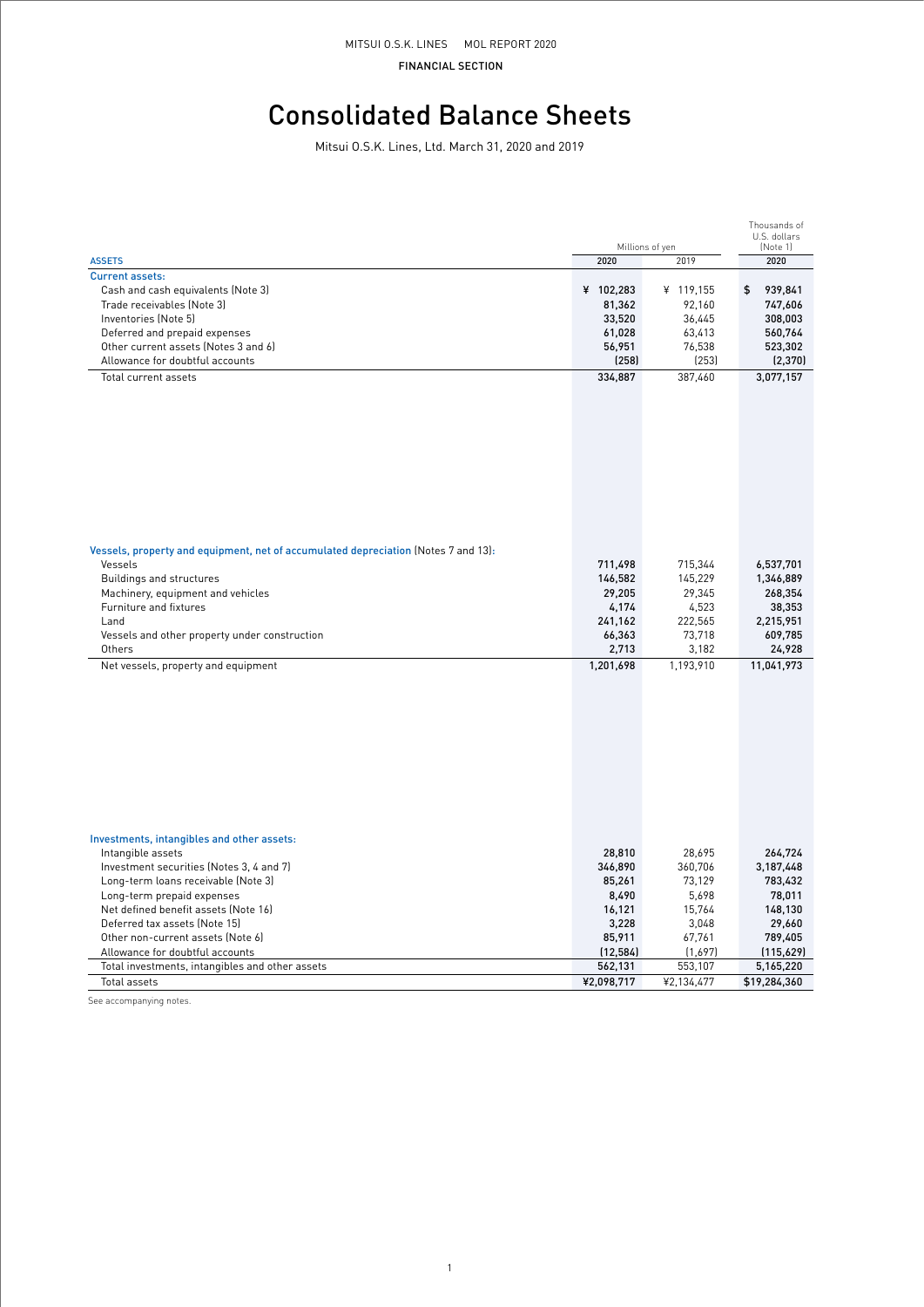## MITSUI O.S.K. LINES MOL REPORT 2020

#### FINANCIAL SECTION

|                                                                       |             |                          | Thousands of             |
|-----------------------------------------------------------------------|-------------|--------------------------|--------------------------|
|                                                                       |             | Millions of yen          | U.S. dollars<br>(Note 1) |
| <b>LIABILITIES AND NET ASSETS</b>                                     | 2020        | 2019                     | 2020                     |
| <b>Current liabilities:</b>                                           |             |                          |                          |
| Trade payables (Note 3)                                               | ¥<br>69,189 | ¥<br>81,020              | \$<br>635,753            |
| Bonds due within one year (Notes 3 and 7)                             | 36,766      | 28,500                   | 337,829                  |
| Short-term bank loans (Notes 3 and 7)                                 | 180,351     | 187,419                  | 1,657,180                |
| Commercial paper (Notes 3 and 7)                                      | 25.000      | 40,000                   | 229,716                  |
| Accrued income taxes (Note 15)                                        | 5,336       | 5,494                    | 49,030                   |
| Advances received                                                     | 34,348      | 35,814                   | 315,611                  |
| Allowance for bonuses                                                 | 4,706       | 4,742                    | 43,241                   |
| Allowance for directors' bonuses                                      | 179         | 180                      | 1,644                    |
| Provision for contract loss                                           | 17,644      | 17,198                   | 162,124                  |
| Provision for loss related to business restructuring                  |             | 304                      |                          |
| Provision for environmental measures                                  | 622         | $\overline{\phantom{a}}$ | 5,715                    |
| Other current liabilities (Note 6)                                    | 48,020      | 45,975                   | 441,238                  |
| <b>Total current liabilities</b>                                      | 422,164     | 446,649                  | 3,879,114                |
|                                                                       |             |                          |                          |
| <b>Non-current liabilities:</b>                                       |             |                          |                          |
| Bonds due after one year (Notes 3 and 7)                              | 181,000     | 168,198                  | 1,663,144                |
| Long-term bank loans (Notes 3 and 7)                                  | 655,117     | 665,997                  | 6,019,636                |
| Lease obligations                                                     | 16,091      | 14,224                   | 147,854                  |
| Deferred tax liabilities (Note 15)                                    | 58,480      | 58,123                   | 537,351                  |
| Net defined benefit liabilities (Note 16)                             | 9,524       | 11,927                   | 87,512                   |
| Directors' and corporate auditors' retirement benefits                | 1,565       | 1,499                    | 14,380                   |
| Reserve for periodic drydocking                                       | 18,441      | 18,220                   | 169,447                  |
| Provision for contract loss                                           | 26,639      | 36,624                   | 244,776                  |
| Provision for environmental measures                                  |             | 620                      |                          |
| Other non-current liabilities (Note 6)                                | 68,457      | 60,785                   | 629,026                  |
| Total non-current liabilities                                         | 1,035,316   | 1,036,220                | 9,513,148                |
| <b>Total liabilities</b>                                              | 1,457,481   | 1,482,870                | 13,392,272               |
|                                                                       |             |                          |                          |
| Commitments and contingent liabilities (Note 8)                       |             |                          |                          |
|                                                                       |             |                          |                          |
| Net assets (Note 9):                                                  |             |                          |                          |
| <b>Owners' equity</b>                                                 |             |                          |                          |
| Common stock as of March 31, 2020;                                    |             |                          |                          |
| Authorized - 315,400,000 shares                                       |             |                          |                          |
| Issued<br>$-120,628,611$ shares                                       | 65,400      | 65,400                   | 600,937                  |
| Capital surplus                                                       | 45,007      | 45,385                   | 413,553                  |
| Retained earnings                                                     | 351,636     | 329,888                  | 3,231,057                |
| Treasury stock, at cost                                               | (6, 722)    | [6, 764]                 | (61, 766)                |
| Total owners' equity                                                  | 455,320     | 433,909                  | 4,183,772                |
| Accumulated other comprehensive income                                |             |                          |                          |
| Unrealized holding gains on available-for-sale securities, net of tax | 16,306      | 26,840                   | 149,830                  |
| Unrealized gains on hedging derivatives, net of tax                   | 28,170      | 44,391                   | 258,844                  |
| Foreign currency translation adjustments                              | 10,889      | 16,197                   | 100,055                  |
| Remeasurements of defined benefit plans, net of tax                   | 2,648       | 3,725                    | 24,331                   |
| Total accumulated other comprehensive income                          | 58,014      | 91,154                   | 533,069                  |
| <b>Share subscription rights</b>                                      | 1,646       | 1,803                    | 15,124                   |
| <b>Non-controlling interests</b>                                      | 126,253     | 124,739                  | 1,160,093                |
| Total net assets                                                      | 641,235     | 651,607                  | 5,892,079                |
| Total liabilities and net assets                                      | ¥2,098,717  | ¥2,134,477               | \$19,284,360             |
|                                                                       |             |                          |                          |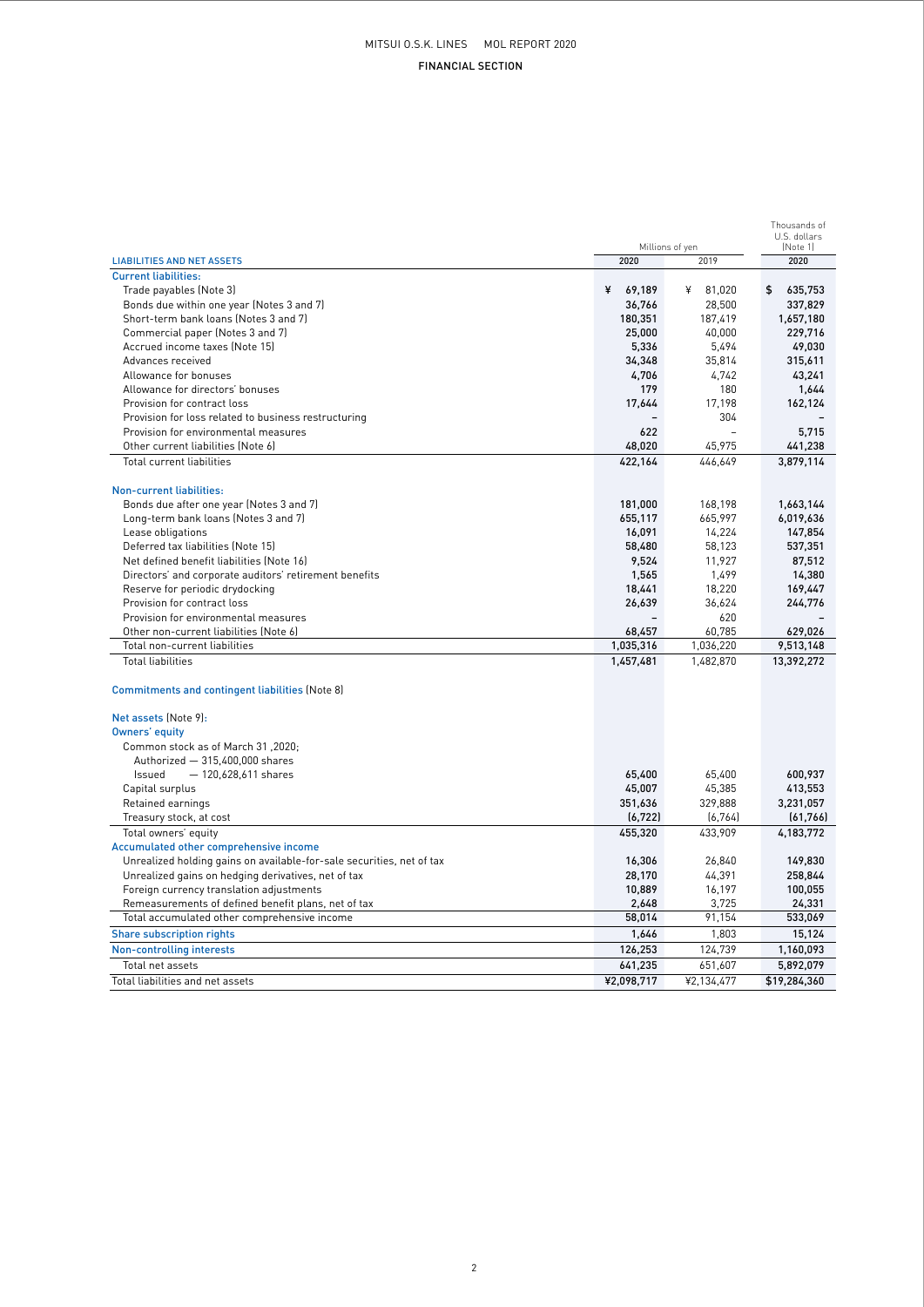## Consolidated Statements of Income and Consolidated Statements of Comprehensive Income

Mitsui O.S.K. Lines, Ltd. Years ended March 31, 2020 and 2019

|                                                                        |             |                 | Thousands of<br>U.S. dollars |
|------------------------------------------------------------------------|-------------|-----------------|------------------------------|
|                                                                        |             | Millions of yen | [Note 1]                     |
| <b>Consolidated Statements of Incomel</b>                              | 2020        | 2019            | 2020                         |
| Shipping and other revenues (Note 14)                                  | ¥1,155,404  | ¥1,234,077      | \$10,616,594                 |
| Shipping and other expenses                                            | 1,035,771   | 1,094,915       | 9,517,329                    |
| <b>Gross operating income</b>                                          | 119,632     | 139,161         | 1,099,255                    |
| Selling, general and administrative expenses                           | 95.852      | 101,442         | 880.749                      |
| <b>Operating income</b>                                                | 23,779      | 37,718          | 218,496                      |
| Non-operating income:                                                  |             |                 |                              |
| Interest income                                                        | 8,028       | 7.832           | 73.766                       |
| Dividend income                                                        | 6,127       | 5,982           | 56,298                       |
| Equity in earnings of affiliated companies                             | 15,949      |                 | 146,549                      |
| Foreign exchange gain                                                  | 17,058      | 15,850          | 156,739                      |
| Others                                                                 | 2,800       | 2,988           | 25,728                       |
| <b>Total non-operating income</b>                                      | 49,965      | 32,654          | 459,110                      |
| Non-operating expenses:                                                |             |                 |                              |
| Interest expense                                                       | 16,549      | 21,806          | 152,062                      |
| Equity in losses of affiliated companies                               |             | 7,804           |                              |
| Others                                                                 | 2,104       | 2,187           | 19,332                       |
| <b>Total non-operating expenses</b>                                    | 18,654      | 31,798          | 171,404                      |
| <b>Ordinary income</b>                                                 | 55,090      | 38,574          | 506,202                      |
| Other gains:                                                           |             |                 |                              |
| Gain on sales of vessels, property, equipment and others               | 8,295       | 4,654           | 76,219                       |
| Gain on sales of investment securities                                 | 3,266       | 681             | 30,010                       |
| Others                                                                 | 4.542       | 9.082           | 41,734                       |
| <b>Total other gains</b>                                               | 16,104      | 14,418          | 147,973                      |
| Other losses:                                                          |             |                 |                              |
| Loss on sales and disposals of vessels, property, equipment and others | 449         | 1.120           | 4.125                        |
| Loss on valuation of investment securities                             | 2,752       | 191             | 25,287                       |
| Loss related to business restructuring (Note 10)                       | 8,243       |                 | 75,741                       |
| Provision of allowance for doubtful accounts (Note 11)                 | 7,784       |                 | 71,524                       |
| Others                                                                 | 4,835       | 4,902           | 44,427                       |
| <b>Total other losses</b>                                              | 24,064      | 6,214           | 221,115                      |
| Income before income taxes                                             | 47,130      | 46,778          | 433,060                      |
| Income taxes (Note 15):                                                |             |                 |                              |
| Current                                                                | 8,970       | 8,793           | 82,422                       |
| Deferred                                                               | (30)        | 4,309           | (275)                        |
| Net income                                                             | 38,190      | 33,674          | 350,914                      |
| Income attributable to non-controlling interests                       | 5,566       | 6,799           | 51,143                       |
| Income attributable to owners of parent                                | ¥<br>32,623 | ¥<br>26,875     | \$<br>299,761                |

|                                                                                            | Millions of yen |         | Thousands of<br>U.S. dollars<br>[Note 1] |
|--------------------------------------------------------------------------------------------|-----------------|---------|------------------------------------------|
| (Consolidated Statements of Comprehensive Income)                                          | 2020            | 2019    | 2020                                     |
| Net income                                                                                 | ¥38,190         | ¥33.674 | \$350,914                                |
| Other comprehensive income (Note 18):                                                      |                 |         |                                          |
| Unrealized holding gains on available-for-sale securities, net of tax                      | (11, 567)       | [6.783] | (106, 285)                               |
| Unrealized gains on hedging derivatives, net of tax                                        | (5, 535)        | 2,146   | (50, 859)                                |
| Foreign currency translation adjustments                                                   | (2, 108)        | (9.011) | (19, 369)                                |
| Remeasurements of defined benefit plans, net of tax                                        | (1,071)         | (2.180) | (9.841)                                  |
| Share of other comprehensive income (loss) of associates accounted for using equity method | (15, 294)       | 7,320   | (140, 531)                               |
|                                                                                            | (35, 577)       | [8.508] | (326, 904)                               |
| <b>Comprehensive income</b>                                                                | ¥ 2,612         | ¥25,166 | 24,000<br>\$.                            |
| Comprehensive income                                                                       |                 |         |                                          |
| Comprehensive income attributable to owners of parent                                      | ¥ $(1.218)$     | ¥17.408 | \$ [11.191]                              |
| Comprehensive income attributable to non-controlling interests                             | 3,831           | 7.757   | 35,201                                   |
|                                                                                            |                 |         |                                          |
|                                                                                            |                 |         | U.S. dollars                             |

|                                       | Yen     | [Note 1] |        |
|---------------------------------------|---------|----------|--------|
| (Amounts per share of common stock)   | 2020    | 2019     | 2020   |
| Net income                            | ¥272.79 | ¥224.72  | \$2.50 |
| Diluted net income (Note 2)           | 263.55  | 217.09   | 2.42   |
| Cash dividends applicable to the year | 65.00   | 45.00    | 0.59   |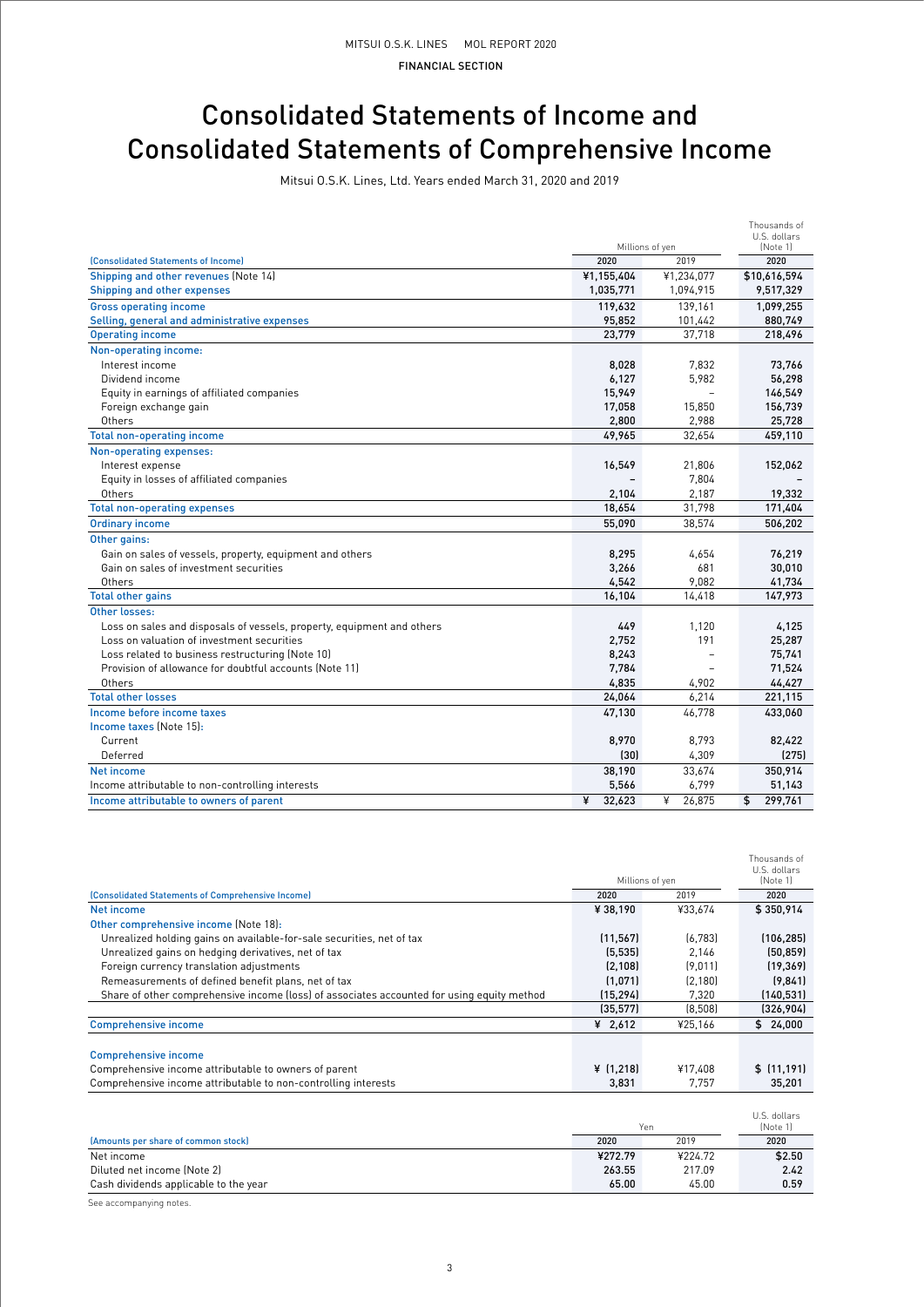## Consolidated Statements of Changes in Net Assets

Mitsui O.S.K. Lines, Ltd. Years ended March 31, 2020 and 2019

|                                                                     |                          |                              |                      |           |                                                                                                    | Millions of yen                                                 |                                                   |                                                           |                 |                                           |                     |
|---------------------------------------------------------------------|--------------------------|------------------------------|----------------------|-----------|----------------------------------------------------------------------------------------------------|-----------------------------------------------------------------|---------------------------------------------------|-----------------------------------------------------------|-----------------|-------------------------------------------|---------------------|
|                                                                     |                          | Common stock Capital surplus | Retained<br>earnings | at cost   | Unrealized<br>holding gains on<br>available-for-<br>Treasury stock, sale securities,<br>net of tax | Unrealized<br>gains on<br>hedging<br>derivatives, net<br>of tax | Foreign<br>currencv<br>translation<br>adjustments | Remeasurements<br>of defined benefit<br>plans, net of tax | Share<br>rights | subscription Non-controlling<br>interests | Total<br>net assets |
| <b>Balance at April 1, 2018</b>                                     | ¥65,400                  | ¥45,385                      | ¥306,642             | ¥[6,807]  | ¥33,400                                                                                            | ¥37,873                                                         | ¥23,442                                           | ¥5,905                                                    | ¥2,026          | ¥114,776                                  | ¥628,044            |
| Cumulative effects of changes in<br>accounting policies             |                          |                              |                      |           |                                                                                                    |                                                                 |                                                   |                                                           |                 |                                           |                     |
| Restated balance                                                    | ¥65.400                  | ¥45.385                      | ¥306.642             | ¥[6,807]  | ¥33.400                                                                                            | ¥37.873                                                         | ¥23.442                                           | ¥5.905                                                    | ¥2.026          | ¥114,776                                  | ¥628,044            |
| Issuance of new shares-exercise<br>of subscription rights to shares |                          |                              |                      | 4         |                                                                                                    |                                                                 |                                                   |                                                           | (4)             |                                           |                     |
| Dividends paid                                                      |                          | ۰                            | (3,587)              |           |                                                                                                    |                                                                 |                                                   |                                                           |                 |                                           | (3,587)             |
| Net income attributable to owners<br>of parent                      |                          | $\overline{\phantom{0}}$     | 26.875               |           |                                                                                                    |                                                                 |                                                   |                                                           |                 | $\overline{\phantom{a}}$                  | 26,875              |
| Due to change in consolidated<br>subsidiaries                       |                          | L.                           | [0]                  | $\bar{a}$ |                                                                                                    |                                                                 |                                                   |                                                           |                 |                                           | [0]                 |
| Purchases of treasury stock                                         |                          |                              | $\equiv$             | (31)      |                                                                                                    |                                                                 |                                                   |                                                           |                 |                                           | (31)                |
| Disposal of treasury stock                                          |                          |                              | [40]                 | 69        |                                                                                                    |                                                                 |                                                   |                                                           |                 |                                           | 28                  |
| Purchases of shares of consoli-<br>dated subsidiaries               |                          | [0]                          |                      |           |                                                                                                    |                                                                 |                                                   |                                                           |                 |                                           | [0]                 |
| Net changes of items other than<br>owner's equity during the year   |                          |                              |                      |           | (6, 559)                                                                                           | 6,518                                                           | (7, 244)                                          | [2, 180]                                                  | (218)           | 9,963                                     | 278                 |
| Balance at March 31 and April 1, 2019                               | ¥65,400                  | ¥45,385                      | ¥329,888             | 4[6, 764] | ¥26,840                                                                                            | ¥44,391                                                         | ¥16,197                                           | ¥3,725                                                    | ¥1,803          | ¥124,739                                  | ¥651,607            |
| Cumulative effects of changes in<br>accounting policies             |                          | $\overline{\phantom{a}}$     | (1, 812)             |           |                                                                                                    |                                                                 |                                                   |                                                           |                 |                                           | (1, 812)            |
| Restated balance                                                    | ¥65.400                  | ¥45.385                      | ¥328,075             | ¥[6.764]  | ¥26.840                                                                                            | ¥44,391                                                         | ¥16.197                                           | ¥3,725                                                    | ¥1.803          | ¥124,739                                  | ¥649,794            |
| Issuance of new shares-exercise<br>of subscription rights to shares |                          |                              |                      | 5         |                                                                                                    |                                                                 |                                                   |                                                           | (5)             |                                           |                     |
| Dividends paid                                                      |                          | $\qquad \qquad -$            | (6, 577)             |           |                                                                                                    |                                                                 |                                                   |                                                           |                 |                                           | (6, 577)            |
| Net income attributable to owners<br>of parent                      |                          | $\overline{\phantom{a}}$     | 32,623               |           |                                                                                                    | -                                                               |                                                   |                                                           |                 | $\overline{\phantom{0}}$                  | 32,623              |
| Due to change in consolidated<br>subsidiaries                       |                          | $\qquad \qquad -$            | (2,446)              |           |                                                                                                    |                                                                 |                                                   |                                                           |                 |                                           | (2,446)             |
| Purchases of treasury stock                                         |                          |                              |                      | [28]      |                                                                                                    |                                                                 |                                                   |                                                           |                 |                                           | [28]                |
| Disposal of treasury stock                                          |                          | $\overline{a}$               | (38)                 | 65        |                                                                                                    |                                                                 |                                                   |                                                           |                 |                                           | 26                  |
| Purchases of shares of<br>consolidated subsidiaries                 | $\overline{\phantom{a}}$ | (377)                        |                      |           |                                                                                                    |                                                                 |                                                   |                                                           |                 |                                           | [377]               |
| Net changes of items other than<br>owner's equity during the year   |                          | $\overline{a}$               |                      |           | (10, 533)                                                                                          | (16, 221)                                                       | (5, 308)                                          | (1,076)                                                   | (151)           | 1,514                                     | (31, 777)           |
| Balance at March 31, 2020                                           | ¥65.400                  | ¥45.007                      | ¥351.636             | ¥(6.722)  | ¥16.306                                                                                            | ¥ 28.170                                                        | ¥10.889                                           | ¥2.648                                                    | ¥1.646          | ¥126.253                                  | ¥641,235            |

|                                   |                          | Thousands of U.S. dollars (Note 1) |             |                 |                                    |                                |             |                                 |              |                          |             |
|-----------------------------------|--------------------------|------------------------------------|-------------|-----------------|------------------------------------|--------------------------------|-------------|---------------------------------|--------------|--------------------------|-------------|
|                                   |                          |                                    |             |                 | Unrealized                         |                                |             |                                 |              |                          |             |
|                                   |                          |                                    |             |                 | holding gains on<br>available-for- | Unrealized gains<br>on hedging |             | Foreign currency Remeasurements | Share        |                          |             |
|                                   |                          |                                    | Retained    | Treasury stock. | sale securities.                   | derivatives, net               | translation | of defined benefit              | subscription | Non-controlling          | Total       |
|                                   | Common stock             | Capital surplus                    | earnings    | at cost         | net of tax                         | of tax                         | adjustments | plans, net of tax               | rights       | interests                | net assets  |
| <b>Balance at April 1, 2019</b>   | \$600,937                | \$417,026                          | \$3,031,223 | \$162, 151]     | \$246,623                          | \$407,893                      | \$148,828   | \$34,227                        | \$16,567     | \$1,146,182              | \$5,987,383 |
| Cumulative effects of changes in  |                          |                                    |             |                 |                                    |                                |             |                                 |              |                          |             |
| accounting policies               |                          | $\overline{\phantom{0}}$           | (16, 649)   |                 |                                    |                                |             |                                 |              |                          | (16,649)    |
| Restated balance                  | \$600,937                | \$417,026                          | \$3,014,563 | \$162, 151]     | \$246,623                          | \$407,893                      | \$148,828   | \$34,227                        | \$16,567     | \$1,146,182              | \$5,970,724 |
| Issuance of new shares-exercise   |                          |                                    |             |                 |                                    |                                |             |                                 |              |                          |             |
| of subscription rights to shares  |                          |                                    |             | 45              |                                    |                                |             |                                 | (45)         |                          |             |
| Dividends paid                    |                          | $\overline{\phantom{0}}$           | (60, 433)   |                 |                                    |                                |             |                                 |              | $\overline{\phantom{0}}$ | (60, 433)   |
| Net income attributable to owners |                          |                                    |             |                 |                                    |                                |             |                                 |              |                          |             |
| of parent                         |                          | $\overline{\phantom{0}}$           | 299,761     |                 |                                    |                                |             |                                 |              |                          | 299,761     |
| Due to change in consolidated     |                          |                                    |             |                 |                                    |                                |             |                                 |              |                          |             |
| subsidiaries                      |                          | $\overline{\phantom{0}}$           | (22, 475)   |                 |                                    |                                |             |                                 |              | $\overline{\phantom{a}}$ | (22, 475)   |
| Purchases of treasury stock       |                          |                                    |             | (257)           |                                    |                                |             |                                 |              | $\overline{\phantom{0}}$ | (257)       |
| Disposal of treasury stock        |                          | $\overline{\phantom{a}}$           | (349)       | 597             |                                    |                                |             |                                 |              | $\overline{\phantom{0}}$ | 238         |
| Purchases of shares of            |                          |                                    |             |                 |                                    |                                |             |                                 |              |                          |             |
| consolidated subsidiaries         | $\overline{\phantom{0}}$ | (3,464)                            |             |                 |                                    |                                |             |                                 |              |                          | (3,464)     |
| Net changes of items other than   |                          |                                    |             |                 |                                    |                                |             |                                 |              |                          |             |
| owner's equity during the year    |                          |                                    |             |                 | (96, 783)                          | (149, 048)                     | (48, 773)   | (9,886)                         | (1, 387)     | 13,911                   | (291, 987)  |
| Balance at March 31, 2020         | \$600,937                | \$413,553                          | \$3,231,057 | \$[61,766]      | \$149,830                          | \$258,844                      | \$100,055   | \$24,331                        | \$15,124     | \$1,160,093              | \$5,892,079 |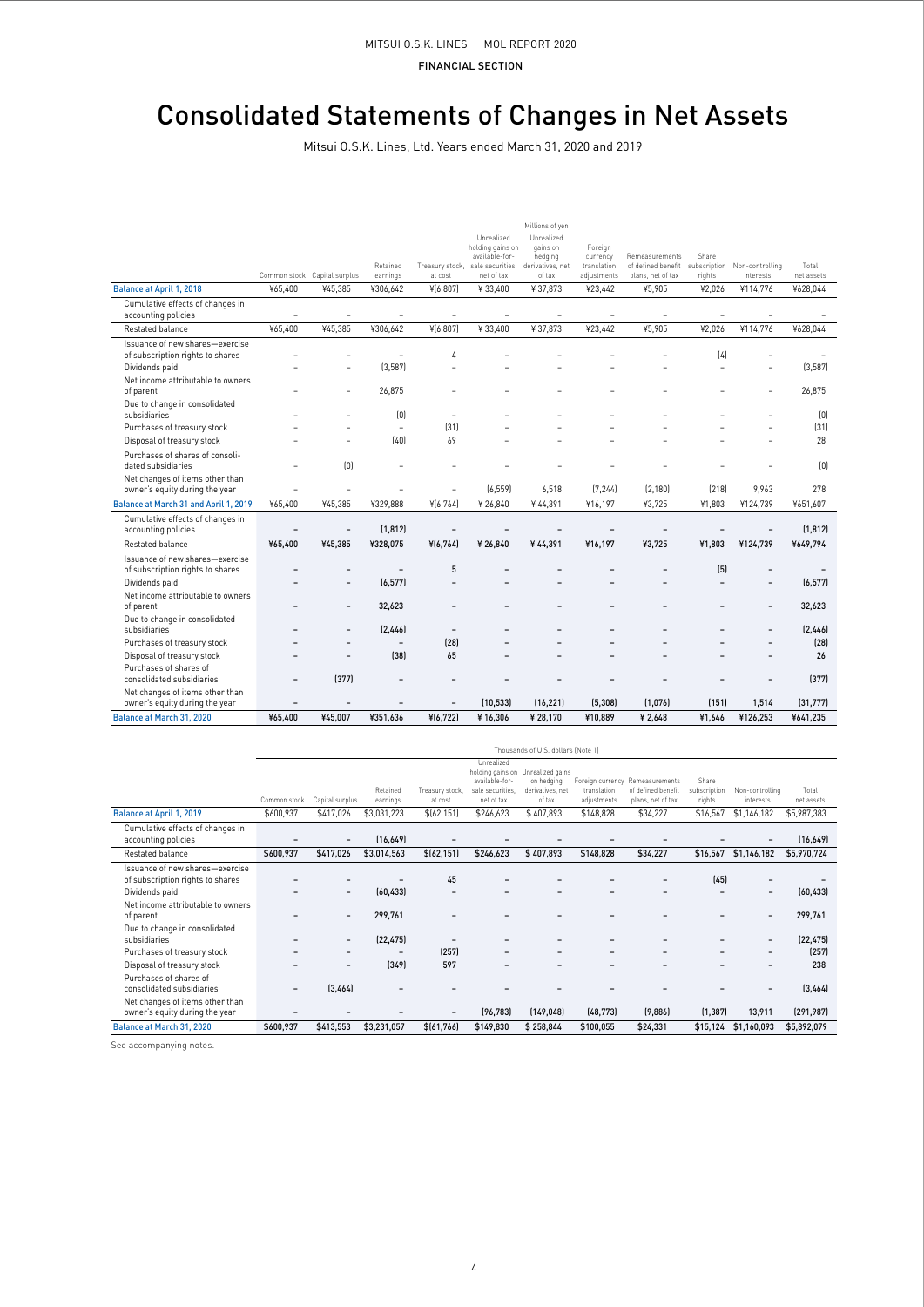## Consolidated Statements of Cash Flows

Mitsui O.S.K. Lines, Ltd. Years ended March 31, 2020 and 2019

| (Note 1)<br>Millions of yen<br>2020<br>2020<br>2019<br>Cash flows from operating activities:<br>\$<br>Income before income taxes<br>¥ 47,130<br>¥ 46.778<br>433.060<br>Adjustments to reconcile income before income taxes to net cash provided by operating activities<br>90,138<br>Depreciation and amortization<br>87,765<br>806,441<br>75,741<br>Loss related to business restructuring<br>8,243<br>[15.949]<br>7,804<br>(146, 549)<br>Equity in losses (earnings) of affiliated companies, net<br>Various provisions (reversals)<br>(6, 241)<br>[21,683]<br>(57, 346)<br>(130, 074)<br>Interest and dividend income<br>(14, 156)<br>(13, 815)<br>16,549<br>152,062<br>Interest expense<br>21,806<br>(22,080)<br>Loss (gain) on sales of investment securities<br>(2,403)<br>[661]<br>Loss (gain) on valuation of investment securities<br>2,752<br>191<br>25,287<br>(69, 337)<br>Loss (gain) on sales and disposal of vessels, property and equipment and intangible assets, net<br>(7, 546)<br>(3, 143)<br>(15, 984)<br>(19, 228)<br>(146, 871)<br>Foreign exchange loss (gain)<br>Changes in operating assets and liabilities:<br>Trade receivables<br>10,292<br>33,490<br>94,569<br>Inventories<br>2.835<br>2,333<br>26,049<br>(11, 261)<br>(50, 151)<br>(103, 473)<br>Trade payables<br>1,837<br>[23, 282]<br>16,879<br>Others, net<br>Sub total<br>70.576<br>954,360<br>103,863<br>Interest and dividend income received<br>21,803<br>16,606<br>200,339<br>Interest expenses paid<br>(16,988)<br>[21, 449]<br>(156, 096)<br>(7, 955)<br>(10, 484)<br>(73,095)<br>Income taxes paid<br>Net cash provided by (used in) operating activities<br>100,723<br>55,248<br>925,507<br>Cash flows from investing activities:<br>Purchase of investment securities<br>(16, 898)<br>(115, 300)<br>(155, 269)<br>Proceeds from sales and redemption of investment securities<br>13,446<br>10,117<br>123,550<br>(155, 104)<br>(155,683)<br>(1,425,195)<br>Purchase of vessels, property and equipment and intangible assets<br>Proceeds from sales of vessels, property and equipment and intangible assets<br>44,642<br>69,423<br>410,199<br>(25,661)<br>(61, 380)<br>Disbursements for long-term loans receivables<br>(6,680)<br>Collections of long-term loans receivables<br>13,840<br>38,863<br>127,170<br>Purchase of shares of subsidiaries resulting in change in scope of consolidation<br>(7,437)<br>Payments for sales of shares of subsidiaries resulting in change in scope of consolidation<br>(3, 284)<br>(497)<br>(9, 379)<br>(4, 566)<br>Others, net<br>(107, 250)<br>(198, 341)<br>(985, 481)<br>Net cash provided by (used in) investing activities<br>Cash flows from financing activities:<br>Net increase (decrease) in short-term bank loans<br>(9.102)<br>11.829<br>[83.635]<br>Net increase (decrease) in commercial paper<br>(15,000)<br>35,000<br>(137, 829)<br>117,491<br>1,079,582<br>Proceeds from long-term bank loans<br>130,592<br>Repayments of long-term bank loans<br>(90, 593)<br>(962, 565)<br>(104, 756)<br>Proceeds from issuance of bonds<br>459,432<br>50,000<br>20,000<br>Redemption of bonds<br>(28, 500)<br>(31, 734)<br>(261, 876)<br>(3,599)<br>(60, 369)<br>Cash dividends paid by the Company<br>(6, 570)<br>(2,937)<br>(1,894)<br>(26, 987)<br>Cash dividends paid to non-controlling interests<br>(1, 352)<br>921<br>(12, 423)<br>Others, net<br>Net cash provided by (used in) financing activities<br>(728)<br>70.520<br>[6.689]<br>Effect of foreign exchange rate changes on cash and cash equivalents<br>(1,625)<br>2,137<br>(14, 931)<br>Net increase (decrease) in cash and cash equivalents<br>(8,881)<br>(70, 435)<br>(81,604)<br>Cash and cash equivalents at beginning of year<br>119,155<br>189,591<br>1,094,872<br>Increase (decrease) in cash and cash equivalents resulting from change in scope of consolidation<br>(7,991)<br>(73, 426)<br>939.841<br>Cash and cash equivalents at end of year<br>¥102,283<br>¥119,155<br>\$ |  | Thousands of<br>U.S. dollars |
|----------------------------------------------------------------------------------------------------------------------------------------------------------------------------------------------------------------------------------------------------------------------------------------------------------------------------------------------------------------------------------------------------------------------------------------------------------------------------------------------------------------------------------------------------------------------------------------------------------------------------------------------------------------------------------------------------------------------------------------------------------------------------------------------------------------------------------------------------------------------------------------------------------------------------------------------------------------------------------------------------------------------------------------------------------------------------------------------------------------------------------------------------------------------------------------------------------------------------------------------------------------------------------------------------------------------------------------------------------------------------------------------------------------------------------------------------------------------------------------------------------------------------------------------------------------------------------------------------------------------------------------------------------------------------------------------------------------------------------------------------------------------------------------------------------------------------------------------------------------------------------------------------------------------------------------------------------------------------------------------------------------------------------------------------------------------------------------------------------------------------------------------------------------------------------------------------------------------------------------------------------------------------------------------------------------------------------------------------------------------------------------------------------------------------------------------------------------------------------------------------------------------------------------------------------------------------------------------------------------------------------------------------------------------------------------------------------------------------------------------------------------------------------------------------------------------------------------------------------------------------------------------------------------------------------------------------------------------------------------------------------------------------------------------------------------------------------------------------------------------------------------------------------------------------------------------------------------------------------------------------------------------------------------------------------------------------------------------------------------------------------------------------------------------------------------------------------------------------------------------------------------------------------------------------------------------------------------------------------------------------------------------------------------------------------------------------------------------------------------------------------------------------------------------------------------------------------------------------------------------------------------------------------------------------------------------------------------------------------------------|--|------------------------------|
|                                                                                                                                                                                                                                                                                                                                                                                                                                                                                                                                                                                                                                                                                                                                                                                                                                                                                                                                                                                                                                                                                                                                                                                                                                                                                                                                                                                                                                                                                                                                                                                                                                                                                                                                                                                                                                                                                                                                                                                                                                                                                                                                                                                                                                                                                                                                                                                                                                                                                                                                                                                                                                                                                                                                                                                                                                                                                                                                                                                                                                                                                                                                                                                                                                                                                                                                                                                                                                                                                                                                                                                                                                                                                                                                                                                                                                                                                                                                                                                              |  |                              |
|                                                                                                                                                                                                                                                                                                                                                                                                                                                                                                                                                                                                                                                                                                                                                                                                                                                                                                                                                                                                                                                                                                                                                                                                                                                                                                                                                                                                                                                                                                                                                                                                                                                                                                                                                                                                                                                                                                                                                                                                                                                                                                                                                                                                                                                                                                                                                                                                                                                                                                                                                                                                                                                                                                                                                                                                                                                                                                                                                                                                                                                                                                                                                                                                                                                                                                                                                                                                                                                                                                                                                                                                                                                                                                                                                                                                                                                                                                                                                                                              |  |                              |
|                                                                                                                                                                                                                                                                                                                                                                                                                                                                                                                                                                                                                                                                                                                                                                                                                                                                                                                                                                                                                                                                                                                                                                                                                                                                                                                                                                                                                                                                                                                                                                                                                                                                                                                                                                                                                                                                                                                                                                                                                                                                                                                                                                                                                                                                                                                                                                                                                                                                                                                                                                                                                                                                                                                                                                                                                                                                                                                                                                                                                                                                                                                                                                                                                                                                                                                                                                                                                                                                                                                                                                                                                                                                                                                                                                                                                                                                                                                                                                                              |  |                              |
|                                                                                                                                                                                                                                                                                                                                                                                                                                                                                                                                                                                                                                                                                                                                                                                                                                                                                                                                                                                                                                                                                                                                                                                                                                                                                                                                                                                                                                                                                                                                                                                                                                                                                                                                                                                                                                                                                                                                                                                                                                                                                                                                                                                                                                                                                                                                                                                                                                                                                                                                                                                                                                                                                                                                                                                                                                                                                                                                                                                                                                                                                                                                                                                                                                                                                                                                                                                                                                                                                                                                                                                                                                                                                                                                                                                                                                                                                                                                                                                              |  |                              |
|                                                                                                                                                                                                                                                                                                                                                                                                                                                                                                                                                                                                                                                                                                                                                                                                                                                                                                                                                                                                                                                                                                                                                                                                                                                                                                                                                                                                                                                                                                                                                                                                                                                                                                                                                                                                                                                                                                                                                                                                                                                                                                                                                                                                                                                                                                                                                                                                                                                                                                                                                                                                                                                                                                                                                                                                                                                                                                                                                                                                                                                                                                                                                                                                                                                                                                                                                                                                                                                                                                                                                                                                                                                                                                                                                                                                                                                                                                                                                                                              |  |                              |
|                                                                                                                                                                                                                                                                                                                                                                                                                                                                                                                                                                                                                                                                                                                                                                                                                                                                                                                                                                                                                                                                                                                                                                                                                                                                                                                                                                                                                                                                                                                                                                                                                                                                                                                                                                                                                                                                                                                                                                                                                                                                                                                                                                                                                                                                                                                                                                                                                                                                                                                                                                                                                                                                                                                                                                                                                                                                                                                                                                                                                                                                                                                                                                                                                                                                                                                                                                                                                                                                                                                                                                                                                                                                                                                                                                                                                                                                                                                                                                                              |  |                              |
|                                                                                                                                                                                                                                                                                                                                                                                                                                                                                                                                                                                                                                                                                                                                                                                                                                                                                                                                                                                                                                                                                                                                                                                                                                                                                                                                                                                                                                                                                                                                                                                                                                                                                                                                                                                                                                                                                                                                                                                                                                                                                                                                                                                                                                                                                                                                                                                                                                                                                                                                                                                                                                                                                                                                                                                                                                                                                                                                                                                                                                                                                                                                                                                                                                                                                                                                                                                                                                                                                                                                                                                                                                                                                                                                                                                                                                                                                                                                                                                              |  |                              |
|                                                                                                                                                                                                                                                                                                                                                                                                                                                                                                                                                                                                                                                                                                                                                                                                                                                                                                                                                                                                                                                                                                                                                                                                                                                                                                                                                                                                                                                                                                                                                                                                                                                                                                                                                                                                                                                                                                                                                                                                                                                                                                                                                                                                                                                                                                                                                                                                                                                                                                                                                                                                                                                                                                                                                                                                                                                                                                                                                                                                                                                                                                                                                                                                                                                                                                                                                                                                                                                                                                                                                                                                                                                                                                                                                                                                                                                                                                                                                                                              |  |                              |
|                                                                                                                                                                                                                                                                                                                                                                                                                                                                                                                                                                                                                                                                                                                                                                                                                                                                                                                                                                                                                                                                                                                                                                                                                                                                                                                                                                                                                                                                                                                                                                                                                                                                                                                                                                                                                                                                                                                                                                                                                                                                                                                                                                                                                                                                                                                                                                                                                                                                                                                                                                                                                                                                                                                                                                                                                                                                                                                                                                                                                                                                                                                                                                                                                                                                                                                                                                                                                                                                                                                                                                                                                                                                                                                                                                                                                                                                                                                                                                                              |  |                              |
|                                                                                                                                                                                                                                                                                                                                                                                                                                                                                                                                                                                                                                                                                                                                                                                                                                                                                                                                                                                                                                                                                                                                                                                                                                                                                                                                                                                                                                                                                                                                                                                                                                                                                                                                                                                                                                                                                                                                                                                                                                                                                                                                                                                                                                                                                                                                                                                                                                                                                                                                                                                                                                                                                                                                                                                                                                                                                                                                                                                                                                                                                                                                                                                                                                                                                                                                                                                                                                                                                                                                                                                                                                                                                                                                                                                                                                                                                                                                                                                              |  |                              |
|                                                                                                                                                                                                                                                                                                                                                                                                                                                                                                                                                                                                                                                                                                                                                                                                                                                                                                                                                                                                                                                                                                                                                                                                                                                                                                                                                                                                                                                                                                                                                                                                                                                                                                                                                                                                                                                                                                                                                                                                                                                                                                                                                                                                                                                                                                                                                                                                                                                                                                                                                                                                                                                                                                                                                                                                                                                                                                                                                                                                                                                                                                                                                                                                                                                                                                                                                                                                                                                                                                                                                                                                                                                                                                                                                                                                                                                                                                                                                                                              |  |                              |
|                                                                                                                                                                                                                                                                                                                                                                                                                                                                                                                                                                                                                                                                                                                                                                                                                                                                                                                                                                                                                                                                                                                                                                                                                                                                                                                                                                                                                                                                                                                                                                                                                                                                                                                                                                                                                                                                                                                                                                                                                                                                                                                                                                                                                                                                                                                                                                                                                                                                                                                                                                                                                                                                                                                                                                                                                                                                                                                                                                                                                                                                                                                                                                                                                                                                                                                                                                                                                                                                                                                                                                                                                                                                                                                                                                                                                                                                                                                                                                                              |  |                              |
|                                                                                                                                                                                                                                                                                                                                                                                                                                                                                                                                                                                                                                                                                                                                                                                                                                                                                                                                                                                                                                                                                                                                                                                                                                                                                                                                                                                                                                                                                                                                                                                                                                                                                                                                                                                                                                                                                                                                                                                                                                                                                                                                                                                                                                                                                                                                                                                                                                                                                                                                                                                                                                                                                                                                                                                                                                                                                                                                                                                                                                                                                                                                                                                                                                                                                                                                                                                                                                                                                                                                                                                                                                                                                                                                                                                                                                                                                                                                                                                              |  |                              |
|                                                                                                                                                                                                                                                                                                                                                                                                                                                                                                                                                                                                                                                                                                                                                                                                                                                                                                                                                                                                                                                                                                                                                                                                                                                                                                                                                                                                                                                                                                                                                                                                                                                                                                                                                                                                                                                                                                                                                                                                                                                                                                                                                                                                                                                                                                                                                                                                                                                                                                                                                                                                                                                                                                                                                                                                                                                                                                                                                                                                                                                                                                                                                                                                                                                                                                                                                                                                                                                                                                                                                                                                                                                                                                                                                                                                                                                                                                                                                                                              |  |                              |
|                                                                                                                                                                                                                                                                                                                                                                                                                                                                                                                                                                                                                                                                                                                                                                                                                                                                                                                                                                                                                                                                                                                                                                                                                                                                                                                                                                                                                                                                                                                                                                                                                                                                                                                                                                                                                                                                                                                                                                                                                                                                                                                                                                                                                                                                                                                                                                                                                                                                                                                                                                                                                                                                                                                                                                                                                                                                                                                                                                                                                                                                                                                                                                                                                                                                                                                                                                                                                                                                                                                                                                                                                                                                                                                                                                                                                                                                                                                                                                                              |  |                              |
|                                                                                                                                                                                                                                                                                                                                                                                                                                                                                                                                                                                                                                                                                                                                                                                                                                                                                                                                                                                                                                                                                                                                                                                                                                                                                                                                                                                                                                                                                                                                                                                                                                                                                                                                                                                                                                                                                                                                                                                                                                                                                                                                                                                                                                                                                                                                                                                                                                                                                                                                                                                                                                                                                                                                                                                                                                                                                                                                                                                                                                                                                                                                                                                                                                                                                                                                                                                                                                                                                                                                                                                                                                                                                                                                                                                                                                                                                                                                                                                              |  |                              |
|                                                                                                                                                                                                                                                                                                                                                                                                                                                                                                                                                                                                                                                                                                                                                                                                                                                                                                                                                                                                                                                                                                                                                                                                                                                                                                                                                                                                                                                                                                                                                                                                                                                                                                                                                                                                                                                                                                                                                                                                                                                                                                                                                                                                                                                                                                                                                                                                                                                                                                                                                                                                                                                                                                                                                                                                                                                                                                                                                                                                                                                                                                                                                                                                                                                                                                                                                                                                                                                                                                                                                                                                                                                                                                                                                                                                                                                                                                                                                                                              |  |                              |
|                                                                                                                                                                                                                                                                                                                                                                                                                                                                                                                                                                                                                                                                                                                                                                                                                                                                                                                                                                                                                                                                                                                                                                                                                                                                                                                                                                                                                                                                                                                                                                                                                                                                                                                                                                                                                                                                                                                                                                                                                                                                                                                                                                                                                                                                                                                                                                                                                                                                                                                                                                                                                                                                                                                                                                                                                                                                                                                                                                                                                                                                                                                                                                                                                                                                                                                                                                                                                                                                                                                                                                                                                                                                                                                                                                                                                                                                                                                                                                                              |  |                              |
|                                                                                                                                                                                                                                                                                                                                                                                                                                                                                                                                                                                                                                                                                                                                                                                                                                                                                                                                                                                                                                                                                                                                                                                                                                                                                                                                                                                                                                                                                                                                                                                                                                                                                                                                                                                                                                                                                                                                                                                                                                                                                                                                                                                                                                                                                                                                                                                                                                                                                                                                                                                                                                                                                                                                                                                                                                                                                                                                                                                                                                                                                                                                                                                                                                                                                                                                                                                                                                                                                                                                                                                                                                                                                                                                                                                                                                                                                                                                                                                              |  |                              |
|                                                                                                                                                                                                                                                                                                                                                                                                                                                                                                                                                                                                                                                                                                                                                                                                                                                                                                                                                                                                                                                                                                                                                                                                                                                                                                                                                                                                                                                                                                                                                                                                                                                                                                                                                                                                                                                                                                                                                                                                                                                                                                                                                                                                                                                                                                                                                                                                                                                                                                                                                                                                                                                                                                                                                                                                                                                                                                                                                                                                                                                                                                                                                                                                                                                                                                                                                                                                                                                                                                                                                                                                                                                                                                                                                                                                                                                                                                                                                                                              |  |                              |
|                                                                                                                                                                                                                                                                                                                                                                                                                                                                                                                                                                                                                                                                                                                                                                                                                                                                                                                                                                                                                                                                                                                                                                                                                                                                                                                                                                                                                                                                                                                                                                                                                                                                                                                                                                                                                                                                                                                                                                                                                                                                                                                                                                                                                                                                                                                                                                                                                                                                                                                                                                                                                                                                                                                                                                                                                                                                                                                                                                                                                                                                                                                                                                                                                                                                                                                                                                                                                                                                                                                                                                                                                                                                                                                                                                                                                                                                                                                                                                                              |  |                              |
|                                                                                                                                                                                                                                                                                                                                                                                                                                                                                                                                                                                                                                                                                                                                                                                                                                                                                                                                                                                                                                                                                                                                                                                                                                                                                                                                                                                                                                                                                                                                                                                                                                                                                                                                                                                                                                                                                                                                                                                                                                                                                                                                                                                                                                                                                                                                                                                                                                                                                                                                                                                                                                                                                                                                                                                                                                                                                                                                                                                                                                                                                                                                                                                                                                                                                                                                                                                                                                                                                                                                                                                                                                                                                                                                                                                                                                                                                                                                                                                              |  |                              |
|                                                                                                                                                                                                                                                                                                                                                                                                                                                                                                                                                                                                                                                                                                                                                                                                                                                                                                                                                                                                                                                                                                                                                                                                                                                                                                                                                                                                                                                                                                                                                                                                                                                                                                                                                                                                                                                                                                                                                                                                                                                                                                                                                                                                                                                                                                                                                                                                                                                                                                                                                                                                                                                                                                                                                                                                                                                                                                                                                                                                                                                                                                                                                                                                                                                                                                                                                                                                                                                                                                                                                                                                                                                                                                                                                                                                                                                                                                                                                                                              |  |                              |
|                                                                                                                                                                                                                                                                                                                                                                                                                                                                                                                                                                                                                                                                                                                                                                                                                                                                                                                                                                                                                                                                                                                                                                                                                                                                                                                                                                                                                                                                                                                                                                                                                                                                                                                                                                                                                                                                                                                                                                                                                                                                                                                                                                                                                                                                                                                                                                                                                                                                                                                                                                                                                                                                                                                                                                                                                                                                                                                                                                                                                                                                                                                                                                                                                                                                                                                                                                                                                                                                                                                                                                                                                                                                                                                                                                                                                                                                                                                                                                                              |  |                              |
|                                                                                                                                                                                                                                                                                                                                                                                                                                                                                                                                                                                                                                                                                                                                                                                                                                                                                                                                                                                                                                                                                                                                                                                                                                                                                                                                                                                                                                                                                                                                                                                                                                                                                                                                                                                                                                                                                                                                                                                                                                                                                                                                                                                                                                                                                                                                                                                                                                                                                                                                                                                                                                                                                                                                                                                                                                                                                                                                                                                                                                                                                                                                                                                                                                                                                                                                                                                                                                                                                                                                                                                                                                                                                                                                                                                                                                                                                                                                                                                              |  |                              |
|                                                                                                                                                                                                                                                                                                                                                                                                                                                                                                                                                                                                                                                                                                                                                                                                                                                                                                                                                                                                                                                                                                                                                                                                                                                                                                                                                                                                                                                                                                                                                                                                                                                                                                                                                                                                                                                                                                                                                                                                                                                                                                                                                                                                                                                                                                                                                                                                                                                                                                                                                                                                                                                                                                                                                                                                                                                                                                                                                                                                                                                                                                                                                                                                                                                                                                                                                                                                                                                                                                                                                                                                                                                                                                                                                                                                                                                                                                                                                                                              |  |                              |
|                                                                                                                                                                                                                                                                                                                                                                                                                                                                                                                                                                                                                                                                                                                                                                                                                                                                                                                                                                                                                                                                                                                                                                                                                                                                                                                                                                                                                                                                                                                                                                                                                                                                                                                                                                                                                                                                                                                                                                                                                                                                                                                                                                                                                                                                                                                                                                                                                                                                                                                                                                                                                                                                                                                                                                                                                                                                                                                                                                                                                                                                                                                                                                                                                                                                                                                                                                                                                                                                                                                                                                                                                                                                                                                                                                                                                                                                                                                                                                                              |  |                              |
|                                                                                                                                                                                                                                                                                                                                                                                                                                                                                                                                                                                                                                                                                                                                                                                                                                                                                                                                                                                                                                                                                                                                                                                                                                                                                                                                                                                                                                                                                                                                                                                                                                                                                                                                                                                                                                                                                                                                                                                                                                                                                                                                                                                                                                                                                                                                                                                                                                                                                                                                                                                                                                                                                                                                                                                                                                                                                                                                                                                                                                                                                                                                                                                                                                                                                                                                                                                                                                                                                                                                                                                                                                                                                                                                                                                                                                                                                                                                                                                              |  |                              |
|                                                                                                                                                                                                                                                                                                                                                                                                                                                                                                                                                                                                                                                                                                                                                                                                                                                                                                                                                                                                                                                                                                                                                                                                                                                                                                                                                                                                                                                                                                                                                                                                                                                                                                                                                                                                                                                                                                                                                                                                                                                                                                                                                                                                                                                                                                                                                                                                                                                                                                                                                                                                                                                                                                                                                                                                                                                                                                                                                                                                                                                                                                                                                                                                                                                                                                                                                                                                                                                                                                                                                                                                                                                                                                                                                                                                                                                                                                                                                                                              |  |                              |
|                                                                                                                                                                                                                                                                                                                                                                                                                                                                                                                                                                                                                                                                                                                                                                                                                                                                                                                                                                                                                                                                                                                                                                                                                                                                                                                                                                                                                                                                                                                                                                                                                                                                                                                                                                                                                                                                                                                                                                                                                                                                                                                                                                                                                                                                                                                                                                                                                                                                                                                                                                                                                                                                                                                                                                                                                                                                                                                                                                                                                                                                                                                                                                                                                                                                                                                                                                                                                                                                                                                                                                                                                                                                                                                                                                                                                                                                                                                                                                                              |  |                              |
|                                                                                                                                                                                                                                                                                                                                                                                                                                                                                                                                                                                                                                                                                                                                                                                                                                                                                                                                                                                                                                                                                                                                                                                                                                                                                                                                                                                                                                                                                                                                                                                                                                                                                                                                                                                                                                                                                                                                                                                                                                                                                                                                                                                                                                                                                                                                                                                                                                                                                                                                                                                                                                                                                                                                                                                                                                                                                                                                                                                                                                                                                                                                                                                                                                                                                                                                                                                                                                                                                                                                                                                                                                                                                                                                                                                                                                                                                                                                                                                              |  |                              |
|                                                                                                                                                                                                                                                                                                                                                                                                                                                                                                                                                                                                                                                                                                                                                                                                                                                                                                                                                                                                                                                                                                                                                                                                                                                                                                                                                                                                                                                                                                                                                                                                                                                                                                                                                                                                                                                                                                                                                                                                                                                                                                                                                                                                                                                                                                                                                                                                                                                                                                                                                                                                                                                                                                                                                                                                                                                                                                                                                                                                                                                                                                                                                                                                                                                                                                                                                                                                                                                                                                                                                                                                                                                                                                                                                                                                                                                                                                                                                                                              |  |                              |
|                                                                                                                                                                                                                                                                                                                                                                                                                                                                                                                                                                                                                                                                                                                                                                                                                                                                                                                                                                                                                                                                                                                                                                                                                                                                                                                                                                                                                                                                                                                                                                                                                                                                                                                                                                                                                                                                                                                                                                                                                                                                                                                                                                                                                                                                                                                                                                                                                                                                                                                                                                                                                                                                                                                                                                                                                                                                                                                                                                                                                                                                                                                                                                                                                                                                                                                                                                                                                                                                                                                                                                                                                                                                                                                                                                                                                                                                                                                                                                                              |  |                              |
|                                                                                                                                                                                                                                                                                                                                                                                                                                                                                                                                                                                                                                                                                                                                                                                                                                                                                                                                                                                                                                                                                                                                                                                                                                                                                                                                                                                                                                                                                                                                                                                                                                                                                                                                                                                                                                                                                                                                                                                                                                                                                                                                                                                                                                                                                                                                                                                                                                                                                                                                                                                                                                                                                                                                                                                                                                                                                                                                                                                                                                                                                                                                                                                                                                                                                                                                                                                                                                                                                                                                                                                                                                                                                                                                                                                                                                                                                                                                                                                              |  |                              |
|                                                                                                                                                                                                                                                                                                                                                                                                                                                                                                                                                                                                                                                                                                                                                                                                                                                                                                                                                                                                                                                                                                                                                                                                                                                                                                                                                                                                                                                                                                                                                                                                                                                                                                                                                                                                                                                                                                                                                                                                                                                                                                                                                                                                                                                                                                                                                                                                                                                                                                                                                                                                                                                                                                                                                                                                                                                                                                                                                                                                                                                                                                                                                                                                                                                                                                                                                                                                                                                                                                                                                                                                                                                                                                                                                                                                                                                                                                                                                                                              |  |                              |
|                                                                                                                                                                                                                                                                                                                                                                                                                                                                                                                                                                                                                                                                                                                                                                                                                                                                                                                                                                                                                                                                                                                                                                                                                                                                                                                                                                                                                                                                                                                                                                                                                                                                                                                                                                                                                                                                                                                                                                                                                                                                                                                                                                                                                                                                                                                                                                                                                                                                                                                                                                                                                                                                                                                                                                                                                                                                                                                                                                                                                                                                                                                                                                                                                                                                                                                                                                                                                                                                                                                                                                                                                                                                                                                                                                                                                                                                                                                                                                                              |  |                              |
|                                                                                                                                                                                                                                                                                                                                                                                                                                                                                                                                                                                                                                                                                                                                                                                                                                                                                                                                                                                                                                                                                                                                                                                                                                                                                                                                                                                                                                                                                                                                                                                                                                                                                                                                                                                                                                                                                                                                                                                                                                                                                                                                                                                                                                                                                                                                                                                                                                                                                                                                                                                                                                                                                                                                                                                                                                                                                                                                                                                                                                                                                                                                                                                                                                                                                                                                                                                                                                                                                                                                                                                                                                                                                                                                                                                                                                                                                                                                                                                              |  |                              |
|                                                                                                                                                                                                                                                                                                                                                                                                                                                                                                                                                                                                                                                                                                                                                                                                                                                                                                                                                                                                                                                                                                                                                                                                                                                                                                                                                                                                                                                                                                                                                                                                                                                                                                                                                                                                                                                                                                                                                                                                                                                                                                                                                                                                                                                                                                                                                                                                                                                                                                                                                                                                                                                                                                                                                                                                                                                                                                                                                                                                                                                                                                                                                                                                                                                                                                                                                                                                                                                                                                                                                                                                                                                                                                                                                                                                                                                                                                                                                                                              |  |                              |
|                                                                                                                                                                                                                                                                                                                                                                                                                                                                                                                                                                                                                                                                                                                                                                                                                                                                                                                                                                                                                                                                                                                                                                                                                                                                                                                                                                                                                                                                                                                                                                                                                                                                                                                                                                                                                                                                                                                                                                                                                                                                                                                                                                                                                                                                                                                                                                                                                                                                                                                                                                                                                                                                                                                                                                                                                                                                                                                                                                                                                                                                                                                                                                                                                                                                                                                                                                                                                                                                                                                                                                                                                                                                                                                                                                                                                                                                                                                                                                                              |  |                              |
|                                                                                                                                                                                                                                                                                                                                                                                                                                                                                                                                                                                                                                                                                                                                                                                                                                                                                                                                                                                                                                                                                                                                                                                                                                                                                                                                                                                                                                                                                                                                                                                                                                                                                                                                                                                                                                                                                                                                                                                                                                                                                                                                                                                                                                                                                                                                                                                                                                                                                                                                                                                                                                                                                                                                                                                                                                                                                                                                                                                                                                                                                                                                                                                                                                                                                                                                                                                                                                                                                                                                                                                                                                                                                                                                                                                                                                                                                                                                                                                              |  |                              |
|                                                                                                                                                                                                                                                                                                                                                                                                                                                                                                                                                                                                                                                                                                                                                                                                                                                                                                                                                                                                                                                                                                                                                                                                                                                                                                                                                                                                                                                                                                                                                                                                                                                                                                                                                                                                                                                                                                                                                                                                                                                                                                                                                                                                                                                                                                                                                                                                                                                                                                                                                                                                                                                                                                                                                                                                                                                                                                                                                                                                                                                                                                                                                                                                                                                                                                                                                                                                                                                                                                                                                                                                                                                                                                                                                                                                                                                                                                                                                                                              |  |                              |
|                                                                                                                                                                                                                                                                                                                                                                                                                                                                                                                                                                                                                                                                                                                                                                                                                                                                                                                                                                                                                                                                                                                                                                                                                                                                                                                                                                                                                                                                                                                                                                                                                                                                                                                                                                                                                                                                                                                                                                                                                                                                                                                                                                                                                                                                                                                                                                                                                                                                                                                                                                                                                                                                                                                                                                                                                                                                                                                                                                                                                                                                                                                                                                                                                                                                                                                                                                                                                                                                                                                                                                                                                                                                                                                                                                                                                                                                                                                                                                                              |  |                              |
|                                                                                                                                                                                                                                                                                                                                                                                                                                                                                                                                                                                                                                                                                                                                                                                                                                                                                                                                                                                                                                                                                                                                                                                                                                                                                                                                                                                                                                                                                                                                                                                                                                                                                                                                                                                                                                                                                                                                                                                                                                                                                                                                                                                                                                                                                                                                                                                                                                                                                                                                                                                                                                                                                                                                                                                                                                                                                                                                                                                                                                                                                                                                                                                                                                                                                                                                                                                                                                                                                                                                                                                                                                                                                                                                                                                                                                                                                                                                                                                              |  |                              |
|                                                                                                                                                                                                                                                                                                                                                                                                                                                                                                                                                                                                                                                                                                                                                                                                                                                                                                                                                                                                                                                                                                                                                                                                                                                                                                                                                                                                                                                                                                                                                                                                                                                                                                                                                                                                                                                                                                                                                                                                                                                                                                                                                                                                                                                                                                                                                                                                                                                                                                                                                                                                                                                                                                                                                                                                                                                                                                                                                                                                                                                                                                                                                                                                                                                                                                                                                                                                                                                                                                                                                                                                                                                                                                                                                                                                                                                                                                                                                                                              |  |                              |
|                                                                                                                                                                                                                                                                                                                                                                                                                                                                                                                                                                                                                                                                                                                                                                                                                                                                                                                                                                                                                                                                                                                                                                                                                                                                                                                                                                                                                                                                                                                                                                                                                                                                                                                                                                                                                                                                                                                                                                                                                                                                                                                                                                                                                                                                                                                                                                                                                                                                                                                                                                                                                                                                                                                                                                                                                                                                                                                                                                                                                                                                                                                                                                                                                                                                                                                                                                                                                                                                                                                                                                                                                                                                                                                                                                                                                                                                                                                                                                                              |  |                              |
|                                                                                                                                                                                                                                                                                                                                                                                                                                                                                                                                                                                                                                                                                                                                                                                                                                                                                                                                                                                                                                                                                                                                                                                                                                                                                                                                                                                                                                                                                                                                                                                                                                                                                                                                                                                                                                                                                                                                                                                                                                                                                                                                                                                                                                                                                                                                                                                                                                                                                                                                                                                                                                                                                                                                                                                                                                                                                                                                                                                                                                                                                                                                                                                                                                                                                                                                                                                                                                                                                                                                                                                                                                                                                                                                                                                                                                                                                                                                                                                              |  |                              |
|                                                                                                                                                                                                                                                                                                                                                                                                                                                                                                                                                                                                                                                                                                                                                                                                                                                                                                                                                                                                                                                                                                                                                                                                                                                                                                                                                                                                                                                                                                                                                                                                                                                                                                                                                                                                                                                                                                                                                                                                                                                                                                                                                                                                                                                                                                                                                                                                                                                                                                                                                                                                                                                                                                                                                                                                                                                                                                                                                                                                                                                                                                                                                                                                                                                                                                                                                                                                                                                                                                                                                                                                                                                                                                                                                                                                                                                                                                                                                                                              |  |                              |
|                                                                                                                                                                                                                                                                                                                                                                                                                                                                                                                                                                                                                                                                                                                                                                                                                                                                                                                                                                                                                                                                                                                                                                                                                                                                                                                                                                                                                                                                                                                                                                                                                                                                                                                                                                                                                                                                                                                                                                                                                                                                                                                                                                                                                                                                                                                                                                                                                                                                                                                                                                                                                                                                                                                                                                                                                                                                                                                                                                                                                                                                                                                                                                                                                                                                                                                                                                                                                                                                                                                                                                                                                                                                                                                                                                                                                                                                                                                                                                                              |  |                              |
|                                                                                                                                                                                                                                                                                                                                                                                                                                                                                                                                                                                                                                                                                                                                                                                                                                                                                                                                                                                                                                                                                                                                                                                                                                                                                                                                                                                                                                                                                                                                                                                                                                                                                                                                                                                                                                                                                                                                                                                                                                                                                                                                                                                                                                                                                                                                                                                                                                                                                                                                                                                                                                                                                                                                                                                                                                                                                                                                                                                                                                                                                                                                                                                                                                                                                                                                                                                                                                                                                                                                                                                                                                                                                                                                                                                                                                                                                                                                                                                              |  |                              |
|                                                                                                                                                                                                                                                                                                                                                                                                                                                                                                                                                                                                                                                                                                                                                                                                                                                                                                                                                                                                                                                                                                                                                                                                                                                                                                                                                                                                                                                                                                                                                                                                                                                                                                                                                                                                                                                                                                                                                                                                                                                                                                                                                                                                                                                                                                                                                                                                                                                                                                                                                                                                                                                                                                                                                                                                                                                                                                                                                                                                                                                                                                                                                                                                                                                                                                                                                                                                                                                                                                                                                                                                                                                                                                                                                                                                                                                                                                                                                                                              |  |                              |
|                                                                                                                                                                                                                                                                                                                                                                                                                                                                                                                                                                                                                                                                                                                                                                                                                                                                                                                                                                                                                                                                                                                                                                                                                                                                                                                                                                                                                                                                                                                                                                                                                                                                                                                                                                                                                                                                                                                                                                                                                                                                                                                                                                                                                                                                                                                                                                                                                                                                                                                                                                                                                                                                                                                                                                                                                                                                                                                                                                                                                                                                                                                                                                                                                                                                                                                                                                                                                                                                                                                                                                                                                                                                                                                                                                                                                                                                                                                                                                                              |  |                              |
|                                                                                                                                                                                                                                                                                                                                                                                                                                                                                                                                                                                                                                                                                                                                                                                                                                                                                                                                                                                                                                                                                                                                                                                                                                                                                                                                                                                                                                                                                                                                                                                                                                                                                                                                                                                                                                                                                                                                                                                                                                                                                                                                                                                                                                                                                                                                                                                                                                                                                                                                                                                                                                                                                                                                                                                                                                                                                                                                                                                                                                                                                                                                                                                                                                                                                                                                                                                                                                                                                                                                                                                                                                                                                                                                                                                                                                                                                                                                                                                              |  |                              |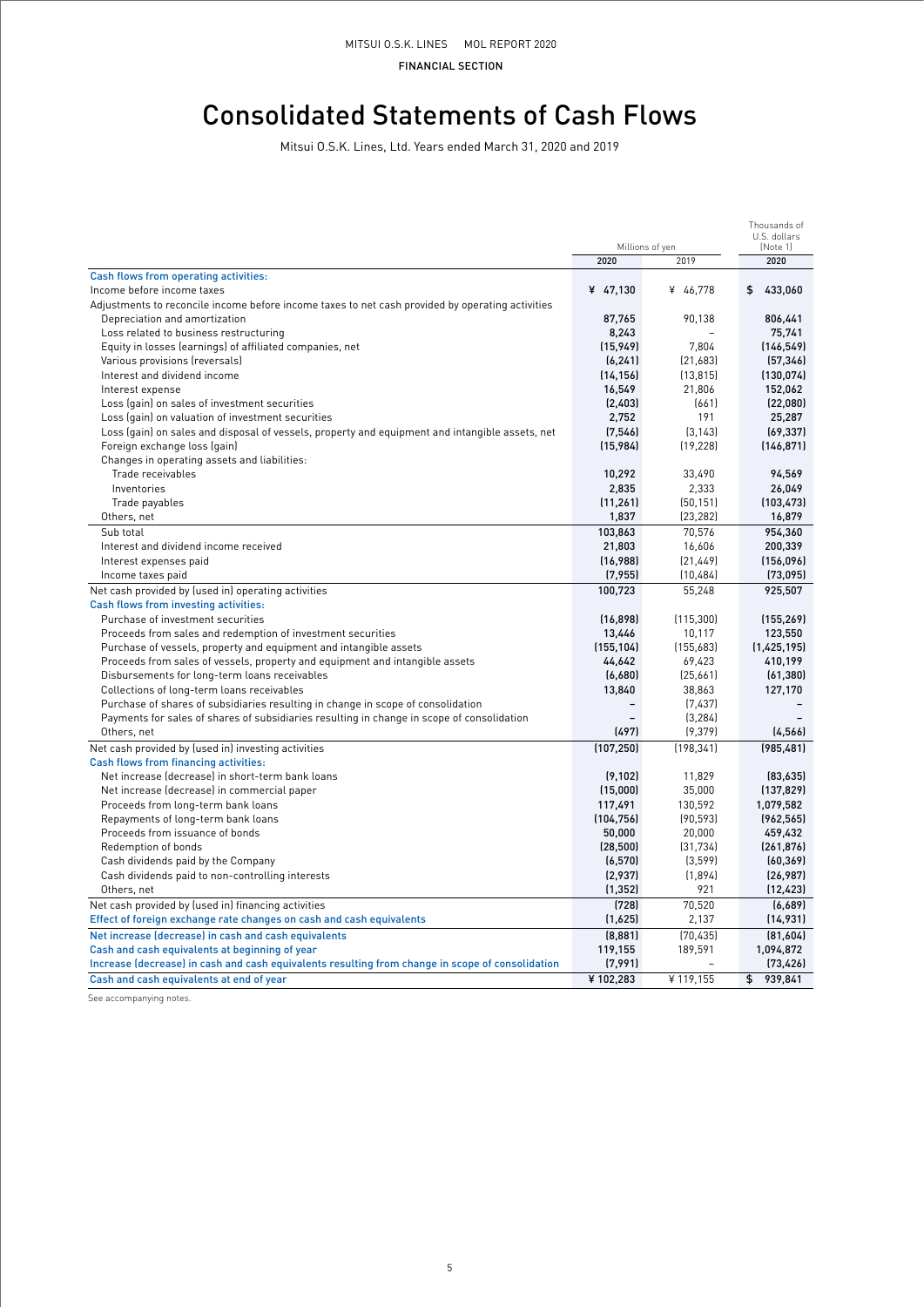## Notes to Consolidated Financial Statements

Mitsui O.S.K. Lines, Ltd. Years ended March 31, 2020 and 2019

## 1. BASIS OF PRESENTING CONSOLIDATED FINANCIAL STATEMENTS

The accompanying consolidated financial statements have been prepared in accordance with the provisions set forth in the Japanese Financial Instruments and Exchange Act and its related accounting regulations, and in conformity with accounting principles generally accepted in Japan (together "Japanese GAAP"), which are different in certain respects as to application and disclosure requirements of International Financial Reporting Standards. The accounts of overseas subsidiaries are made revisions according to ASB I PITE No. 18

The accompanying consolidated financial statements have been restructured and translated into English (with some expanded descriptions) from the consolidated financial statements of Mitsui O.S.K. Lines, Ltd. (the "Company") prepared in accordance with Japanese GAAP and filed with the appropriate Local Finance Bureau of the Ministry of Finance as required by the Financial Instruments and Exchange Act. Some supplementary information

## 2. SUMMARY OF SIGNIFICANT ACCOUNTING POLICIES

#### (1) PRINCIPLES OF CONSOLIDATION

The consolidated financial statements include the accounts of the Company and 368 subsidiaries for the year ended March 31, 2020 (371 subsidiaries for the year ended March 31, 2019). Since the fiscal year ended March 31, 2020, 25 companies have been newly included in the scope of consolidation due to new establishment, the increase in materiality and other reasons. 27 companies have been excluded from the scope of consolidation due to liquidation and other reasons, and 1 company has been changed from a consolidated subsidiary to an affiliated company due to sales of its shares. All significant inter-company balances, transactions and all material unrealized profit within the consolidated group have been eliminated in consolidation.

Investments in unconsolidated subsidiaries and affiliated companies are accounted for by the equity method. Companies accounted for using the equity method include 103 affiliated companies for the year ended March 31, 2020 (90 affiliated companies for the year ended March 31, 2019). Since the year ended March 31, 2020, 12 companies have been newly included in the scope of companies accounted for using the equity method due to new establishment, the increase in materiality and other reasons. 1 company has been changed from a consolidated subsidiary to an affiliated company due to sales of its shares. Investments in other subsidiaries and affiliated companies were stated at cost since total revenues, total assets, the Company's equity in net income and retained earnings and others in such companies were not material.

The difference between acquisition cost and net assets acquired is treated as goodwill and amortized by the straight-line method over the estimated period of its effect.

Amortized amount is included in "Selling, general and administrative expenses" of the consolidated statements of income.

#### (2) TRANSLATION OF FOREIGN CURRENCY

Revenues earned and expenses incurred in currencies other than Japanese yen of the Company and its subsidiaries keeping their books in Japanese yen are translated into Japanese yen either at a monthly exchange rate or at the rate prevailing on the date of the transaction. Monetary assets and liabilities denominated in

included in the statutory Japanese language consolidated financial statements, but not required for fair presentation, is not presented in the accompanying consolidated financial statements.

Translations of millions of Japanese yen into thousands of U.S. dollars are included solely for the convenience of readers outside Japan, using the prevailing exchange rate at March 31, 2020, which was ¥108.83 to U.S. \$1.00. The convenience translations should not be construed as representations that the Japanese yen amounts have been, could have been, or could in the future be, converted into U.S. dollars at this or any other rate of exchange.

Yen figures less than a million yen are rounded down to the nearest million yen, except for per share data. U.S. dollar figures less than a thousand dollars are rounded down to the nearest thousand dollars, except for per share data. And, therefore, the totals shown in tables do not necessarily agree with the sums of the individual amounts.

currencies other than Japanese yen are translated into yen at the exchange rate prevailing at the balance sheet date.

Subsidiaries keeping their books in a currency other than Japanese yen translate the revenues and expenses and assets and liabilities in foreign currencies into the currency used for financial reporting in accordance with accounting principles generally accepted in their respective countries.

All the items in financial statements of subsidiaries, which are stated in currencies other than Japanese yen, were translated into Japanese yen at the year-end exchange rate, except for owners' equity which is translated at historical rates. Translation differences arising from the application of more than one exchange rate are presented as foreign currency translation adjustments in the net assets section of the consolidated balance sheets.

#### (3) CASH AND CASH EQUIVALENTS

In preparing the consolidated statements of cash flows, cash on hand, readily-available deposits and short-term highly liquid investments with maturities not exceeding three months at the time of purchase are considered to be cash and cash equivalents.

(4) FREIGHT REVENUES AND RELATED EXPENSES Freight revenues and the related voyage expenses are recognized mainly by the completed-voyage method.

#### (5) SECURITIES

Securities are classified into (a) securities held for trading purposes (hereafter, "trading securities"), (b) debt securities intended to be held to maturity (hereafter, "held-to-maturity debt securities"), (c) equity securities issued by subsidiaries and affiliated companies, or (d) for all other securities that are not classified in any of the above categories (hereafter, "available-for-sale securities").

Trading securities are stated at fair market value. Unrealized gains and losses from market value fluctuations are recognized as gains or losses in the period of the change. Held-to-maturity debt securities are stated at amortized cost, net of the amount considered not collectible. Equity securities issued by subsidiaries and affiliated companies which are not consolidated or accounted for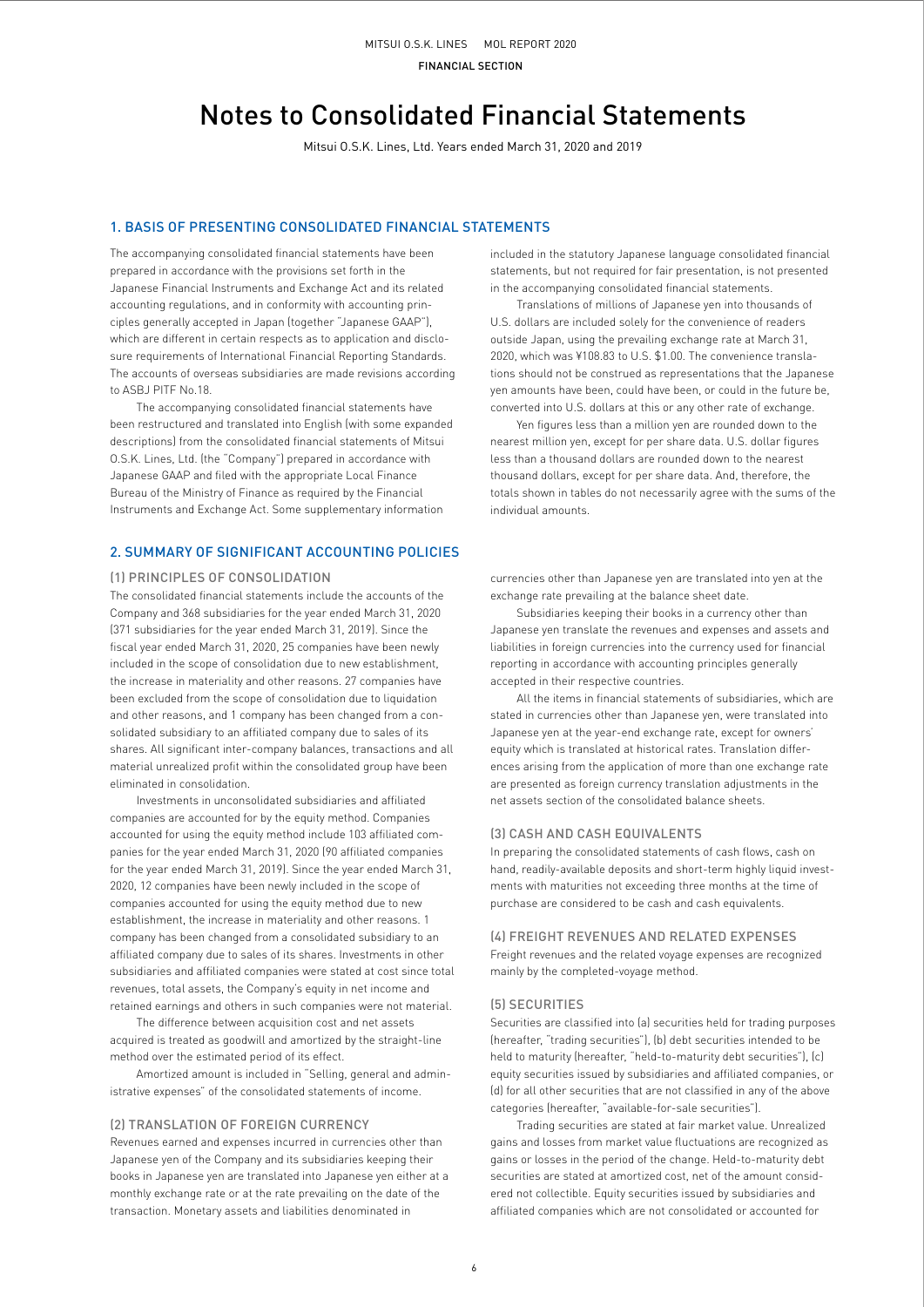## MITSUI O.S.K. LINES MOL REPORT 2020 FINANCIAL SECTION

using the equity method are stated at moving-average cost. Available-for-sale securities with fair market values are stated at fair market values, and the corresponding unrealized holding gains or losses, net of applicable income taxes, are reported as separate component of net assets. Available-for-sale securities of which fair value is not readily determinable are stated at moving-average cost.

#### (6) INVENTORIES

Inventories are stated principally at cost determined by the movingaverage method (with regard to the book value of inventories on the balance sheet, by writing the inventories down based on their decrease in profitability of assets).

#### (7) DEPRECIATION AND AMORTIZATION

Depreciation of vessels and buildings is computed mainly by the straight-line method. Depreciation of other property and equipment is computed mainly by the declining-balance method. Amortization of intangible assets is computed by the straight-line method. Computer software is amortized by the straight-line method based principally on the length of period it can be used internally (five years).

Depreciation of finance lease that transfer ownership to lessees is computed mainly by the identical to depreciation method applied to self-owned non-current assets. Depreciation of finance lease that do not transfer ownership to lessees is computed mainly by straight-line method on the assumption that the lease term is the useful life and an estimated residual is zero.

#### (8) AMORTIZATION OF BOND ISSUE EXPENSE AND STOCK ISSUE EXPENSE

Bond issue expense and stock issue expense are charged to income as incurred.

## (9) INTEREST CAPITALIZATION

In cases where a vessel's construction period is long and the amount of interest accruing during this period is significant, such interest expenses are capitalized as a part of the acquisition cost which amounted to ¥922 million (\$8,471 thousand) for the year ended March 31, 2020.

## (10) ALLOWANCE FOR DOUBTFUL ACCOUNTS

Allowance for doubtful accounts is provided in an amount sufficient to cover probable losses on collection. It consists of the estimated uncollectible amount with respect to certain identified doubtful receivables and an amount calculated using the actual percentage of the Company's collection losses.

#### (11) ALLOWANCE FOR BONUSES

Allowance for bonuses to employees is based on the estimated amount of future payments attributed to the fiscal year.

## (12) ALLOWANCE FOR DIRECTORS' BONUSES

The Company and several domestic consolidated subsidiaries record allowance for bonuses to directors based on the estimated amount of future payments.

## (13) PROVISION FOR CONTRACT LOSS

The Company recognizes provision for contract loss to cover potential losses with higher probability for the future performance of contract due to a decision made over contract, etc.

#### (14) DIRECTORS' AND CORPORATE AUDITORS' RETIREMENT BENEFITS

Some domestic subsidiaries of the company recognize liabilities for retirement benefits for directors and corporate auditors at an amount required in accordance with the internal regulations.

#### (15) RESERVE FOR PERIODIC DRYDOCKING

Reserve for periodic drydocking is based on the estimated amount of expenditures for periodic drydocking in the future.

#### (16) PROVISION FOR ENVIRONMENTAL MEASURES

Provision for environmental measures is based on the estimated amounts of future obligations associated with polychlorinated biphenyl (PCB) waste.

## (17) EMPLOYEES' SEVERANCE AND RETIREMENT BENEFITS

The Company and its consolidated subsidiaries (the "Group") recognized net defined benefit assets and net defined benefit liabilities for employees' severance and retirement benefits based on the estimated amounts of projected benefit obligation and the fair value of the plan assets at end of the year. Projected benefit obligations are attributed to each period by the straight-line method.

Actuarial gains and losses are recognized in the statements of income using the straight-line method over the average of the estimated remaining service lives of mainly 10 years commencing with the following period. Past service costs are chiefly accounted for as expenses in lump-sum at the time of occurrence.

#### (18) INCOME TAXES

The Group recognizes tax effects of temporary differences between the financial statement basis and the tax basis of assets and liabilities. The provision for income taxes is computed based on the pretax income included in the consolidated statements of income. The asset and liability approach is used to recognize deferred tax assets and liabilities for the expected future tax consequences of temporary differences.

#### (19) AMOUNTS PER SHARE OF COMMON STOCK

Net income per share of common stock is computed based upon the weighted-average number of shares outstanding during the year.

Fully diluted net income per share of common stock assumes exercise of the outstanding stock options at the beginning of the year or at the date of issuance.

Cash dividends per share have been presented on an accrual basis and include dividends to be approved after the balance sheet date, but applicable to the year then ended.

#### (20) DERIVATIVES AND HEDGE ACCOUNTING

Companies are required to state derivative financial instruments at fair value and to recognize changes in the fair value as gains or losses unless derivative financial instruments are used for hedging purposes.

If derivative financial instruments are used as hedging instruments and meet certain hedging criteria, the Group defers recognition of gains or losses resulting from changes in fair value of derivative financial instruments until the related losses or gains on the hedged items are recognized.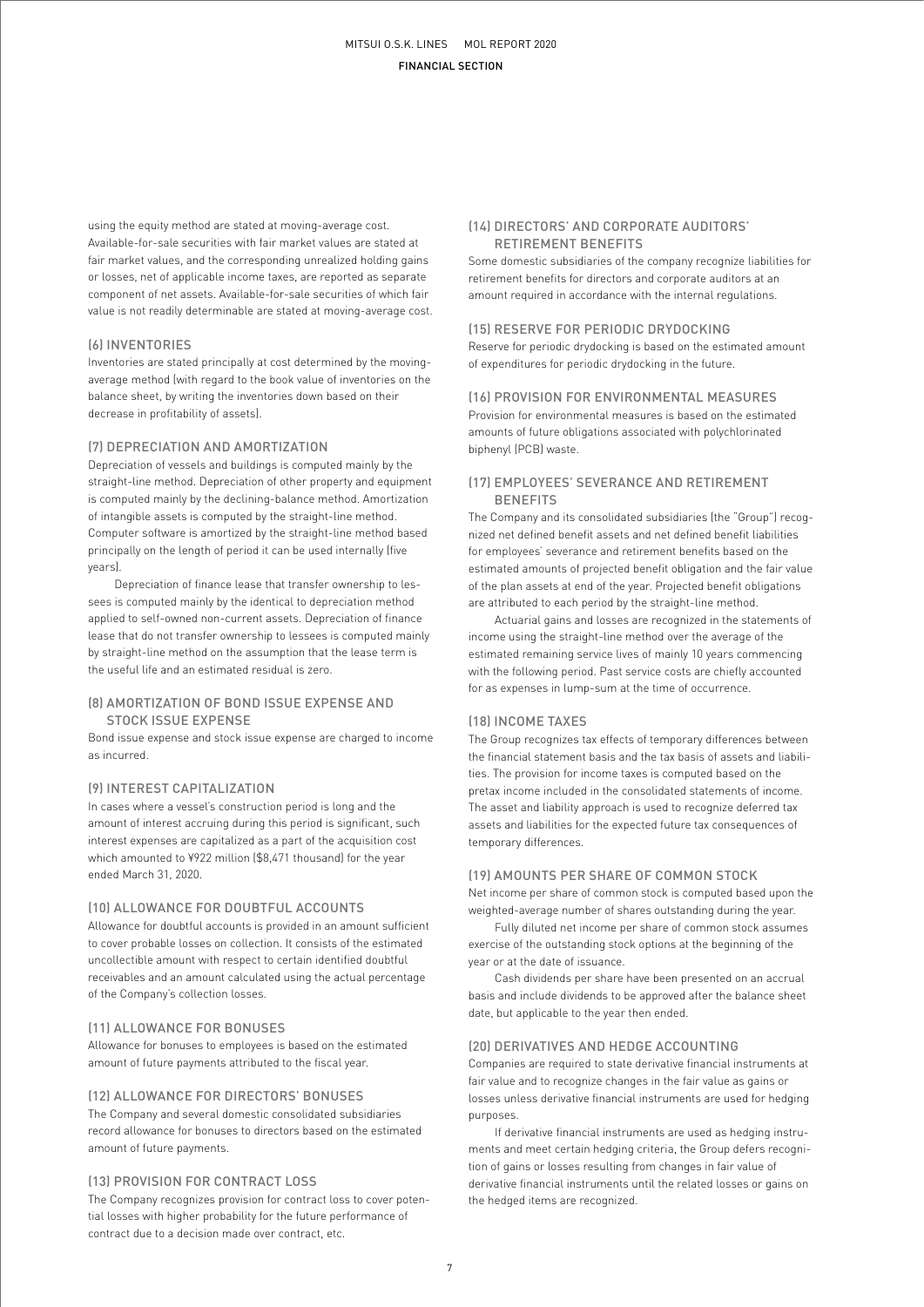If interest rate swap contracts are used as hedging instruments and meet certain hedging criteria, the net amount to be paid or received under the interest rate swap contract is added to or deducted from the interest on the assets or liabilities for which the swap contract was executed ("special treatment").

If foreign exchange forward contracts are used as hedging instruments and meet certain hedging criteria, hedged foreign currency assets and liabilities are translated at the rate of these contracts ("allocation method").

The following summarizes hedging derivative financial instruments used by the Group and items hedged:

| Hedging instruments:                | Hedged items:                                    |
|-------------------------------------|--------------------------------------------------|
| Loans payable in foreign currencies | Foreign currency future<br>transactions          |
| Forward foreign exchange contracts  | Foreign currency future<br>transactions          |
| Currency option contracts           | Foreign currency future<br>transactions          |
| Currency swap contracts             | Charterage and foreign<br>currency loans payable |
| Interest rate swap contracts        | Interest on loans and bonds<br>payable           |
| Interest rate cap contracts         | Interest on loans                                |
| Fuel oil swap contracts             | Fuel oil                                         |
| Freight futures                     | Freight                                          |
|                                     |                                                  |

The derivative transactions are executed and managed by the Company in accordance with the established policies in order to hedge the Group's exposure to interest rate increases, fuel oil increases, freight decreases, and foreign currency exchange rate risk.

The Company evaluates hedge effectiveness by comparing the cumulative changes in cash flows from or the changes in fair value of hedged items and the cumulative changes in cash flows from or the changes in fair value of hedging instruments.

#### (21) OTHER SIGNIFICANT MATTERS IN PREPARATION OF THE CONSOLIDATE FINANCIAL STATEMENTS

(Application of tax effect accounting for the transition from the consolidated tax payment system to the group taxation system)

Having regard to paragraph 3 of "Practical Solution on the Treatment of Tax Effect Accounting for the Transition from the Consolidated Taxation System to the Group Tax Sharing System" (PITF No.39, March 31, 2020), the Company and its domestic consolidated subsidiaries did not follow paragraph 44 of "Implementation Guidance on Tax Effect Accounting" (ASBJ Guidance No.28, February 16, 2018) but applied provisions of preamended tax laws when calculating the amounts of deferred tax assets and liabilities that relate to transitioning to the group taxation system and related amendments of tax laws for transitioning to the single tax payment system.

#### (22) CHANGES IN ACCOUNTING POLICIES (Adoption of IFRS No.16 Lease)

Subsidiaries using International Financial Reporting Standards started to apply IFRS No.16 Lease (hereinafter referred to as "IFRS16") from the current fiscal year. In accordance with IFRS16, lessees are required to recognize almost all leases as assets or liabilities in the balance sheet. Having followed the transitional treatment regarding the application of IFRS 16, the cumulative effects of the changes in the accounting policies were subtracted from the opening balance of retained earnings for the current consolidated fiscal year.

The effects of these changes on the consolidated financial statement were immaterial.

(23) STANDARDS AND GUIDANCE NOT YET ADOPTED The following standard and guidance were issued but not yet adopted.

(Revenue Recognition)

"Accounting Standard for Revenue Recognition" (ASBJ Statement No.29, March 31, 2020)

"Implementation Guidance on Accounting Standard for Revenue Recognition" (ASBJ Guidance No.30, March 31, 2020) "Implementation Guidance on Disclosures about Fair Value of Financial Instruments" (ASBJ Guidance No.19, March 31, 2020)

#### *I. Overview*

The above standard and guidance provide comprehensive principles for revenue recognition. As a basic policy in developing the above standard, ASBJ adopted the basic principle of IFRS 15 from the viewpoint of comparability between financial statements, which is one of the benefits of convergence with IFRS 15.

### *II. Effective date*

The Company will apply this standard and guidance from the beginning of the fiscal year ending March 31, 2022.

#### *III. Effects of the application of the standards*

The Company and its consolidated domestic subsidiaries are currently in the process of determining the effects of these new standards on the consolidated financial statements.

## (Fair Value Measurement)

"Accounting Standard for Fair Value Measurement" (ASBJ Statement No. 30, July 4, 2019) "Implementation Guidance on Accounting Standard for Fair Value Measurement" (ASBJ Guidance No. 31, July 4, 2019) "Accounting Standard for Measurement of Inventories" (ASBJ Statement No. 9, July 4, 2019) "Accounting Standard for Financial Instruments" (ASBJ Statement No. 10, July 4, 2019)

"Implementation Guidance on Disclosures about Fair Value of Financial Instruments" (ASBJ Guidance No.19, March 31, 2020)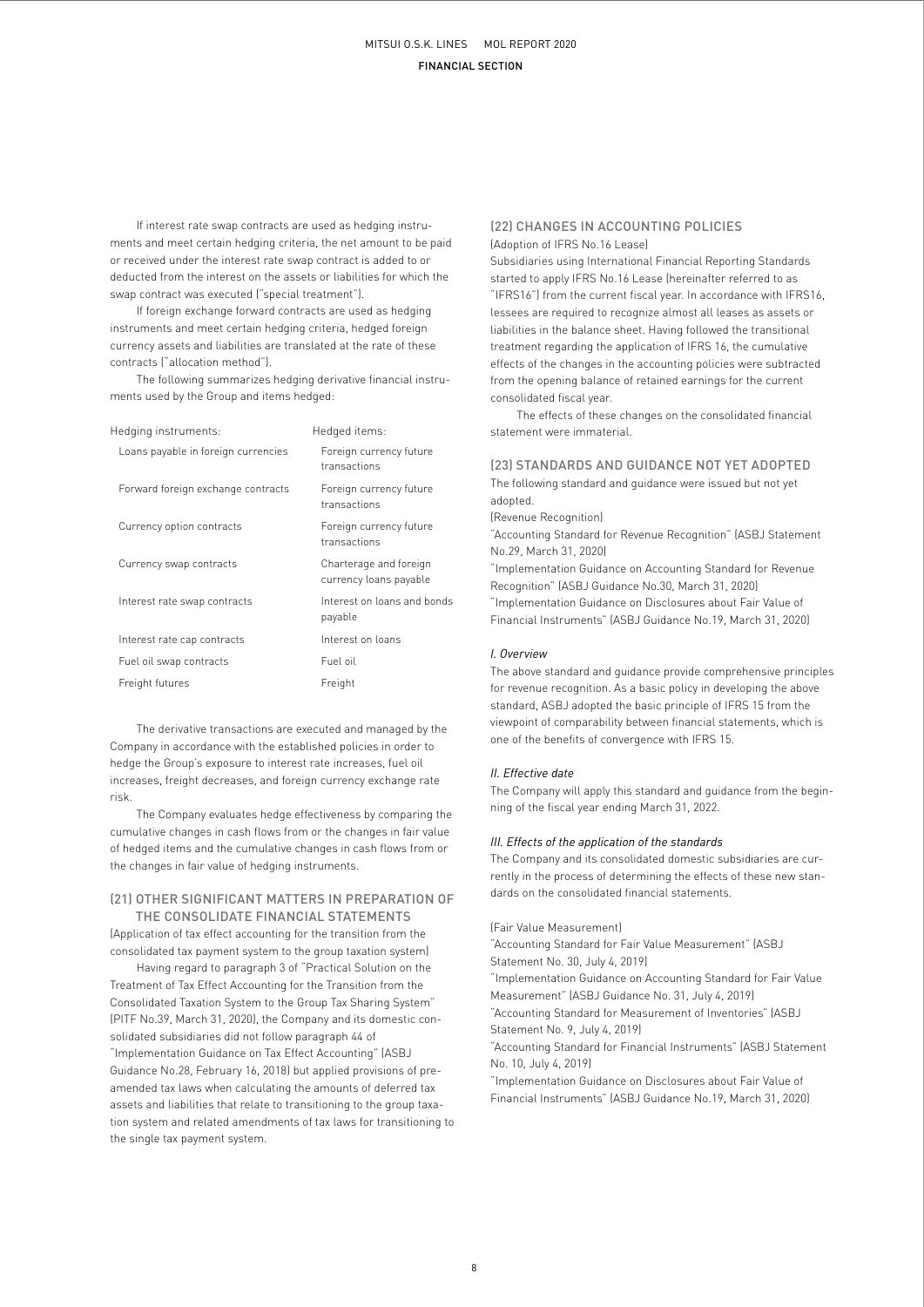#### *I. Overview*

In order to enhance comparability with internationally recognized accounting standards, "Accounting Standard for Fair Value Measurement" and "Implementation Guidance on Accounting Standard for Fair Value Measurement" (together, hereinafter referred to as "Fair Value Accounting Standards") were developed and guidance on methods measuring fair value was issued. Fair Value Accounting Standards are applicable to the fair value measurement of the following items:

- Financial instruments in "Accounting Standard for Financial Instruments"; and
- Inventories held for trading purposes in "Accounting Standard for Measurement of Inventories."

#### *II. Effective date*

The Company will apply this standard and guidance from the beginning of the consolidated fiscal year ending March 31, 2022.

#### *III. Effects of the application of the standards*

The Company and its consolidated domestic subsidiaries are currently in the process of determining the effects of these new standards on the consolidated financial statements.

#### (Disclosure of Accounting Estimates)

"Accounting Standard for Disclosure of Accounting Estimates" (ASBJ Statement No.31, March 31, 2020)

#### *I. Overview*

In order to enhance the reliability of information to financial statements users, "Accounting Standard for Disclosure of Accounting Estimates" was developed and issued.

As a basic policy to develop the standard, ASBJ did not revise each disclosure but demonstrated the basic principle for disclosure so that companies can determine each disclosure based on the principle and ASBJ referred to paragraph 125 "Sources of estimation uncertainty" of IAS No.1 "Presentation of Financial Statements".

#### *II. Effective date*

The Company will apply this standard from the end of the consolidated fiscal year ending March 31, 2021.

(Accounting Policy Disclosures, Accounting Changes and Error Corrections)

"Accounting Standard for Accounting Policy Disclosures, Accounting Changes and Error Corrections" (Revised ASBJ Statement No.24, March 31, 2020)

#### *I. Overview*

In relation to disclosures related to accounting principles and procedures adopted when there is an uncertainty about accounting

## 3. FINANCIAL INSTRUMENTS

## (1) QUALITATIVE INFORMATION ON FINANCIAL INSTRUMENTS

#### *I. Policies for using financial instruments*

We raise capital investment funds to acquire vessels and other fixed assets primarily through bank loans and corporate bonds. treatment under existing related accounting guidance, "Accounting Standard for Accounting Policy Disclosures, Accounting Changes and Error Corrections" was revised and issued.

ASBJ has decided to follow the Note 1-2 of "Corporate Accounting Principles" in order not to influence the current practice when accounting treatment under existing related accounting guidance is clear.

#### *II. Effective date*

The Company will apply this standard from the end of the consolidated fiscal year ending March 31, 2021.

#### (24) RECLASSIFICATIONS

Certain prior year amounts have been reclassified to conform to the 2020 presentation.

#### (25) ADDITIONAL INFORMATION

(Adoption of the consolidated taxation system)

The Company will file a tax return under the consolidated corporate-tax system from the fiscal year ending March 31, 2021, which allows companies to base tax payments on the combined profits or losses of the parent company and its wholly owned domestic subsidiaries.

Accordingly, the Company and its wholly owned domestic subsidiaries will apply "Practical Solution on Tentative Treatment of Tax Effect Accounting under Consolidated Taxation System (Part 1)" (ASBJ Practical Issues Task Force ("PITF") No.5 of January 16, 2015) and Practical Solution on Tentative Treatment of Tax Effect Accounting Under Consolidated Taxation System (Part 2)" (ASBJ PITF No.7 of January 16, 2015)

(Accounting estimates related to the impact of the COVID-19 pandemic) The Group has seen a decline in shipments in multiple businesses due to the impact of the COVID-19 pandemic, and the Group has been adjusting the operation of vessels in some of them. However, the Group has maintained the stable transport of essential goods and resources. The impact of the COVID-19 pandemic is expected to affect our businesses in terms of stagnation and a decline in shipments resulting from the slowdown of the global economy, although the situation would vary from business segment to business segment. While it is very hard to predict with a certainty when the impact of COVID-19 will ease in Japan and other parts of the world, the Group analyzed and evaluated the impact on each market using multiple external sources of information. As a result, our accounting estimates, including the impairment of fixed assets, are based on the assumption that the impact will remain for six months to one year. However, because the impact of the spread of COVID-19 involves many uncertainties, it may have a material impact on the consolidated financial position and financial performance for the fiscal year ending March 31, 2021.

In addition, we secure short-term operating funds primarily through bank loans. Furthermore, we have established commitment line with Japanese banks to maintain a sufficient amount of working capital and prepare supplementary liquidity for emergency situations.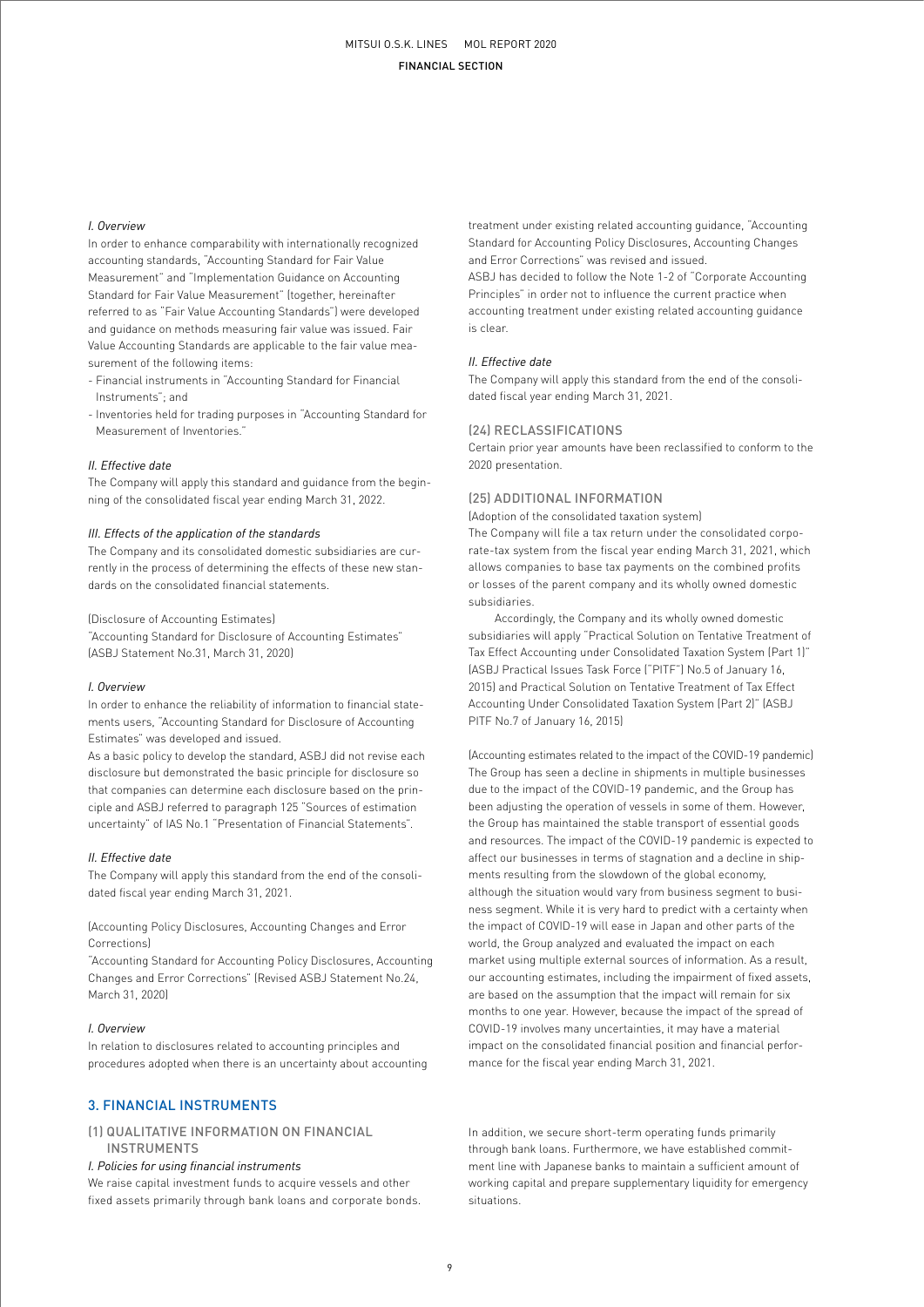Derivatives are utilized to hedge risks as discussed below and are executed within the scope of real requirements. Our policy is not to use derivatives for speculative purposes.

#### *II. Details of financial instruments / Risk and its management*

Trade receivables are exposed to the credit risks of customers. We strive to mitigate such risks in accordance with internal regulations. Besides, trade receivables denominated in foreign currencies are exposed to the foreign currency exchange rate risk. We avoid the risk mainly by, in principle, utilizing forward exchange contracts which cover the net position (The difference between trade receivables and trade payables dominated in foreign currencies).

Short-term loans receivable and long-term loans receivable are mainly for group companies and exposed to the credit risks of borrowers.

In relation to these risks, the Group periodically monitors collectability of loans including financial condition of borrowers for early detection and reduction of default risks.

Investment securities are mainly stocks of companies with which we have business relationships. These investment securities are exposed to the price fluctuation risk. We identify the market value of listed stocks on a quarterly basis.

Trade payables are due within a year.

Short-term bank loans and commercial papers are primarily used for raising short-term operating funds, while long-term bank loans and bonds are mainly for capital investments. Although several items with variable interest rates are exposed to the interest rate risk, a certain portion of such variable interest rates is fixed with the use of interest rate swaps or interest rate caps.

Long-term bank loans and bonds denominated in foreign currencies are exposed to the foreign currency exchange rate risk, a part of which is avoided by using currency swaps.

Our major derivative transactions and hedged risks are as follows.

\* Forward foreign exchange contracts / Currency swap contracts

- : To cover exchange volatility of foreign-currency-denominated trade receivables, trade payables, long-term bank loans, and corporate bonds.
- \* Interest rate swap contracts/ Interest rate cap contracts
- : To avoid interest rate risk arising out of interest payment of long-term bank loans and corporate bonds.
- \* Fuel oil swap contracts
- : To hedge fluctuation of fuel oil price.

With regard to the detail of hedge accounting (hedging instruments, hedged items, the way of evaluating hedge effectiveness), see Note 2 (20) to the consolidated financial statements.

Derivative transactions are executed and managed in accordance with our internal regulations and dealt only with highly rated financial institutions to mitigate credit risks.

On the other hand, as trade payables, bank loan payables, bonds, and commercial papers are exposed to the risk of financing for repayment, we manage the risk by planning cash management program monthly, having established commitment lines with several financial institutions, and adjusting funding period (balancing short-term/ long-term combination), in consideration of market circumstances.

#### *III. Supplemental information on fair value*

Fair value of financial instruments that are actively traded in organized financial markets is determined by market value.

For those where there are no active markets, it is determined by reasonable estimation. Reasonably estimated value might vary depending on condition of calculation as several variation factors are included in the calculation. On the other hand, derivative transactions mentioned in following (2) do not indicate the market risk of such derivatives.

#### (2) FAIR VALUES OF FINANCIAL INSTRUMENTS

Book values and fair values of the financial instruments on the consolidated balance sheet at March 31, 2020 were the following;

|                                                                     | Millions of yen   |             |            |  |  |
|---------------------------------------------------------------------|-------------------|-------------|------------|--|--|
|                                                                     | <b>Book Value</b> | Fair Value  | Difference |  |  |
| <b>Assets</b>                                                       |                   |             |            |  |  |
| Cash and cash equivalents                                           | 102,283<br>¥      | ¥ 102,283   | ¥          |  |  |
| Time deposits with a maturity of more than three months             | 4,001             | 4,001       |            |  |  |
| Trade receivables                                                   | 81,362            | 81,362      |            |  |  |
| Short-term loans receivable                                         | 4,454             | 4,454       |            |  |  |
| Investment securities                                               |                   |             |            |  |  |
| Available-for-sale securities                                       | 67,344            | 67,344      |            |  |  |
| Investments in unconsolidated subsidiaries and affiliated companies | 3,078             | 2,841       | [236]      |  |  |
| Long-term loans receivable [*1]                                     | 86,208            |             |            |  |  |
| Allowance for doubtful accounts (*2)                                | (7, 784)          |             |            |  |  |
|                                                                     | 78,424            | 82,086      | 3,661      |  |  |
| Total                                                               | ¥ 340,949         | ¥ 344.374   | ¥3,424     |  |  |
| <b>Liabilities</b>                                                  |                   |             |            |  |  |
| Trade payables                                                      | ¥<br>69,189       | 69,189<br>¥ | ¥          |  |  |
| Short-term bank loans                                               | 100,063           | 100,063     |            |  |  |
| Commercial paper                                                    | 25,000            | 25,000      |            |  |  |
| Bonds <sup>[*3]</sup>                                               | 217,766           | 217,503     | (262)      |  |  |
| Long-term bank loans [*4]                                           | 735,404           | 738,681     | 3,276      |  |  |
| Total                                                               | ¥1,147,423        | ¥1,150,438  | ¥3,014     |  |  |
| Derivative financial instruments [*5]                               | ¥<br>41,437       | ¥ $41,324$  | $¥$ (112)  |  |  |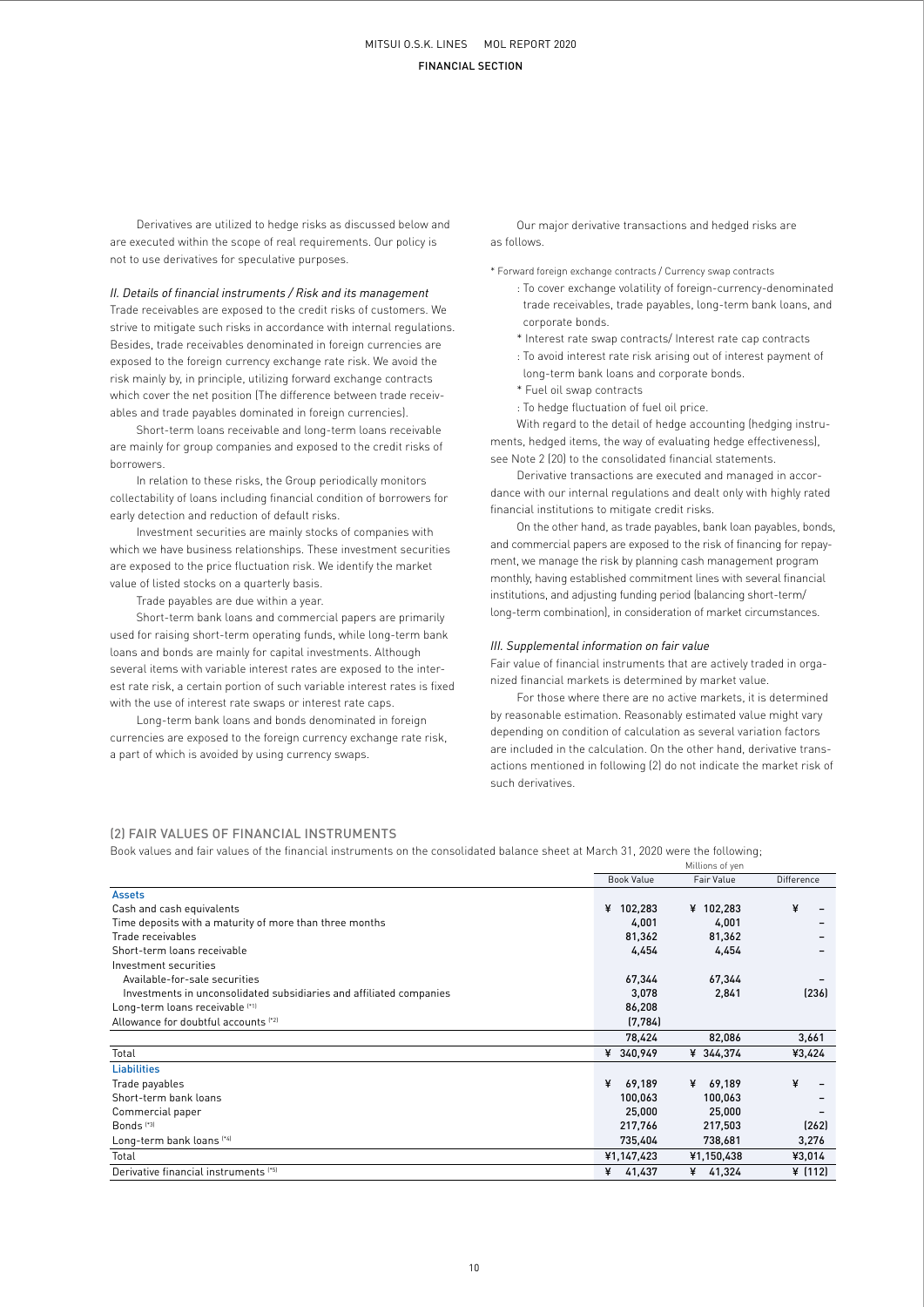## MITSUI O.S.K. LINES MOL REPORT 2020 FINANCIAL SECTION

|                                                                     |                   | Thousands of U.S. dollars (Note 1) |               |            |          |          |
|---------------------------------------------------------------------|-------------------|------------------------------------|---------------|------------|----------|----------|
|                                                                     | <b>Book Value</b> | Fair Value                         |               | Difference |          |          |
| <b>Assets</b>                                                       |                   |                                    |               |            |          |          |
| Cash and cash equivalents                                           | \$                | 939,841                            | 939,841<br>\$ |            | \$       |          |
| Time deposits with a maturity of more than three months             |                   | 36,763                             |               | 36,763     |          |          |
| Trade receivables                                                   |                   | 747,606                            |               | 747,606    |          |          |
| Short-term loans receivable                                         |                   | 40,926                             |               | 40,926     |          |          |
| Investment securities                                               |                   |                                    |               |            |          |          |
| Available-for-sale securities                                       |                   | 618,799                            | 618,799       |            |          |          |
| Investments in unconsolidated subsidiaries and affiliated companies |                   | 28,282                             |               | 26,104     |          | (2, 168) |
| Long-term loans receivable [*1]                                     |                   | 792,134                            |               |            |          |          |
| Allowance for doubtful accounts <a>[*2]</a>                         |                   | (71, 524)                          |               |            |          |          |
|                                                                     |                   | 720,610                            |               | 754,258    |          | 33,639   |
| Total                                                               |                   | \$3,132,858                        | \$3,164,329   |            | \$31,461 |          |
| <b>Liabilities</b>                                                  |                   |                                    |               |            |          |          |
| Trade payables                                                      | \$                | 635,753                            | 635,753<br>\$ |            | \$       |          |
| Short-term bank loans                                               |                   | 919,443                            | 919,443       |            |          |          |
| Commercial paper                                                    |                   | 229,716                            |               | 229,716    |          |          |
| Bonds <sup>[*3]</sup>                                               |                   | 2,000,973                          | 1,998,557     |            |          | (2,407)  |
| Long-term bank loans (*4)                                           |                   | 6,757,364                          | 6,787,475     |            |          | 30,101   |
| Total                                                               |                   | \$10,543,260                       | \$10,570,963  |            | \$27,694 |          |
| Derivative financial instruments [*5]                               | \$                | 380,749                            | 379,711<br>\$ |            |          | \$1,029] |

\*1 The book value of long-term loans receivable includes current portion amounting to ¥946 million (\$8,692 thousand).

\*2 An individual listing of allowance for doubtful accounts on long-term loans receivable is omitted.

\*3 The book value of bonds includes current portion amounting to ¥36,766 million (\$337,829 thousand).

\*4 The book value of long-term bank loans includes current portion amounting to ¥80,287 million (\$737,728 thousand).

\*5 Amounts of derivative financial instruments are net of asset and liability. Negative amount stated with () means that the net amount is liability.

#### Book values and fair values of the financial instruments on the consolidated balance sheet at March 31, 2019 were the following;

|                                                                     | Millions of yen |             |            |  |  |
|---------------------------------------------------------------------|-----------------|-------------|------------|--|--|
|                                                                     | Book Value      | Fair Value  | Difference |  |  |
| <b>Assets</b>                                                       |                 |             |            |  |  |
| Cash and cash equivalents                                           | ¥ 119,155       | ¥ 119,155   | ¥          |  |  |
| Time deposits with a maturity of more than three months             | 5,849           | 5,849       |            |  |  |
| Trade receivables                                                   | 92,160          | 92,160      |            |  |  |
| Short-term loans receivable                                         | 18,192          | 18,192      |            |  |  |
| Investment securities                                               |                 |             |            |  |  |
| Available-for-sale securities                                       | 96,881          | 96,881      |            |  |  |
| Investments in unconsolidated subsidiaries and affiliated companies | 3.012           | 2.009       | (1,002)    |  |  |
| Long-term loans receivable [*1]                                     | 78,033          | 80,745      | 2,711      |  |  |
| Total                                                               | ¥ 413,286       | ¥ 414.995   | ¥ 1,708    |  |  |
| <b>Liabilities</b>                                                  |                 |             |            |  |  |
| Trade payables                                                      | ¥<br>81,020     | 81,020<br>¥ | ¥          |  |  |
| Short-term bank loans                                               | 109,314         | 109,314     |            |  |  |
| Commercial paper                                                    | 40,000          | 40,000      |            |  |  |
| Bonds <sup>[*2]</sup>                                               | 196.698         | 198.840     | 2,142      |  |  |
| Long-term bank loans (*3)                                           | 744,101         | 747,419     | 3,317      |  |  |
| Total                                                               | ¥1,171,135      | ¥1,176,595  | ¥ 5,460    |  |  |
| Derivative financial instruments [*4]                               | 30,041<br>¥     | ¥<br>29,895 | ¥ $(145)$  |  |  |

\*1 The book value of long-term loans receivable includes current portion amounting to ¥4,904 million. \*2 The book value of bonds includes current portion amounting to ¥28,500 million.

\*3 The book value of long-term bank loans includes current portion amounting to ¥78,104 million.

\*4 Amounts of derivative financial instruments are net of asset and liability. Negative amount stated with ( ) means that the net amount is liability.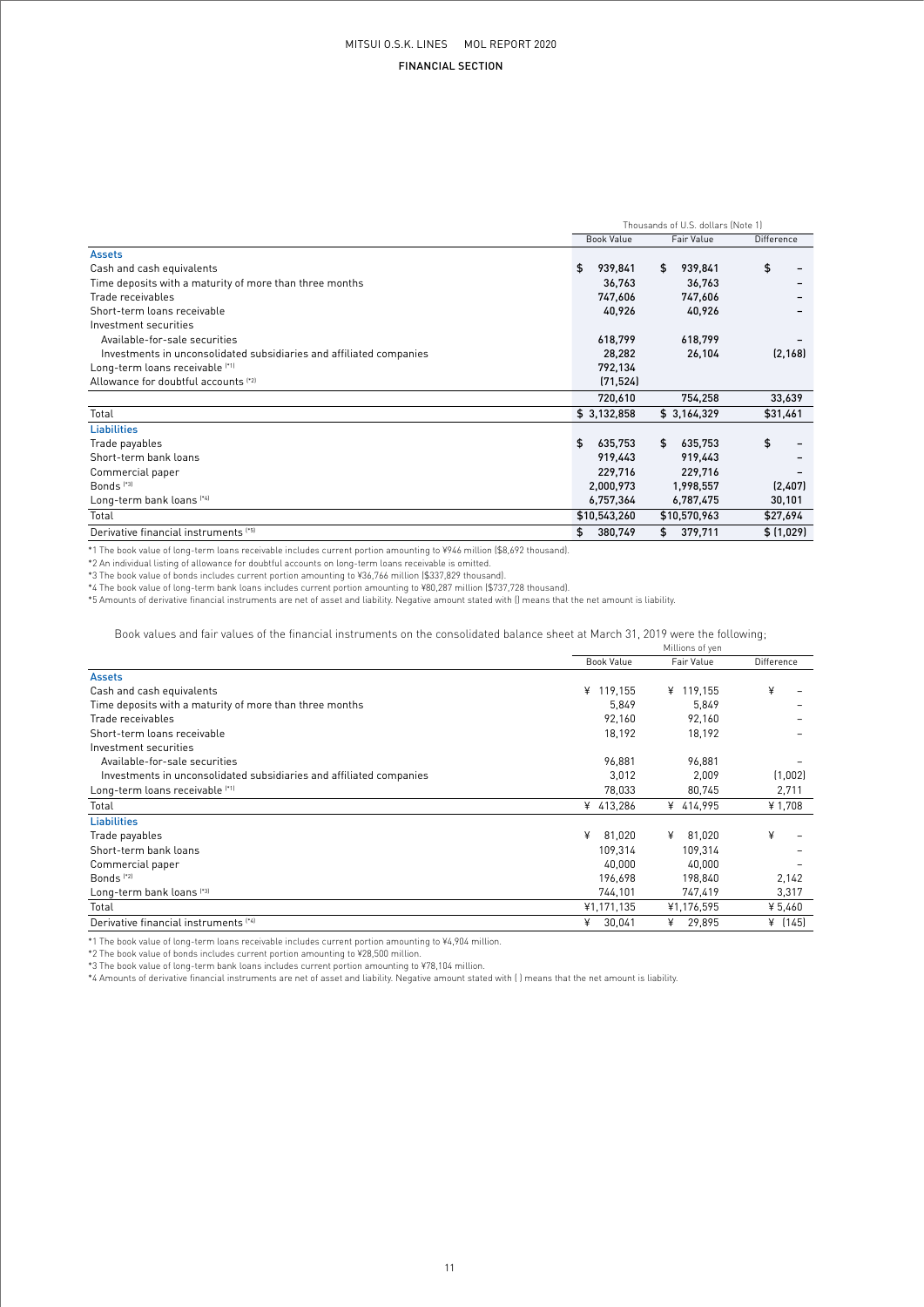## MITSUI O.S.K. LINES MOL REPORT 2020 FINANCIAL SECTION

The following is a description of the valuation methodologies used for the assets and liabilities measured at the fair value.

#### Cash and cash equivalents, Time deposits with a maturity of more

than three months, Trade receivables and Short-term loans receivable The fair value of above assets is evaluated at the book value because they are settled within a short term period and the fair value is almost equal to book value.

#### Investment securities

The fair value of stocks is evaluated at market prices at stock exchange as at the end of the years and the fair value of bonds is evaluated at market prices at the stock exchange or at the value provided by financial institutions as at the end of the years.

#### Long-term loans receivable

The fair value of long-term loans receivable with variable interest rates is evaluated at the book value because the interest rate reflects the market rate in a short term and the fair value is almost equal to the book value, unless the creditworthiness of the borrower has changed significantly because the loan was made. The fair value of long-term loans receivable with fixed interest rates, for each category of loans based on the type of loans, and maturity length, is evaluated by discounting the total amount of principal and interest using the rate which would apply if similar loans were newly made.

Trade payables, Short-term bank loans and Commercial paper The fair value of above liabilities is evaluated at the book value because they are settled within a short term period and the fair value is almost equal to the book value.

#### Bonds

The fair value of corporate bonds is evaluated on their market price.

#### Long-term bank loans

The fair value of long-term bank loans with variable interest rates is evaluated at the book value because the interest rate reflects the market rate in a short term and there has been no significant change in the Company's creditworthiness before and after such bank loans were made. The fair value of long-term bank loans with fixed interest rates, for each category of bank loans based on types of bank loans, and maturity length, is evaluated by discounting the total amount of principal and interest using the rate which would apply if similar bank loans were newly made. The fair value of long-term bank loans qualifying for allocation method of currency swap is evaluated at the book value because such bank loans were deemed as the variable interest rates bank loans and the interest rate reflects the market rate in a short term.

#### Derivative financial instruments

Please refer to Note 6 to the consolidated financial statements.

The following table summarizes financial instruments whose fair value is extremely difficult to estimate.

|                                                                     |            |                 | Thousands of<br>U.S. dollars |
|---------------------------------------------------------------------|------------|-----------------|------------------------------|
|                                                                     |            | Millions of ven | [Note 1]                     |
|                                                                     | Book Value | Book Value      | Book Value                   |
|                                                                     | 2020       | 2019            | 2020                         |
| Unlisted stocks                                                     | ¥ $8,688$  | ¥ 8.734         | 79,830<br>\$                 |
| Investments in unconsolidated subsidiaries and affiliated companies | 267,767    | 252.066         | 2,460,415                    |
| Others                                                              | 11         | 10              | 101                          |
| Total                                                               | ¥276.468   | ¥260.812        | \$2,540,365                  |

The above items are not included in the amount presented under the line "Investments securities" in the table summarizing fair value of financial instruments, because the fair value is extremely difficult to estimate as they have no quoted market price and the future cash flow cannot be estimated.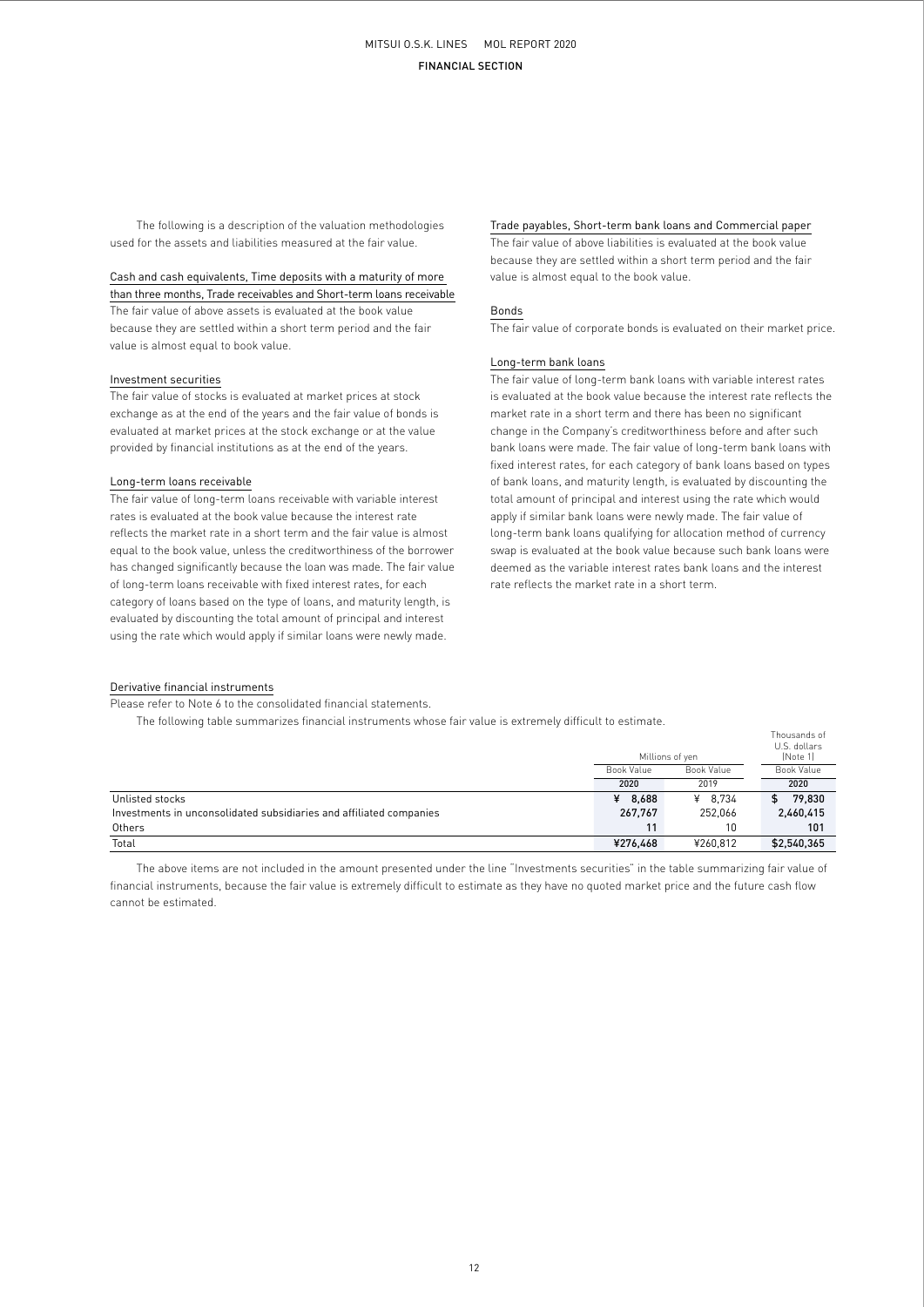At March 31, 2020, the aggregate annual maturity of monetary claims and securities was as follows;

|                                                              | Millions of yen |                                         |                                          |                 |  |
|--------------------------------------------------------------|-----------------|-----------------------------------------|------------------------------------------|-----------------|--|
|                                                              | Within a year   | After one year<br>through five<br>years | After five years<br>through ten<br>years | After ten years |  |
| Cash and cash equivalents                                    | ¥102,283        | ¥                                       | ¥                                        | ¥               |  |
| Time deposits with a maturity of more than three months      | 4,001           |                                         |                                          |                 |  |
| Trade receivables                                            | 81,362          |                                         |                                          |                 |  |
| Short-term loans receivable                                  | 4,454           |                                         |                                          |                 |  |
| Marketable securities and investments securities             |                 |                                         |                                          |                 |  |
| Available-for-sale securities (Governmental/municipal bonds) |                 |                                         |                                          |                 |  |
| Available-for-sale securities (Corporate bonds)              |                 |                                         |                                          |                 |  |
| Long-term loans receivable (*)                               | 946             | 16,976                                  | 12,790                                   | 47,710          |  |
| Total                                                        | ¥193,048        | ¥16,976                                 | ¥12,790                                  | ¥47,710         |  |
|                                                              |                 | Thousands of U.S. dollars (Note 1)      |                                          |                 |  |
|                                                              | Within a year   | After one year<br>through five<br>years | After five years<br>through ten<br>years | After ten years |  |
| Cash and cash equivalents                                    | \$939,841       | \$                                      | \$                                       |                 |  |
| Time deposits with a maturity of more than three months      | 36,763          |                                         |                                          |                 |  |
| Trade receivables                                            | 747,606         |                                         |                                          |                 |  |
| Short-term loans receivable                                  | 40,926          |                                         |                                          |                 |  |
| Marketable securities and investments securities             |                 |                                         |                                          |                 |  |
| Available-for-sale securities (Governmental/municipal bonds) |                 |                                         |                                          |                 |  |
| Available-for-sale securities (Corporate bonds)              |                 |                                         |                                          |                 |  |
| Long-term loans receivable (*)                               | 8,692           | 155,986                                 | 117,522                                  | 438,390         |  |
| Total                                                        | \$1,773,849     | \$155,986                               | \$117,522                                | \$438,390       |  |

\* Long-term loans receivable does not include those amounting to ¥7,784 million (\$71,524 thousand), for which the planned redemption amount cannot be expected.

At March 31, 2019, the aggregate annual maturity of monetary claims and securities was as follows;

|                                                              | Millions of yen |                                         |                                          |                 |
|--------------------------------------------------------------|-----------------|-----------------------------------------|------------------------------------------|-----------------|
|                                                              | Within a year   | After one year<br>through five<br>years | After five years<br>through ten<br>years | After ten years |
| Cash and cash equivalents                                    | ¥119,155        |                                         |                                          |                 |
| Time deposits with a maturity of more than three months      | 5.849           |                                         |                                          |                 |
| Trade receivables                                            | 92.160          |                                         |                                          |                 |
| Short-term loans receivable                                  | 18,192          |                                         |                                          |                 |
| Marketable securities and investments securities             |                 |                                         |                                          |                 |
| Available-for-sale securities (Governmental/municipal bonds) |                 | 10                                      |                                          |                 |
| Available-for-sale securities (Corporate bonds)              |                 | 205                                     |                                          |                 |
| Long-term loans receivable                                   | 4.904           | 11.093                                  | 12.968                                   | 49,067          |
| Total                                                        | ¥240.263        | ¥11.309                                 | ¥12.968                                  | ¥49.067         |

## 4. SECURITIES

A. The following tables summarize acquisition costs, book values and fair values of securities with available fair values at March 31, 2020 and 2019.

#### *Available-for-sale securities:*

Securities with book values exceeding acquisition costs at March 31, 2020

|                   |                  | Millions of yen                    |            |
|-------------------|------------------|------------------------------------|------------|
| Type              | Acquisition cost | Book value                         | Difference |
| Equity securities | ¥24.463          | ¥55.796                            | ¥31,332    |
| Total             | ¥24.463          | ¥55.796                            | ¥31,332    |
|                   |                  | Thousands of U.S. dollars (Note 1) |            |
| Type              | Acquisition cost | Book value                         | Difference |
| Equity securities | \$224.781        | \$512.689                          | \$287,898  |
| Total             | \$224,781        | \$512,689                          | \$287,898  |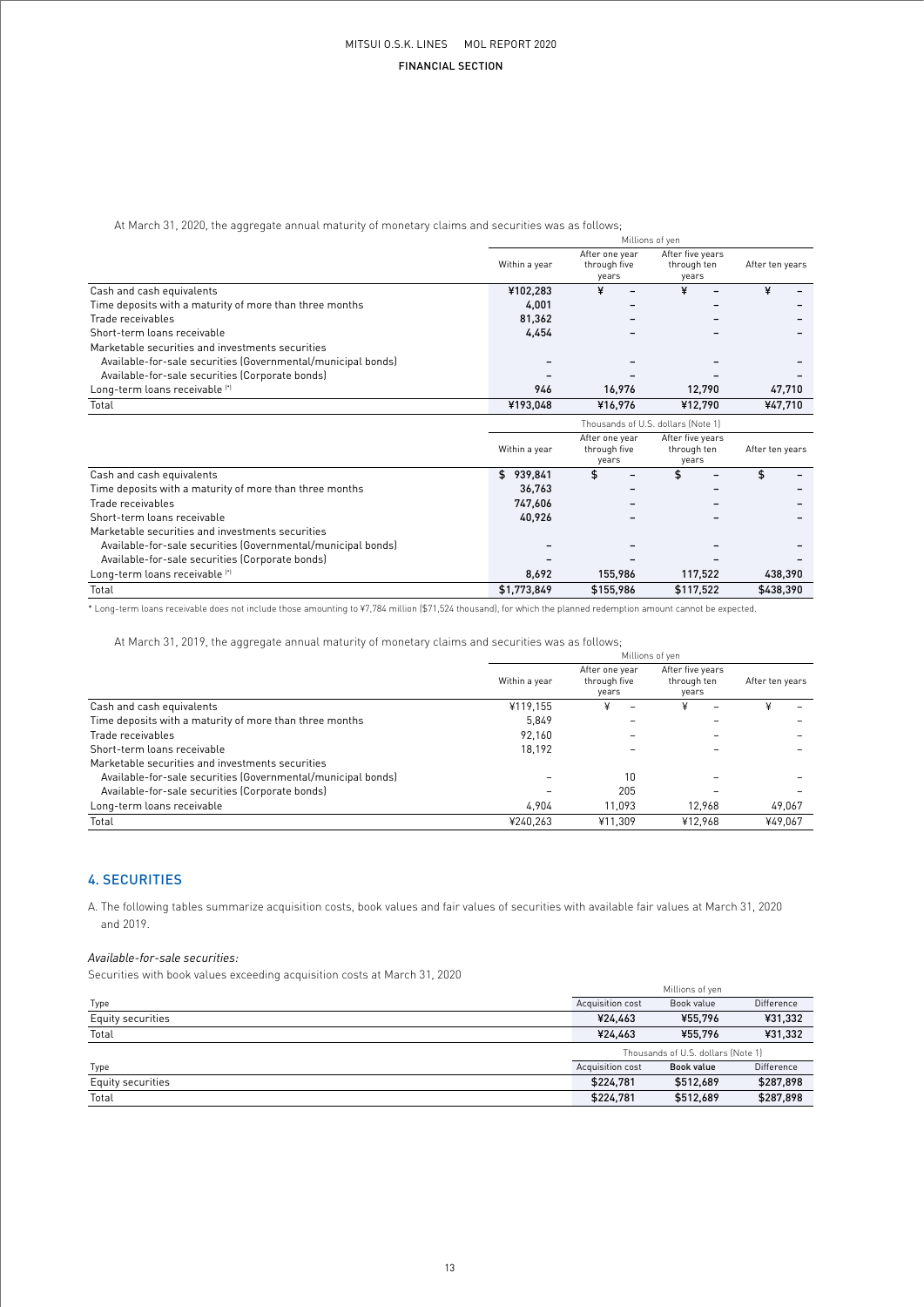Securities with book values exceeding acquisition costs at March 31, 2019

|                   |                  | Millions of yen |            |
|-------------------|------------------|-----------------|------------|
| Type              | Acquisition cost | Book value      | Difference |
| Equity securities | ¥38.095          | ¥83.005         | ¥44.909    |
| Bonds             |                  |                 |            |
| Corporate bonds   | 200              | 205             |            |
| Total             | ¥38,295          | ¥83,210         | ¥44.915    |

Securities with book values not exceeding acquisition costs at March 31, 2020

|                   |                  | Millions of yen                    |             |
|-------------------|------------------|------------------------------------|-------------|
| Type              | Acquisition cost | Book value                         | Difference  |
| Equity securities | ¥16.465          | ¥11.547                            | ¥[4,917]    |
| Total             | ¥16.465          | ¥11.547                            | ¥[4,917]    |
|                   |                  | Thousands of U.S. dollars (Note 1) |             |
| Type              | Acquisition cost | Book value                         | Difference  |
| Equity securities | \$151.291        | \$106.101                          | \$(45, 180) |
| Total             | \$151,291        | \$106,101                          | \$(45, 180) |

Securities with book values not exceeding acquisition costs at March 31, 2019

|                              | Millions of yen  |            |            |
|------------------------------|------------------|------------|------------|
| Type                         | Acquisition cost | Book value | Difference |
| Equity securities            | ¥16.238          | ¥13.660    | ¥[2,577]   |
| <b>Bonds</b>                 |                  |            |            |
| Governmental/municipal bonds | 10               |            | (0)        |
| Total                        | ¥16.248          | ¥13.670    | ¥[2,577]   |

B. Total sales of available-for-sale securities sold in the years ended March 31, 2020 and 2019 and the related gains and losses were as follows: Thousands of U.S. dollars

|                       | Millions of ven |        | 0.0. UU UU U<br>[Note 1] |
|-----------------------|-----------------|--------|--------------------------|
|                       | 2020            | 2019   | 2020                     |
| Proceeds from sales   | ¥12.653         | ¥1.362 | \$116,263                |
| Gross realized gains  | 3,266           | 681    | 30,010                   |
| Gross realized losses | 862             | 20     | 7,920                    |

C. Impairment losses of securities

For the year ended March 31, 2020, the Company reduced the book value on the securities and booked the reductions as impairment losses of ¥3,165 million (\$29,082 thousand).

For the year ended March 31, 2019, the Company reduced the book value on the securities and booked the reductions as impairment losses of ¥223 million.

With regard to the impairment losses, the Company principally reduces the book value on the securities to the amount which is considered the recoverability, etc. in the event the fair market value declines more than 50% in comparison with the acquisition cost.

## 5. INVENTORIES

Inventories as at March 31, 2020 and 2019 consisted of the following:

| $\tilde{}$        |         | Millions of yen | Thousands of<br>U.S. dollars<br>[Note 1] |
|-------------------|---------|-----------------|------------------------------------------|
|                   | 2020    | 2019            | 2020                                     |
| Fuel and supplies | ¥32,217 | ¥35,004         | \$296,030                                |
| Others            | 1,303   | ,441            | 11,972                                   |
| Total             | ¥33,520 | ¥36.445         | \$308,003                                |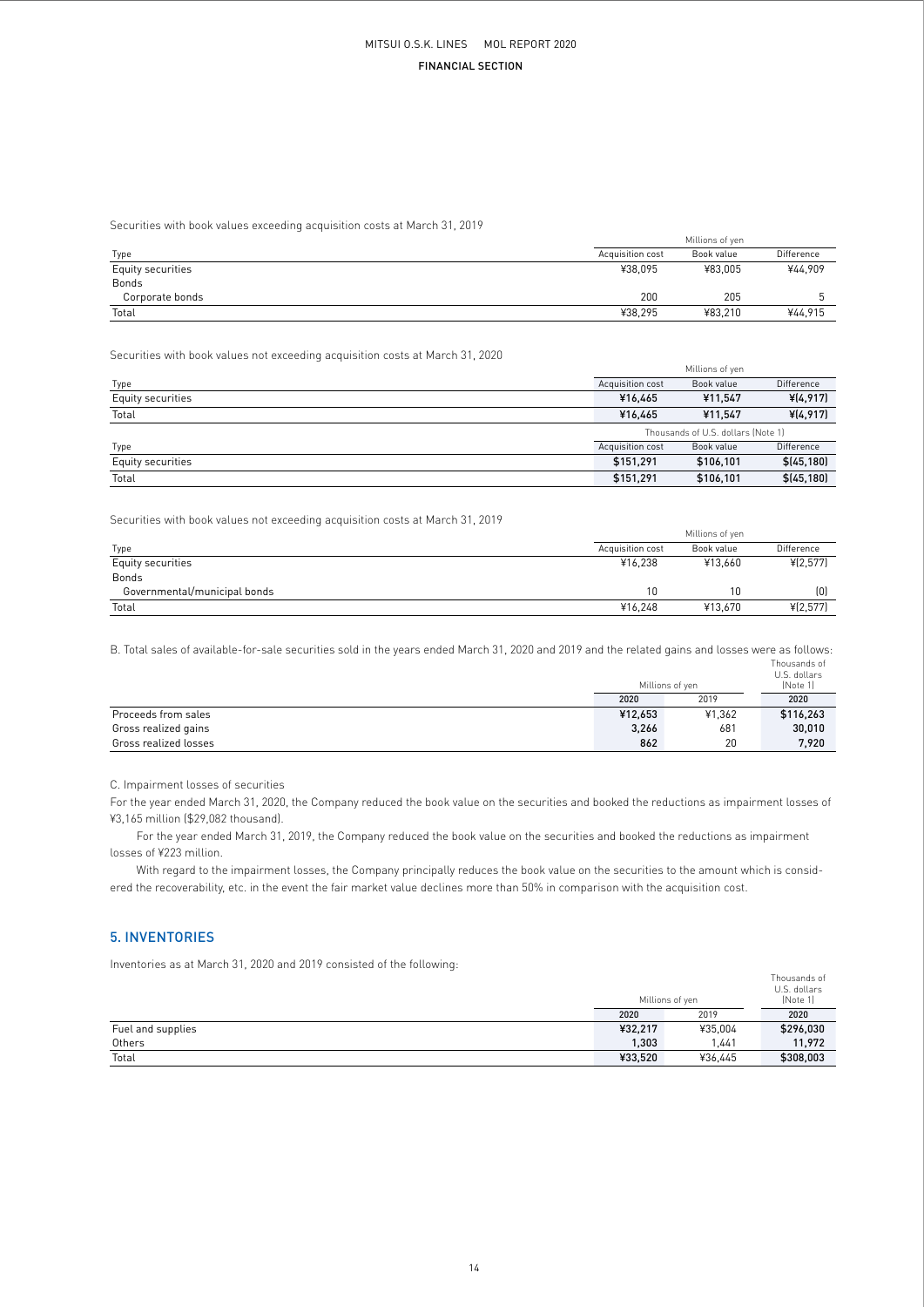## 6. DERIVATIVE TRANSACTIONS

The Group enters into derivative transactions to hedge the Group's exposure to interest rate increases, fuel oil increases, freight decreases, and currency exchange fluctuations, in accordance with the guidance determined by the management of the Company.

## I. HEDGE ACCOUNTING NOT APPLIED

The following tables summarize the outstanding contract amounts and fair values of financial derivatives of the Group at March 31, 2020 and 2019, for which hedge accounting has not been applied. Thousands of

|                                     | Millions of yen |                 | U.S. dollars<br>(Note 1)     |
|-------------------------------------|-----------------|-----------------|------------------------------|
|                                     | 2019<br>2020    |                 | 2020                         |
| (1) Currency related:               |                 |                 |                              |
| Forward currency exchange contracts |                 |                 |                              |
| Sell (U.S. dollar):                 |                 |                 |                              |
| Contracts outstanding               | ¥<br>382        | ¥<br>388        | \$<br>3,510                  |
| Fair values                         | (6)             | (1)             | (55)                         |
| Buy (U.S. dollar):                  |                 |                 |                              |
| Contracts outstanding               | ¥26,022         | ¥48,287         | \$239,106                    |
| Fair values                         | (1)             | (14)            | (9)                          |
| Buy (Others):                       |                 |                 |                              |
| Contracts outstanding               | ¥<br>3          | ¥<br>5          | \$<br>27                     |
| Fair values                         | 0               | [0]             | $\mathbf{0}$                 |
|                                     |                 |                 | Thousands of                 |
|                                     |                 |                 | U.S. dollars                 |
|                                     |                 | Millions of yen | (Note 1)                     |
|                                     | 2020            | 2019            | 2020                         |
| [2] Interest related                |                 |                 |                              |
| Interest rate swaps                 |                 |                 |                              |
| Receive floating, pay fixed         |                 |                 |                              |
| Contracts outstanding               | ¥12,561         | ¥17,584         | \$115,418                    |
| Fair values                         | (2,010)         | (1,076)         | (18, 469)                    |
| Receive fixed, pay floating         |                 |                 |                              |
| Contracts outstanding               | ¥11,984         | ¥13,046         | \$110,116                    |
| Fair values                         | 691             | (503)           | 6,349                        |
|                                     |                 |                 | Thousands of<br>U.S. dollars |
|                                     |                 | Millions of yen | (Note 1)                     |
|                                     | 2020            | 2019            | 2020                         |
| [3] Others                          |                 |                 |                              |
| a. Fuel oil swaps                   |                 |                 |                              |
| Receive floating, pay fixed         |                 |                 |                              |
| Contracts outstanding               | ¥ 958           | $\angle +$      | \$8,802                      |
| Fair values                         | (421)           |                 | (3,868)                      |
| b. Freight futures                  |                 |                 |                              |
| Contracts outstanding               | ¥2,179          | $\angle +$      | \$20,022                     |
| Fair values                         | (134)           |                 | (1, 231)                     |

Note: Fair values are measured based on forward exchange rates prevailing at the end of the year and information provided by financial institutions, etc.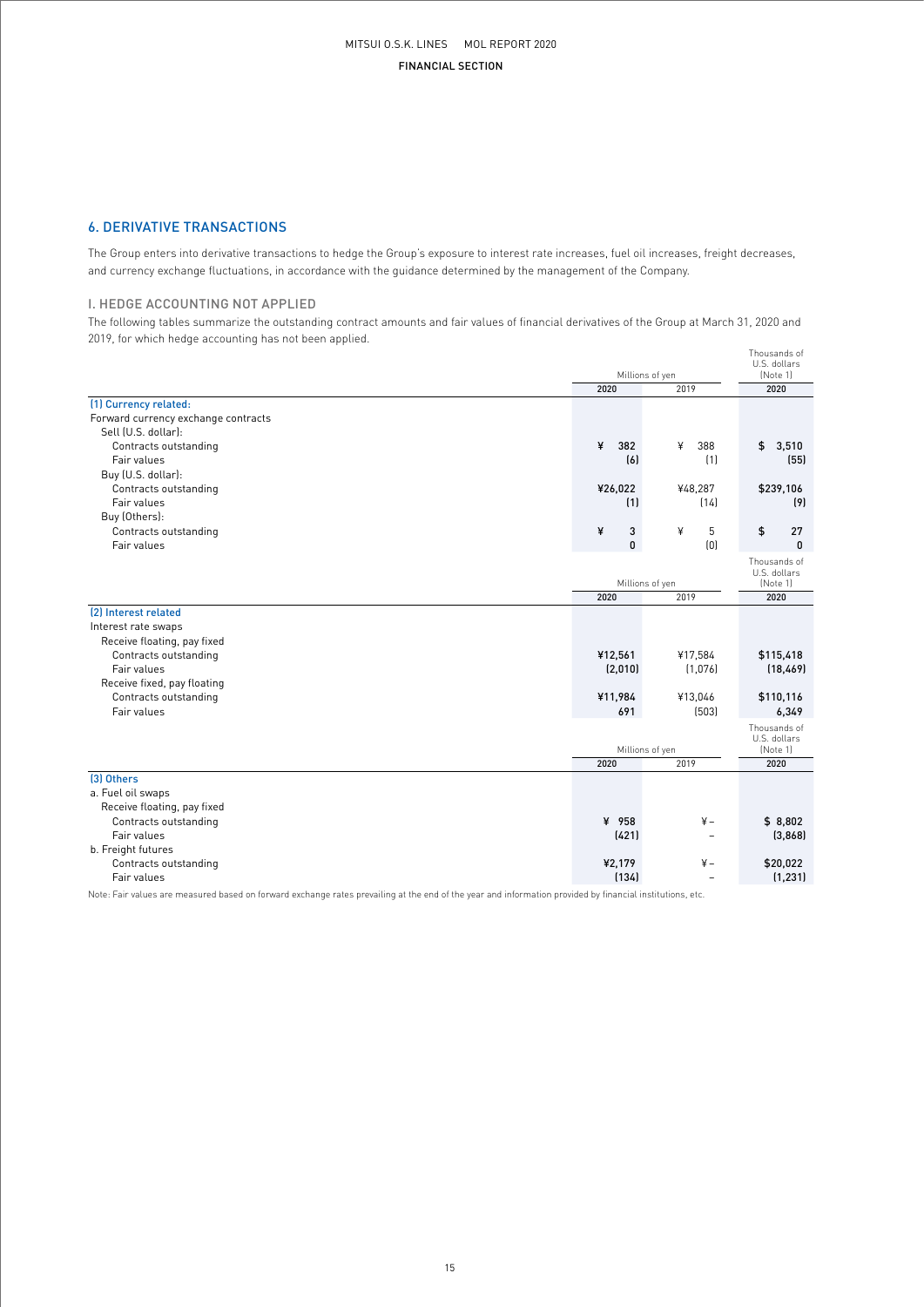#### II. HEDGE ACCOUNTING APPLIED

The following tables summarize the outstanding contract amounts and fair values of financial derivatives of the Group at March 31, 2020 and 2019, for which hedge accounting has been applied.

|                                                                                                |                               |                          | Thousands of                 |
|------------------------------------------------------------------------------------------------|-------------------------------|--------------------------|------------------------------|
|                                                                                                |                               | Millions of yen          | U.S. dollars<br>(Note 1)     |
|                                                                                                | 2020                          | 2019                     | 2020                         |
| (1) Deferral hedge accounting                                                                  |                               |                          |                              |
| a. Forward currency exchange contracts to hedge the risk for the foreign currency transactions |                               |                          |                              |
| Sell (U.S. dollar):                                                                            |                               |                          |                              |
| Contracts outstanding                                                                          | ¥ 87,106                      | ¥110,469                 | \$ 800.385                   |
| Fair values                                                                                    | 128                           | [89]                     | 1,176                        |
| Buy (U.S. dollar):                                                                             |                               |                          |                              |
| Contracts outstanding                                                                          | ¥ 74,240                      | ¥ 55,464                 | \$682,164                    |
| Fair values                                                                                    | 2,665                         | 2,421                    | 24,487                       |
| Buy (Euro):                                                                                    |                               |                          |                              |
| Contracts outstanding                                                                          | ¥<br>472                      | 708<br>¥                 | \$<br>4,337                  |
| Fair values                                                                                    | (21)                          | (2)                      | (192)                        |
| Buy (Australian dollar):                                                                       |                               |                          |                              |
| Contracts outstanding                                                                          | ¥ $5,948$                     | ¥<br>$\qquad \qquad -$   | \$<br>54,654                 |
| Fair values                                                                                    | (729)                         | $\overline{\phantom{a}}$ | (6,698)                      |
| b. Currency swaps contracts to hedge the risk for charterages<br>Sell (U.S. dollar):           |                               |                          |                              |
| Contracts outstanding                                                                          | ¥<br>$\overline{\phantom{0}}$ | ¥ $1,493$                | \$                           |
| Fair values                                                                                    |                               | (181)                    |                              |
| Buy (U.S. dollar):                                                                             |                               |                          |                              |
| Contracts outstanding                                                                          | ¥249,908                      | ¥227,250                 | \$2,296,315                  |
| Fair values                                                                                    | 57,646                        | 36,832                   | 529,688                      |
|                                                                                                |                               |                          |                              |
| c. Interest rate swaps to hedge the risk for the long-term bank loans and charterages          |                               |                          |                              |
| Receive floating, pay fixed                                                                    |                               |                          |                              |
| Contracts outstanding                                                                          | ¥152,245                      | ¥182,072                 | \$1,398,924                  |
| Fair values                                                                                    | (14, 857)                     | (7, 338)                 | (136, 515)                   |
| d. Interest rate caps to hedge the risk for the long-term bank loans                           |                               |                          |                              |
| Buy                                                                                            | ¥                             | ¥ 22,869                 | \$                           |
| Contracts outstanding<br>Fair values                                                           |                               | 50                       |                              |
|                                                                                                |                               |                          |                              |
| e. Fuel oil swaps to hedge the risk for the fuel oil                                           |                               |                          |                              |
| Receive floating, pay fixed                                                                    |                               |                          |                              |
| Contracts outstanding                                                                          | ¥ 5,954                       | ¥ 4,074                  | \$<br>54,709                 |
| Fair values                                                                                    | (1,484)                       | (54)                     | (13,635)                     |
|                                                                                                |                               |                          |                              |
| f. Freight futures to hedge the risk for the freight                                           |                               |                          |                              |
| Contracts outstanding                                                                          | ¥<br>81                       | ¥<br>$\mathbf{1}$        | \$<br>744                    |
| Fair values                                                                                    | (28)                          | 0                        | (257)                        |
|                                                                                                |                               |                          | Thousands of<br>U.S. dollars |
|                                                                                                |                               | Millions of yen          | (Note 1)                     |
|                                                                                                | 2020                          | 2019                     | 2020                         |
| [2] Special treatment                                                                          |                               |                          |                              |
| Interest rate swaps to hedge the risk for the long-term bank loans                             |                               |                          |                              |
| Receive floating, pay fixed                                                                    |                               |                          |                              |
| Contracts outstanding                                                                          | ¥19,345                       | ¥20,284                  | \$177,754                    |
| Fair values                                                                                    |                               |                          |                              |
|                                                                                                |                               |                          | Thousands of<br>U.S. dollars |
|                                                                                                |                               | Millions of yen          | (Note 1)                     |
|                                                                                                | 2020                          | 2019                     | 2020                         |
| [3] Allocation method                                                                          |                               |                          |                              |
| Currency swaps to hedge the risk for the foreign bonds and long-term bank loans                |                               |                          |                              |
| Contracts outstanding                                                                          | ¥1,539                        | ¥1,714                   | \$14,141                     |
| Fair values                                                                                    |                               |                          |                              |

Notes: 1. Fair values are measured based on forward exchange rates prevailing at the end of the year and information provided by financial institutions, etc.

2. Interest rate swaps which special treatment are applied to are recorded as the combined amount of such interest rate swaps and their hedge items. Therefore, their fair values are included in fair values of such hedge items.

3. Currency swaps which allocation method are applied to are recorded as the combined amount of such currency swaps and their hedge items. Therefore, their fair values are included in fair values of such hedge items.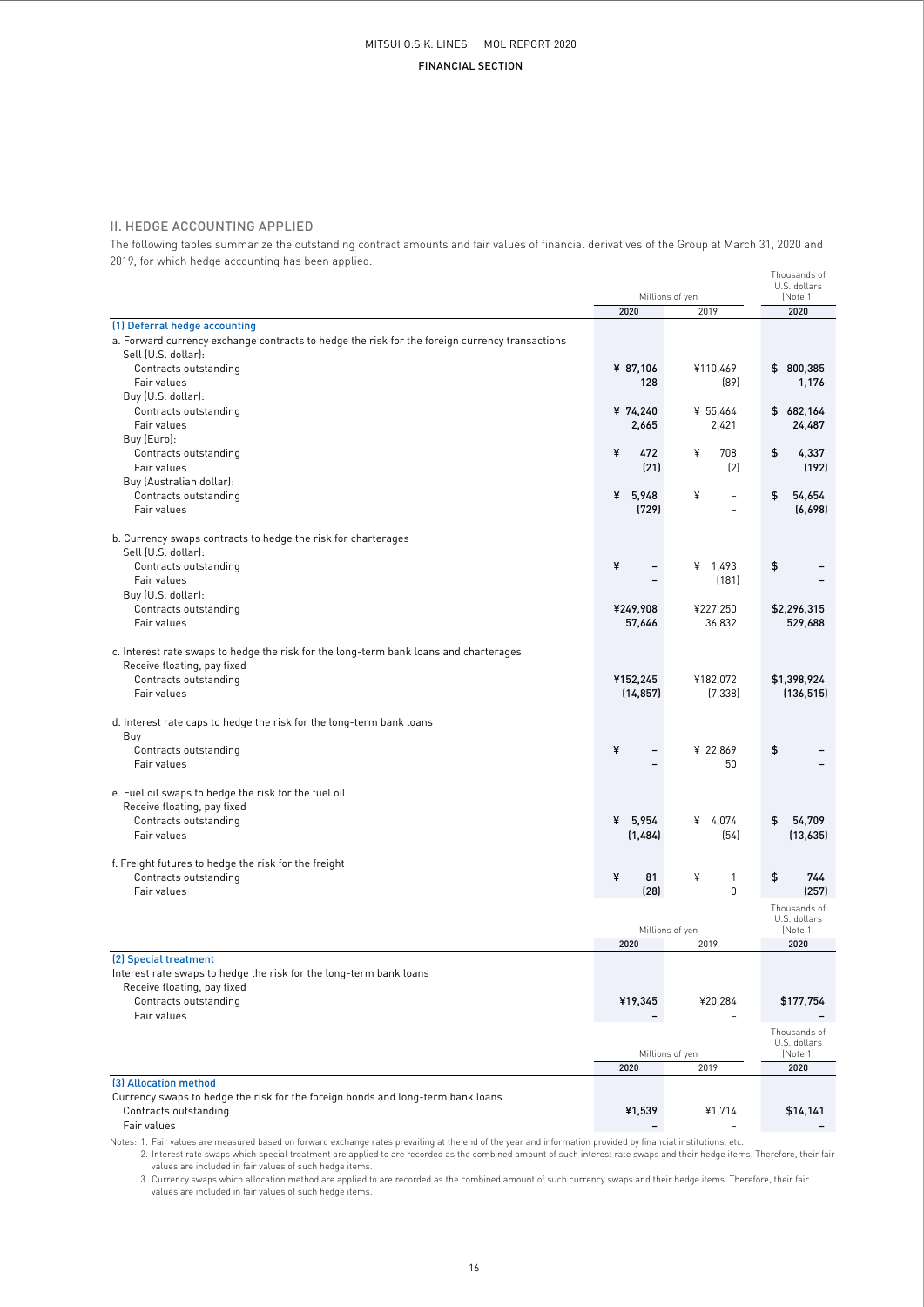## 7. SHORT-TERM DEBT AND LONG-TERM DEBT

#### (1) SHORT-TERM DEBT

Short-term debt at March 31, 2020 and 2019 consisted of the following:

|                       |          |                 | Thousands of |
|-----------------------|----------|-----------------|--------------|
|                       |          |                 | U.S. dollars |
|                       |          | Millions of ven | [Note 1]     |
|                       | 2020     | 2019            | 2020         |
| Short-term bank loans | ¥100.063 | ¥109.314        | \$919,443    |
| Commercial paper      | 25.000   | 40.000          | 229,716      |
| Total                 | ¥125.063 | ¥149.314        | \$1,149,159  |

Average interest rates on short-term bank loans at March 31, 2020 and 2019 were 1.64% and 1.10%, respectively. Average interest rates on commercial paper at March 31, 2020 and 2019 were 0.00% and 0.00%, respectively.

#### (2) LONG-TERM DEBT

Long-term debt at March 31, 2020 and 2019 consisted of the following:

|                                                                                      |          |                 | Thousands of             |
|--------------------------------------------------------------------------------------|----------|-----------------|--------------------------|
|                                                                                      |          | Millions of yen | U.S. dollars<br>(Note 1) |
|                                                                                      | 2020     | 2019            | 2020                     |
| Bonds:                                                                               |          |                 |                          |
| 1.999% yen bonds due May 27, 2019                                                    | ¥        | 18,500<br>¥     | \$                       |
| 1.673% yen bonds due September 13, 2019                                              |          | 10.000          |                          |
| 0.000% U.S. dollars bonds due April 24, 2020 <sup>(*)</sup>                          | 21,766   | 22,198          | 200,000                  |
| 1.398% yen bonds due May 28, 2020                                                    | 15,000   | 15,000          | 137,829                  |
| 1.361% yen bonds due June 21, 2021                                                   | 17,800   | 17,800          | 163,557                  |
| 1.652% yen bonds due May 27, 2022                                                    | 5,000    | 5,000           | 45,943                   |
| 1.139% yen bonds due July 12, 2022                                                   | 8,700    | 8,700           | 79,941                   |
| 1.071% yen bonds due January 23, 2023                                                | 10,000   | 10,000          | 91,886                   |
| 0.320% yen bonds due July 19, 2023                                                   | 5,000    |                 | 45,943                   |
| 0.420% yen bonds due August 30, 2023                                                 | 5,000    | 5,000           | 45,943                   |
| 0.420% yen bonds due September 8, 2023                                               | 5,000    | 5,000           | 45,943                   |
| 0.845% yen bonds due March 4, 2024                                                   | 15,000   | 15,000          | 137,829                  |
| 0.970% yen bonds due June 19, 2024                                                   | 29,500   | 29,500          | 271,064                  |
| 0.803% yen bonds due March 3, 2025                                                   | 15,000   | 15,000          | 137,829                  |
| 0.490% yen bonds due July 18, 2025                                                   | 5,000    |                 | 45,943                   |
| 0.490% yen bonds due July 29, 2025                                                   | 10,000   |                 | 91,886                   |
| 0.564% yen bonds due October 25, 2028                                                | 10,000   | 10,000          | 91,886                   |
| 0.340% yen bonds due Mar 5, 2030                                                     | 10,000   |                 | 91,886                   |
| 0.850% yen bonds due December 15, 2031                                               | 10,000   | 10,000          | 91,886                   |
| 0.780% yen bonds due July 19, 2034                                                   | 10,000   |                 | 91,886                   |
| 0.960% yen bonds due July 19, 2039                                                   | 10,000   |                 | 91,886                   |
| Long-term bank loans due within one year:                                            |          |                 |                          |
| Long-term bank loans due within one year at average interest rate of 1.24% and 1.48% |          |                 |                          |
| at March 31, 2020 and 2019, respectively.                                            | 80,287   | 78,104          | 737,728                  |
| Long-term bank loans due after one year:                                             |          |                 |                          |
| Long-term bank loans due through 2076 at average interest rate of 1.34% and 1.52%    |          |                 |                          |
| at March 31, 2020 and 2019, respectively.                                            | 655,117  | 665,997         | 6,019,636                |
|                                                                                      | 953,170  | 940.799         | 8,758,338                |
| Amount due within one year                                                           | 117,053  | 106,604         | 1,075,558                |
|                                                                                      | ¥836,117 | ¥834,195        | \$7,682,780              |

\* Zero coupon convertible bonds, details are as follows.

|                      | the 2020 Bonds                    |
|----------------------|-----------------------------------|
| [1] Exercise period  | From May 8, 2014 to April 9, 2020 |
| [2] Conversion price | U.S.\$47.80 per share             |

At March 31, 2020, the aggregate annual maturity of long-term debt was as follows:

| Year ending March 31 | Millions of yen | Thousands of<br>U.S. dollars<br>(Note 1) |
|----------------------|-----------------|------------------------------------------|
| 2021                 | ¥117,053        | \$1,075,558                              |
| 2022                 | 127.384         | 1,170,486                                |
| 2023                 | 98,376          | 903,941                                  |
| 2024                 | 101.905         | 936,368                                  |
| 2025                 | 107,321         | 986,134                                  |
| 2026 and thereafter  | 401.131         | 3,685,849                                |
| Total                | ¥953,170        | \$8,758,338                              |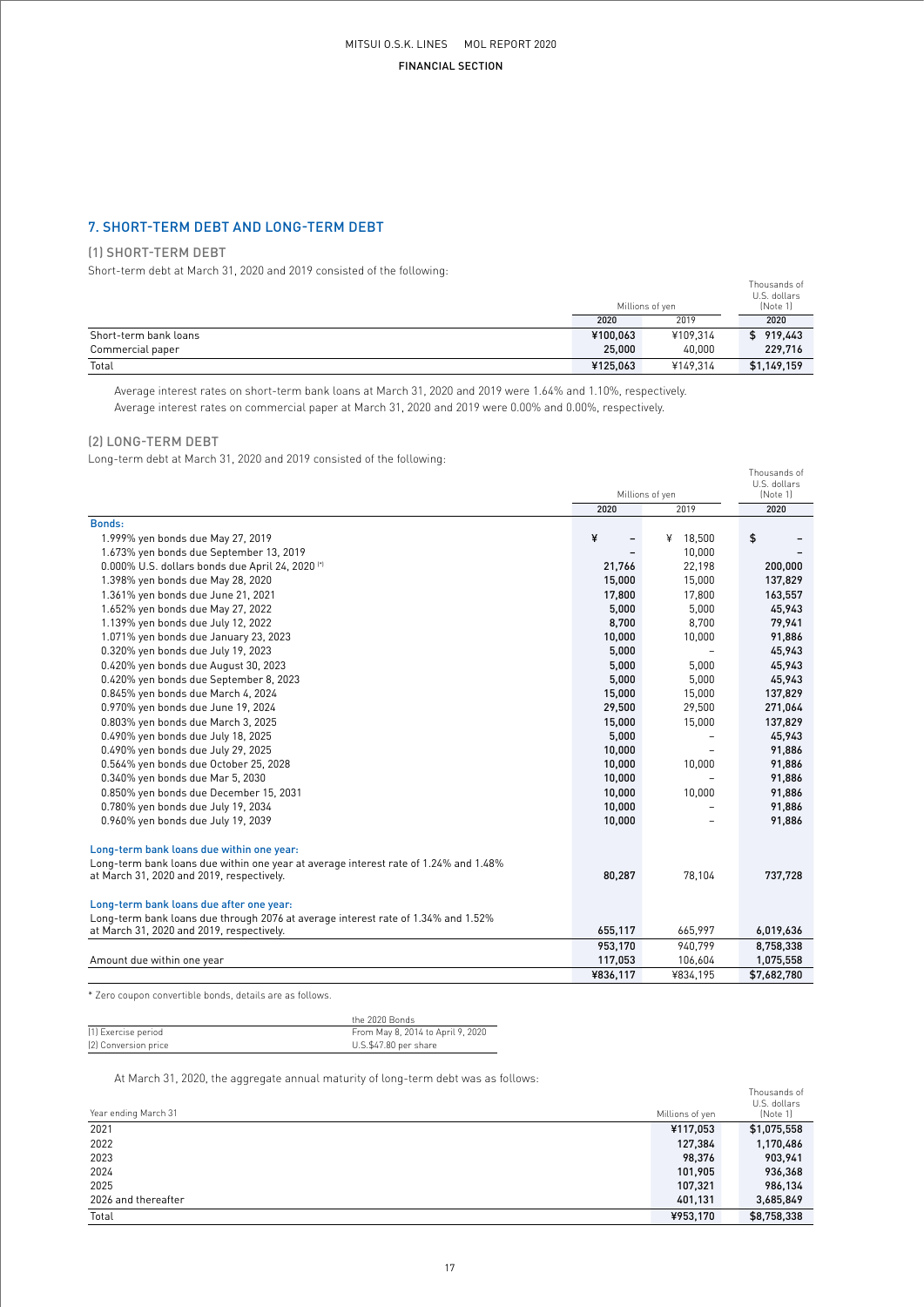#### (3) ASSETS PLEDGED AND SECURED DEBT

At March 31, 2020 and 2019, the following assets were pledged as collateral for short-term debt and long-term debt.

|                                               |          | Millions of yen | Thousands of<br>U.S. dollars<br>(Note 1) |
|-----------------------------------------------|----------|-----------------|------------------------------------------|
| Assets pledged                                | 2020     | 2019            | 2020                                     |
| Vessels                                       | ¥192.171 | ¥175.975        | \$1,765,790                              |
| Vessels and other property under construction | 130      | 9,324           | 1,194                                    |
| Investment securities                         | 83,522   | 70.448          | 767,453                                  |
| Total                                         | ¥275,824 | ¥255.748        | \$2,534,448                              |
|                                               |          |                 | Thousands of<br>U.S. dollars             |
|                                               |          | Millions of yen | [Note 1]                                 |
| Secured debt                                  | 2020     | 2019            | 2020                                     |
| Long-term bank loans due within one year      | ¥ 11.960 | ¥ 12.180        | \$109,896                                |
| Long-term bank loans due after one year       | 157.027  | 148.861         | 1,442,865                                |
| Total                                         | ¥168.987 | ¥161.042        | \$1,552,761                              |

## 8. COMMITMENTS AND CONTINGENT LIABILITIES

#### (A) COMMITMENT

At March 31, 2020 and 2019, certain subsidiaries had loan commitment agreements. The nonexercised portion of loan commitments was as follows:

|                                              |                          | Millions of ven          | Thousands of<br>U.S. dollars<br>[Note 1] |
|----------------------------------------------|--------------------------|--------------------------|------------------------------------------|
|                                              | 2020                     | 2019                     | 2020                                     |
| Total loan limits                            | ¥15.780                  | ¥16.093                  | \$144,996                                |
| Loan executions                              | 15.780                   | 16.093                   | 144,996                                  |
| The nonexercised portion of loan commitments | $\overline{\phantom{0}}$ | $\overline{\phantom{a}}$ | $\overline{\phantom{0}}$                 |

### (B) CONTINGENT LIABILITIES

At March 31, 2020 and 2019, the Company and its consolidated subsidiaries were contingently liable mainly as guarantors or co-guarantors of indebtedness of related and other companies in

## 9. NET ASSETS

Net assets comprises four sections, which are the owners' equity, accumulated other comprehensive income, share subscription rights and non-controlling interests.

Under the Japanese Companies Act ("the Act") and regulations, the entire amount paid for new shares is required to be designated as common stock. However, a company may, by a resolution of the board of directors, designate an amount not exceeding one-half of the price of the new shares as additional paid-in-capital, which is included in capital surplus.

Under the Act, in cases where a dividend distribution of

the aggregate amount of ¥186,208 million (\$1,710,998 thousand) and ¥123,075 million, respectively. U.S. dollars-denominated liabilities were included in the above amount, which were \$1,554,251 thousand and \$978,917 thousand respectively.

surplus is made, the smaller of an amount equal to 10% of the dividend or the excess, if any, of 25% of common stock over the total of additional paid-in-capital and legal earnings reserve must be set aside as additional paid-in-capital or legal earnings reserve. Legal earnings reserve is included in retained earnings in the accompanying consolidated balance sheets.

Under the Act, appropriations (legal earnings reserve and additional paid-in-capital could be used to eliminate or reduce a deficit or could be capitalized) generally require a resolution of the shareholders' meeting.

#### (A) SHARES ISSUED AND OUTSTANDING

Changes in number of shares issued and outstanding during the years ended March 31, 2020 and 2019 were as follows:

|                                       | Shares of                | Shares of      |
|---------------------------------------|--------------------------|----------------|
|                                       | common stock             | treasury stock |
|                                       | (Thousands)              | (Thousands)    |
| Balance at April 1, 2018              | 120,628                  | 1,034          |
| Increase during the year              |                          |                |
| Decrease during the year              | $\overline{\phantom{m}}$ | (11)           |
| Balance at March 31 and April 1, 2019 | 120.628                  | 1,034          |
| Increase during the year              | $\overline{\phantom{0}}$ | 10             |
| Decrease during the year              | $\overline{\phantom{0}}$ | (10)           |
| Balance at March 31, 2020             | 120.628                  | 1,034          |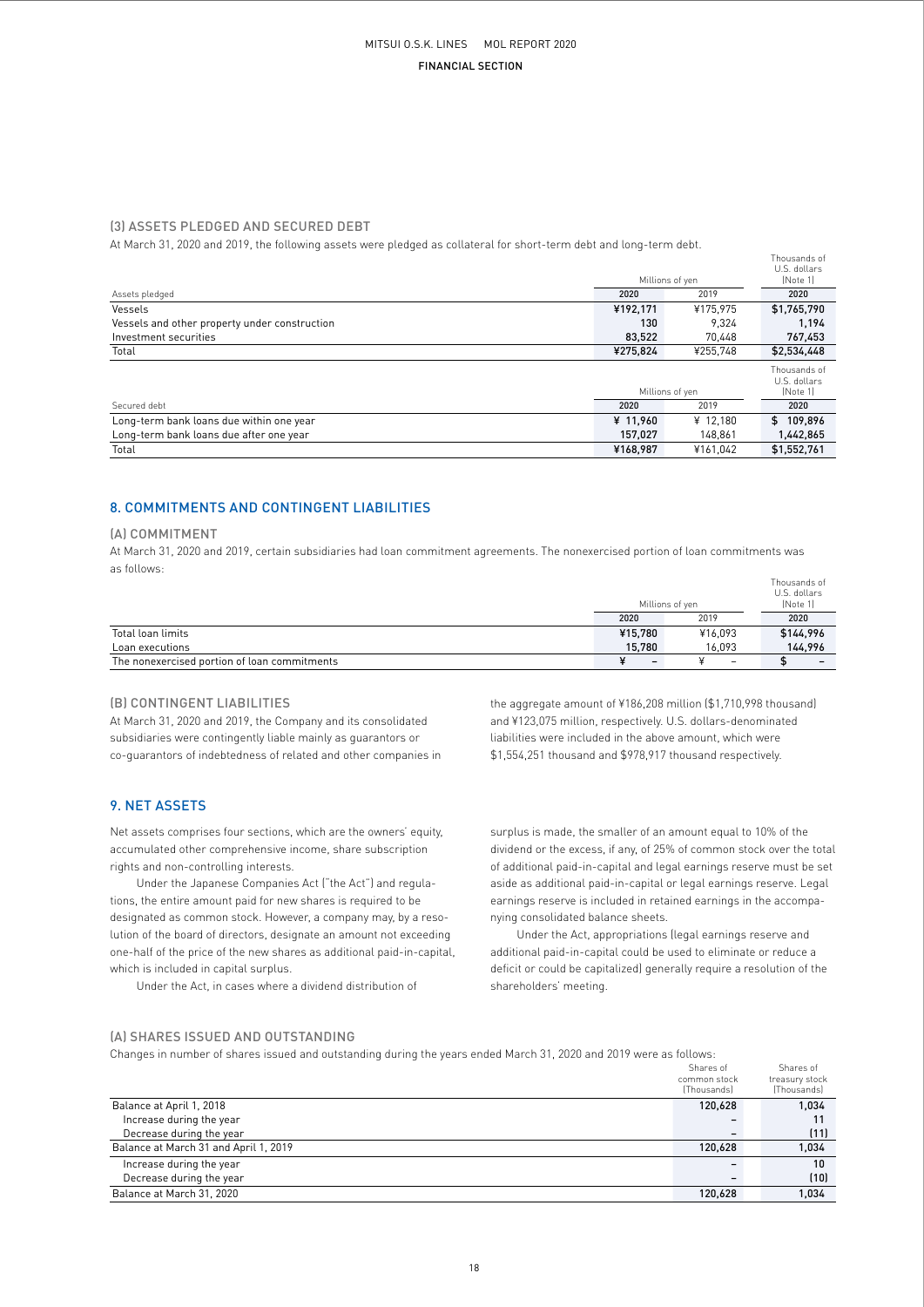#### (B) SHARE SUBSCRIPTION RIGHTS

Share subscription rights at March 31, 2020 and 2019 consisted of the following:

| .             |        | Millions of yen | Thousands of<br>U.S. dollars<br>(Note 1) |
|---------------|--------|-----------------|------------------------------------------|
|               | 2020   | 2019            | 2020                                     |
| Stock options | ¥1.646 | ¥1,803          | \$15,124                                 |
| Total         | ¥1,646 | ¥1,803          | \$15,124                                 |

#### (C) DIVIDENDS

*(1) Dividends paid for the year ended March 31, 2020 were as follows:*

|                                                             |                 | Thousands of<br>U.S. dollars |
|-------------------------------------------------------------|-----------------|------------------------------|
|                                                             | Millions of ven | [Note 1]                     |
| Approved at the shareholders' meeting held on June 25, 2019 | ¥2.989          | \$27.464                     |
| Approved at the board of directors held on October 31, 2019 | ¥3.587          | \$32.959                     |
| Total                                                       | ¥6.577          | \$60.433                     |

*(2) Dividends included in the retained earnings at March 31, 2020 and to be paid in subsequent periods were as follows:*

|                                                             |                 | Thousands of<br>U.S. dollars |
|-------------------------------------------------------------|-----------------|------------------------------|
|                                                             | Millions of ven | [Note 1]                     |
| Approved at the shareholders' meeting held on June 23, 2020 | ¥4.185          | \$38,454                     |
| Total                                                       | ¥4.185          | \$38,454                     |

## 10. LOSS RELATED TO BUSINESS RESTRUCTURING

For the year ended March 31, 2020, in relation to losses related to charter contracts recognized for the year ended March 31, 2018, the Company recorded additional losses which are expected to incur as a result of reflecting the latest trends of fleet charter fees and costs on the estimate.

### 11. PROVISION OF ALLOWANCE FOR DOUBTFUL ACCOUNTS

For the year ended March 31, 2020, the Company recorded provision of allowance for doubtful accounts on subordinated long-term loans to its affiliated company because the affiliate's operating results are expected to significantly deteriorate due to the effect of COVID-19, etc. and a portion of those loans could potentially become unrecoverable.

## 12. LEASES

#### AS LESSEE:

Future Lease Payments Under Operating Leases for Only Non-Cancelable Contracts At March 31, 2020 and 2019:

|                            |          |                 | Thousands of<br>U.S. dollars |
|----------------------------|----------|-----------------|------------------------------|
|                            |          | Millions of ven | (Note 1)                     |
|                            | 2020     | 2019            | 2020                         |
| Amount due within one year | ¥ 30.687 | ¥ 34.822        | \$281,971                    |
| Amount due after one year  | 230.284  | 249.783         | 2,115,997                    |
| Total                      | ¥260.971 | ¥284.605        | \$2,397,969                  |

#### AS LESSOR:

Future Lease Income Under Operating Leases for Only Non-Cancelable Contracts At March 31, 2020 and 2019:

| $1.12.1$ . The set of $1.12.1$ and $2.12.1$ and $2.12.1$ and $2.12.1$ and $2.12.1$ and $2.12.1$ and $2.12.1$ and $2.12.1$ and $2.12.1$ and $2.12.1$ and $2.12.1$ and $2.12.1$ and $2.12.1$ and $2.12.1$ and $2.12.1$ and $2.1$ |         | Millions of yen | Thousands of<br>U.S. dollars<br>(Note 1) |
|--------------------------------------------------------------------------------------------------------------------------------------------------------------------------------------------------------------------------------|---------|-----------------|------------------------------------------|
|                                                                                                                                                                                                                                | 2020    | 2019            | 2020                                     |
| Amount due within one year                                                                                                                                                                                                     | ¥16.901 | ¥22.134         | \$155,297                                |
| Amount due after one year                                                                                                                                                                                                      | 28.128  | 33.158          | 258,458                                  |
| Total                                                                                                                                                                                                                          | ¥45.029 | ¥55.293         | \$413.755                                |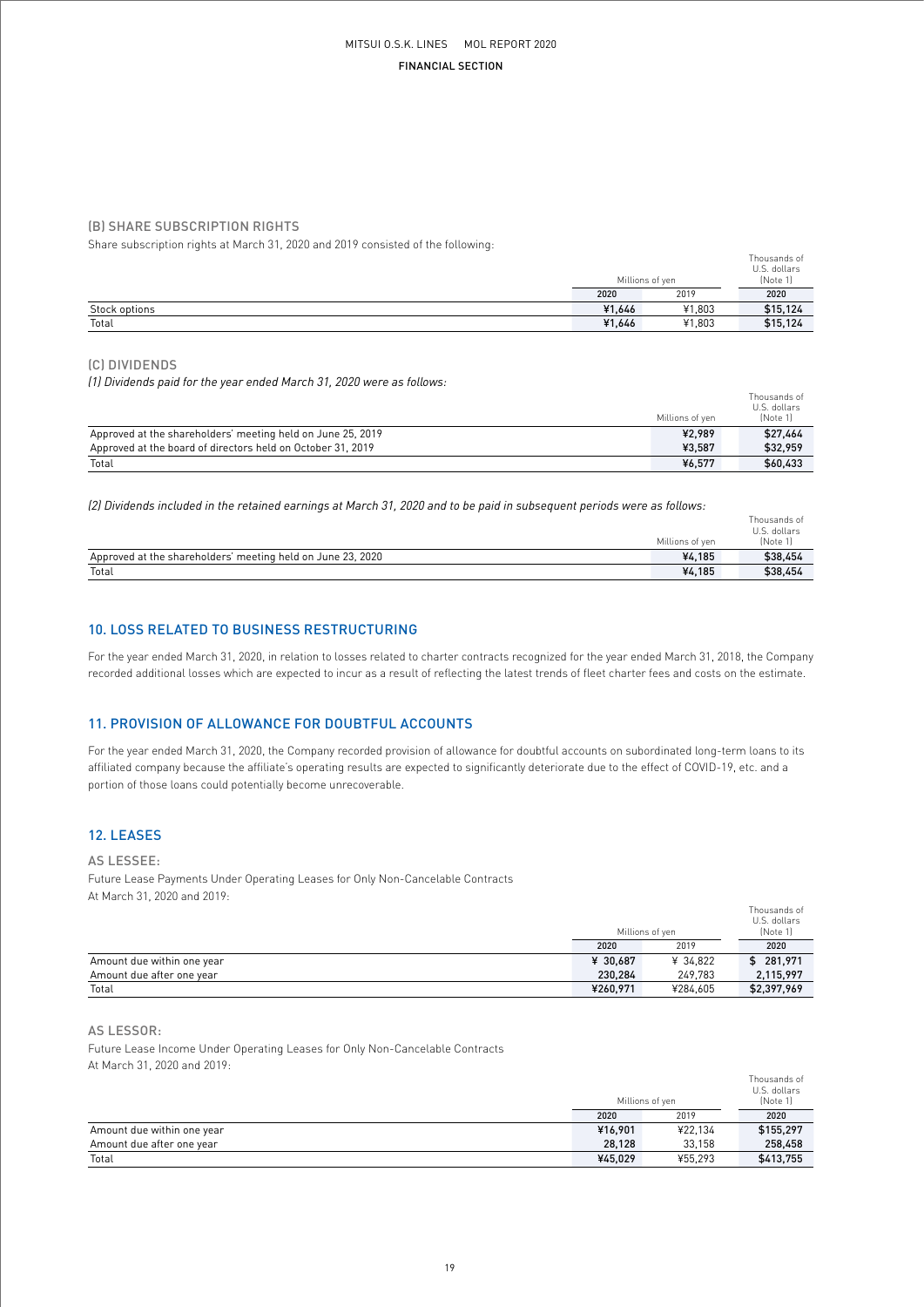## 13. RENTAL PROPERTIES

The Company and some of its consolidated subsidiaries own real estate for office lease (including lands) in Tokyo, Osaka and other areas. Information about the book value and the fair value of such rental properties was as follows:

|                                  | Millions of ven |          | Thousands of<br>U.S. dollars<br>(Note 1) |
|----------------------------------|-----------------|----------|------------------------------------------|
| For the year ended March 31      | 2020            | 2019     | 2020                                     |
| Book value                       |                 |          |                                          |
| Balance at beginning of the year | ¥307.274        | ¥299.603 | \$2,823,431                              |
| Changes during the year          | 20.311          | 7.670    | 186,630                                  |
| Balance at end of the year       | 327.585         | 307.274  | 3,010,061                                |
| Fair value at end of the year    | 549.820         | 508.562  | 5,052,099                                |

Notes: 1. Book value is the acquisition cost, net of accumulated depreciation.

2. Of changes during the year ended March 31, 2019, the primary increase was mainly due to the the acquisition of "Office building development project in Australia"

named "275 George Street" (¥10,524 million) and the new construction named "BiTO AKIBA" (¥1,359 million), while the primary decrease was mainly due to the depreciation of existing properties (¥7,144 million). Of changes during the year ended March 31, 2020, the primary increase was mainly due to the acquisition of three buildings etc., in Sapporo named "DAIBIRU PIVOT" (¥14,467 million (\$132,932 thousand)) and the new construction named "BiTO AKIBA" (¥1,249 million (\$11,476 thousand)), while<br>the primary decrease was mainly due to the depreciation of

3. Fair value is mainly based on the amount appraised by outside independent real estate appraisers.

In addition, information for rental revenue and expense from rental properties was as follows:

|                |         | Millions of yen | Thousands of<br>U.S. dollars<br>(Note 1) |
|----------------|---------|-----------------|------------------------------------------|
|                | 2020    | 2019            | 2020                                     |
| Rental revenue | ¥32.458 | ¥30.621         | \$298,244                                |
| Rental expense | 18.704  | 18,024          | 171,864                                  |
| Difference     | ¥13.753 | ¥12,597         | \$126,371                                |

Note: Rental revenue is mainly recorded as "shipping and other revenues" and rental expense (depreciation expense, repairs and maintenance fee, utilities, personnel cost, tax and public charge, etc.) is mainly recorded as "shipping and other expenses".

## 14. SEGMENT AND RELATED INFORMATION

#### (A) SEGMENT INFORMATION:

|                                                                      |                             | Millions of yen                     |                            |                                                      |                          |             |                              |             |                               |              |  |  |  |
|----------------------------------------------------------------------|-----------------------------|-------------------------------------|----------------------------|------------------------------------------------------|--------------------------|-------------|------------------------------|-------------|-------------------------------|--------------|--|--|--|
|                                                                      |                             |                                     | Reportable segment         |                                                      |                          |             |                              |             |                               |              |  |  |  |
|                                                                      |                             |                                     | Product Transport Business |                                                      |                          |             |                              |             |                               |              |  |  |  |
| For the year ended March 31, 2020:                                   | Dry Bulk<br><b>Business</b> | Energy Transport<br><b>Business</b> | Container Ships            | Car Carries.<br>Ferries and<br>Coastal RoRo<br>ships | Associated<br>businesses | Sub Total   | Others                       | Total       | Adjustment and<br>elimination | Consolidated |  |  |  |
| 1. Revenues:                                                         |                             |                                     |                            |                                                      |                          |             |                              |             |                               |              |  |  |  |
| [1] Revenues from customers                                          | ¥277,151                    | ¥289,375                            | ¥226,420                   | ¥249,043                                             | ¥ 96,556                 | ¥1,138,548  | ¥ 16,855                     | ¥1,155,404  | ¥                             | ¥1,155,404   |  |  |  |
| [2] Inter-segment revenues                                           | 0                           | 8,864                               | 1,202                      | 211                                                  | 25,501                   | 35,780      | 5,924                        | 41,704      | (41,704)                      |              |  |  |  |
| Total revenues                                                       | ¥277,152                    | ¥298,240                            | ¥227,623                   | ¥249,255                                             | ¥122,057                 | ¥1,174,328  | ¥ 22,779                     | ¥1,197,108  | $¥$ $[41,704]$                | ¥1,155,404   |  |  |  |
| Segment income (loss)                                                | ¥ 12,044                    | ¥ 25,428                            | ¥ $4,114$                  | ¥ $2,621$                                            | ¥ 12,346                 | ¥ 56,555    | ¥ $3,458$                    | ¥<br>60,014 | 4(4,923)                      | 55,090<br>¥  |  |  |  |
| Segment assets                                                       | ¥307,016                    | ¥866,610                            | ¥335,723                   | ¥221,839                                             | ¥451,027                 | ¥2,182,216  | ¥239,092                     | ¥2,421,308  | $¥$ [322,591]                 | ¥2,098,717   |  |  |  |
| 2. Others                                                            |                             |                                     |                            |                                                      |                          |             |                              |             |                               |              |  |  |  |
| Depreciation and amortization                                        | ¥ 10,541                    | ¥ 35,961                            | ¥ 12,847                   | ¥ 17,735                                             | 9,170<br>¥               | ¥<br>86,255 | 417<br>¥                     | ¥<br>86,673 | ¥<br>1,091                    | ¥<br>87,765  |  |  |  |
| Amortization of goodwill                                             | $\overline{\phantom{0}}$    | 54                                  |                            | $\overline{\phantom{0}}$                             | 118                      | 172         | $\qquad \qquad$              | 172         |                               | 172          |  |  |  |
| Interest income                                                      | 1,392                       | 5,668                               | 1,320                      | 73                                                   | 91                       | 8,546       | 4,359                        | 12,906      | (4, 878)                      | 8,028        |  |  |  |
| Interest expense                                                     | 2,939                       | 10,711                              | 1,962                      | 1,085                                                | 1,453                    | 18,152      | 3,841                        | 21,994      | (5,444)                       | 16,549       |  |  |  |
| Equity in earnings (losses) of                                       |                             |                                     |                            |                                                      |                          |             |                              |             |                               |              |  |  |  |
| affiliated companies, net                                            | (1.973)                     | 13.098                              | 4,071                      | 518                                                  | 235                      | 15.949      | $\qquad \qquad \blacksquare$ | 15,949      | $\qquad \qquad \blacksquare$  | 15,949       |  |  |  |
| Investment in affiliates                                             | 9,722                       | 136,174                             | 94,811                     | 3,640                                                | 2,598                    | 246,947     | 40                           | 246,987     | $\qquad \qquad \blacksquare$  | 246,987      |  |  |  |
| Increase in vessels, property and<br>equipment and intangible assets | 7,815                       | 101,288                             | 10,207                     | 11.877                                               | 26,105                   | 157,294     | 1.022                        | 158,316     | 2,302                         | 160,618      |  |  |  |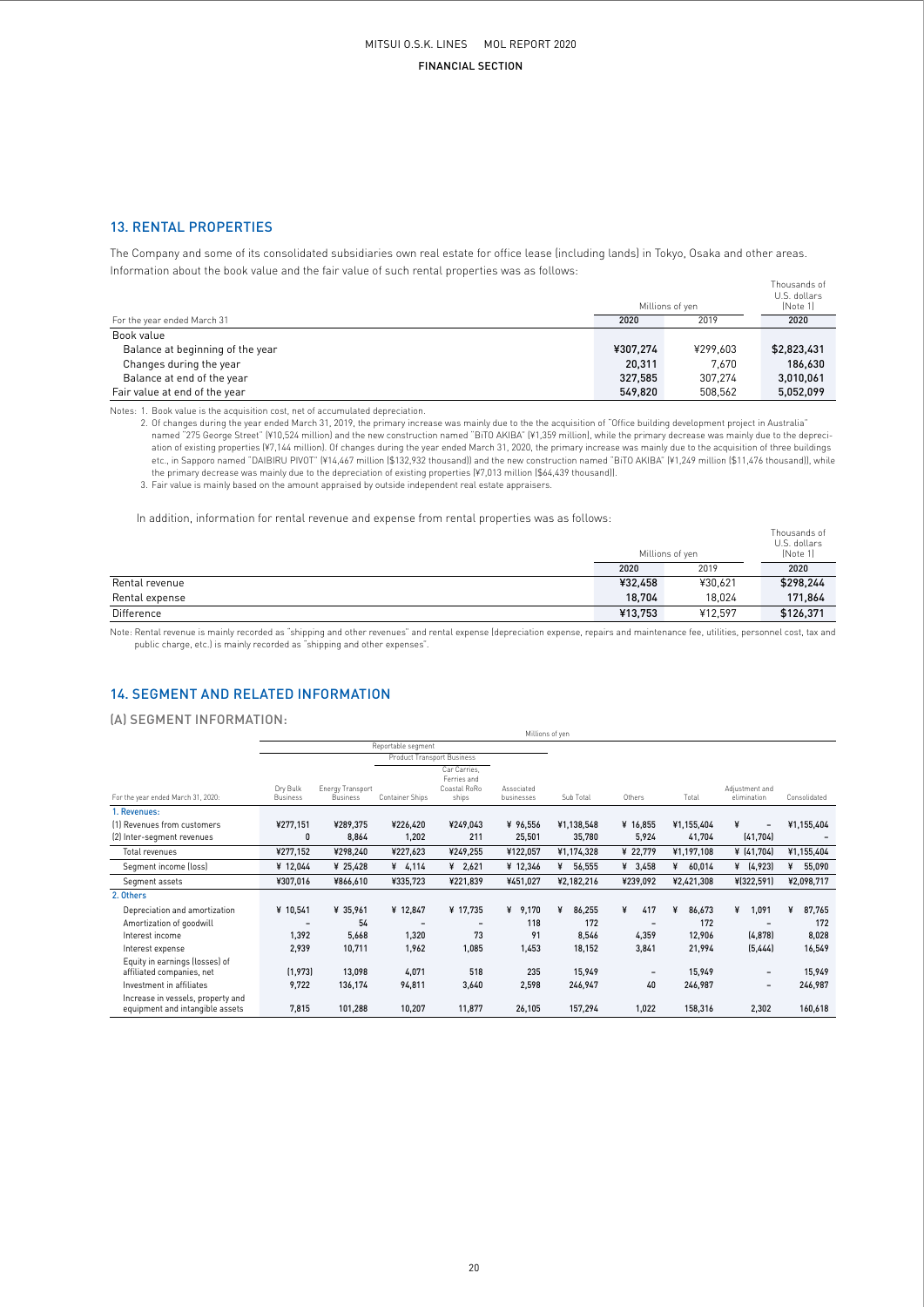|                                                                      | Thousands of U.S. dollars (Note 1) |                                     |                                   |                                                      |                          |               |                          |               |                                |               |  |
|----------------------------------------------------------------------|------------------------------------|-------------------------------------|-----------------------------------|------------------------------------------------------|--------------------------|---------------|--------------------------|---------------|--------------------------------|---------------|--|
|                                                                      |                                    |                                     | Reportable segment                |                                                      |                          |               |                          |               |                                |               |  |
|                                                                      |                                    |                                     | <b>Product Transport Business</b> |                                                      |                          |               |                          |               |                                |               |  |
| For the year ended March 31, 2020:                                   | Dry Bulk<br><b>Business</b>        | Energy Transport<br><b>Business</b> | Container Ships                   | Car Carries.<br>Ferries and<br>Coastal RoRo<br>ships | Associated<br>businesses | Sub Total     | Others                   | Total         | Adjustment and<br>elimination  | Consolidated  |  |
| 1. Revenues:                                                         |                                    |                                     |                                   |                                                      |                          |               |                          |               |                                |               |  |
| (1) Revenues from customers                                          | \$2,546,641                        | \$2,658,963                         | \$2,080,492                       | \$2,288,367                                          | \$887,218                | \$10,461,710  | \$<br>154,874            | \$10,616,594  | \$<br>$\overline{\phantom{0}}$ | \$10,616,594  |  |
| (2) Inter-segment revenues                                           | 0                                  | 81,448                              | 11,044                            | 1,938                                                | 234,319                  | 328,769       | 54,433                   | 383,203       | (383, 203)                     |               |  |
| Total revenues                                                       | \$2,546,650                        | \$2,740,420                         | \$2,091,546                       | \$2,290,315                                          | \$1,121,538              | \$10,790,480  | 209,308<br>\$            | \$10,999,797  | (383, 203)                     | \$10,616,594  |  |
| Segment income (loss)                                                | \$110,668                          | \$233,648                           | \$<br>37,802                      | \$<br>24,083                                         | \$113,442                | 519,663<br>£. | \$<br>31,774             | 551,447<br>\$ | (45, 235)                      | \$<br>506,202 |  |
| Segment assets                                                       | \$2,821,060                        | \$7,962,969                         | \$3,084,838                       | \$2,038,399                                          | \$4,144,326              | \$20,051,603  | \$2,196,930              | \$22,248,534  | \$12,964,173]                  | \$19,284,360  |  |
| 2. Others                                                            |                                    |                                     |                                   |                                                      |                          |               |                          |               |                                |               |  |
| Depreciation and amortization                                        | \$<br>96,857                       | \$<br>330.432                       | \$.<br>118,046                    | \$<br>162,960                                        | \$<br>84,259             | 792,566<br>\$ | \$<br>3,831              | 796,407<br>£. | 10,024                         | \$<br>806,441 |  |
| Amortization of goodwill                                             | $\overline{\phantom{0}}$           | 496                                 | ۰                                 | $\overline{\phantom{0}}$                             | 1,084                    | 1,580         | $\overline{\phantom{0}}$ | 1,580         |                                | 1,580         |  |
| Interest income                                                      | 12,790                             | 52,081                              | 12,129                            | 670                                                  | 836                      | 78,526        | 40,053                   | 118,588       | (44, 822)                      | 73,766        |  |
| Interest expense                                                     | 27,005                             | 98,419                              | 18,028                            | 9,969                                                | 13,351                   | 166,792       | 35,293                   | 202,095       | (50, 022)                      | 152,062       |  |
| Equity in earnings (losses) of                                       |                                    |                                     |                                   |                                                      |                          |               |                          |               |                                |               |  |
| affiliated companies, net                                            | (18, 129)                          | 120,352                             | 37,406                            | 4,759                                                | 2,159                    | 146,549       | $\overline{\phantom{a}}$ | 146,549       | $\overline{\phantom{a}}$       | 146,549       |  |
| Investment in affiliates                                             | 89,331                             | 1,251,254                           | 871,184                           | 33,446                                               | 23,872                   | 2,269,107     | 367                      | 2,269,475     | $\qquad \qquad \blacksquare$   | 2,269,475     |  |
| Increase in vessels, property and<br>equipment and intangible assets | 71,809                             | 930,699                             | 93,788                            | 109,133                                              | 239,869                  | 1,445,318     | 9,390                    | 1,454,709     | 21,152                         | 1,475,861     |  |

|                                                                      |                             |                                     |                                   |                                                      | Millions of yen          |             |          |             |                               |              |
|----------------------------------------------------------------------|-----------------------------|-------------------------------------|-----------------------------------|------------------------------------------------------|--------------------------|-------------|----------|-------------|-------------------------------|--------------|
|                                                                      |                             |                                     | Reportable segment                |                                                      |                          |             |          |             |                               |              |
|                                                                      |                             |                                     | <b>Product Transport Business</b> |                                                      |                          |             |          |             |                               |              |
| For the year ended March 31, 2019:                                   | Dry Bulk<br><b>Business</b> | Energy Transport<br><b>Business</b> | Container Ships                   | Car Carries.<br>Ferries and<br>Coastal RoRo<br>ships | Associated<br>businesses | Sub Total   | Others   | Total       | Adjustment and<br>elimination | Consolidated |
| 1. Revenues:                                                         |                             |                                     |                                   |                                                      |                          |             |          |             |                               |              |
| [1] Revenues from customers                                          | ¥291.140                    | ¥280,972                            | ¥276,994                          | ¥268,180                                             | ¥101,125                 | ¥1,218,412  | ¥ 15,665 | ¥1,234,077  | ¥                             | ¥1,234,077   |
| (2) Inter-segment revenues                                           | 1,029                       | 8,592                               | 1,446                             | 1,073                                                | 27,003                   | 39,146      | 6,241    | 45,388      | (45, 388)                     |              |
| Total revenues                                                       | ¥292,169                    | ¥289,565                            | ¥278,441                          | ¥269,254                                             | ¥128,128                 | ¥1,257,558  | ¥ 21,906 | ¥1,279,465  | $¥$ $(45,388)$                | ¥1,234,077   |
| Segment income (loss)                                                | ¥ 21,924                    | ¥ 21,135                            | ¥ (14,378)                        | 42,114                                               | ¥ 12,907                 | 43,703<br>¥ | ¥ 2,580  | ¥<br>46,284 | ¥ [7,709]                     | 38,574<br>¥  |
| Segment assets                                                       | ¥329,592                    | ¥852,162                            | ¥350,962                          | ¥250,983                                             | ¥439,630                 | ¥2,223,331  | ¥286,559 | ¥2,509,891  | ¥[375.413]                    | ¥2,134,477   |
| 2. Others                                                            |                             |                                     |                                   |                                                      |                          |             |          |             |                               |              |
| Depreciation and amortization                                        | ¥ 11,777                    | ¥ 38,802                            | ¥ 11,622                          | ¥ 17,012                                             | ¥<br>9,489               | ¥<br>88,703 | ¥<br>351 | ¥<br>89,054 | ¥<br>1,083                    | ¥<br>90,138  |
| Amortization of goodwill                                             |                             | 22                                  |                                   |                                                      | 120                      | 142         |          | 142         |                               | 142          |
| Interest income                                                      | 1,483                       | 4,872                               | 1,382                             | 284                                                  | 49                       | 8,071       | 4,363    | 12,434      | (4,601)                       | 7,832        |
| Interest expense                                                     | 3,116                       | 14,987                              | 1,935                             | 1,209                                                | 1,362                    | 22,610      | 3,500    | 26,111      | (4, 304)                      | 21,806       |
| Equity in earnings (losses) of affili-<br>ated companies, net        | (2,823)                     | 13,817                              | (19, 548)                         | 436                                                  | 313                      | (7,804)     |          | (7,804)     | -                             | (7,804)      |
| Investment in affiliates                                             | 12,310                      | 118,947                             | 94,487                            | 3,197                                                | 2,521                    | 231,464     | 39       | 231,503     | $\qquad \qquad -$             | 231,503      |
| Increase in vessels, property and<br>equipment and intangible assets | 8,490                       | 81,497                              | 9,532                             | 30,442                                               | 17,432                   | 147,394     | 375      | 147,770     | 1,673                         | 149,443      |

\*1. "Others" primarily consists of business segments that are not included in reportable segments, such as the ship operations business, the ship management business, the ship chartering business and the financing business

\*2. (1) Adjustment in Segment income (loss) of –¥4,923 million (–\$45,235 thousand) include the following:

–¥9,649 million (–\$88,661 thousand) of corporate profit which is not allocated to segments, ¥6,575 million (\$60,415 thousand) of adjustment for management accounting and

–¥1,849 million (–\$16,989 thousand) of inter-segment transaction elimination. (2) Adjustment in Segment assets of –¥322,591 million (–\$2,964,173 thousand) include the following:

¥14,681 million (\$134,898 thousand) of assets which are not allocated to segments and –¥337,273 million (–\$3,099,081 thousand) of inter-segment transaction elimination. (3) Adjustment in Depreciation and amortization of ¥1,091 million (\$10,024 thousand) include the following:

¥1,091 million (\$10,024 thousand) of depreciation of assets which are not allocated to segments.

(4) Adjustment in Interest income of –¥4,878 million (–\$44,822 thousand) include the following:

¥2,210 million (\$20,306 thousand) of interest income which is not allocated to segments and –¥7,088 million (–\$65,129 thousand) of inter-segment transaction elimination.<br>(5) Adjustment in Interest expenses of –¥5,444 mill

and –¥7,095 million (–\$65,193 thousand) of inter-segment transaction elimination.

(6) Adjustment in Increase of tangible / intangible fixed assets of ¥2,302 million (\$21,152 thousand) include the following:

¥2,902 million (\$26,665 thousand) of Increase of tangible / intangible fixed assets which are not allocated to segments and –¥599 million (–\$5,503 thousand) of inter-segment transaction elimination.

\*3. Management has decided not to allocate liabilities to segments. Therefore segment information regarding liabilities is not disclosed.

\*4. Segment income (loss) corresponds to Ordinary income in the consolidated statements of operations. \*5. (1) Adjustment in Segment income (loss) of –¥7,709 million include the following:

–¥13,606 million of corporate profit which is not allocated to segments, ¥6,312 million of adjustment for management accounting and –¥415 million of inter-segment transaction elimination.

(2) Adjustment in Segment assets of –¥375,413 million include the following:

¥13,805 million of assets which are not allocated to segments and –¥389,218 million of inter-segment transaction elimination.

(3) Adjustment in Depreciation and amortization of ¥1,083 million include the following:

¥1,083 million of depreciation of assets which are not allocated to segments.

(4) Adjustment in Interest income of –¥4,601 million include the following:

¥2,982 million of interest income which is not allocated to segments and –¥7,583 million of inter-segment transaction elimination.

(5) Adjustment in Interest expenses of –¥4,304 million include the following:

¥7,188 million of interest expenses which are not allocated to segments, –¥3,906 million of adjustment for management accounting and –¥7,586 million of inter-segment transaction elimination.

(6) Adjustment in Increase of tangible / intangible fixed assets of ¥1,673 million is increase of tangible / intangible fixed assets which are not allocated to segments.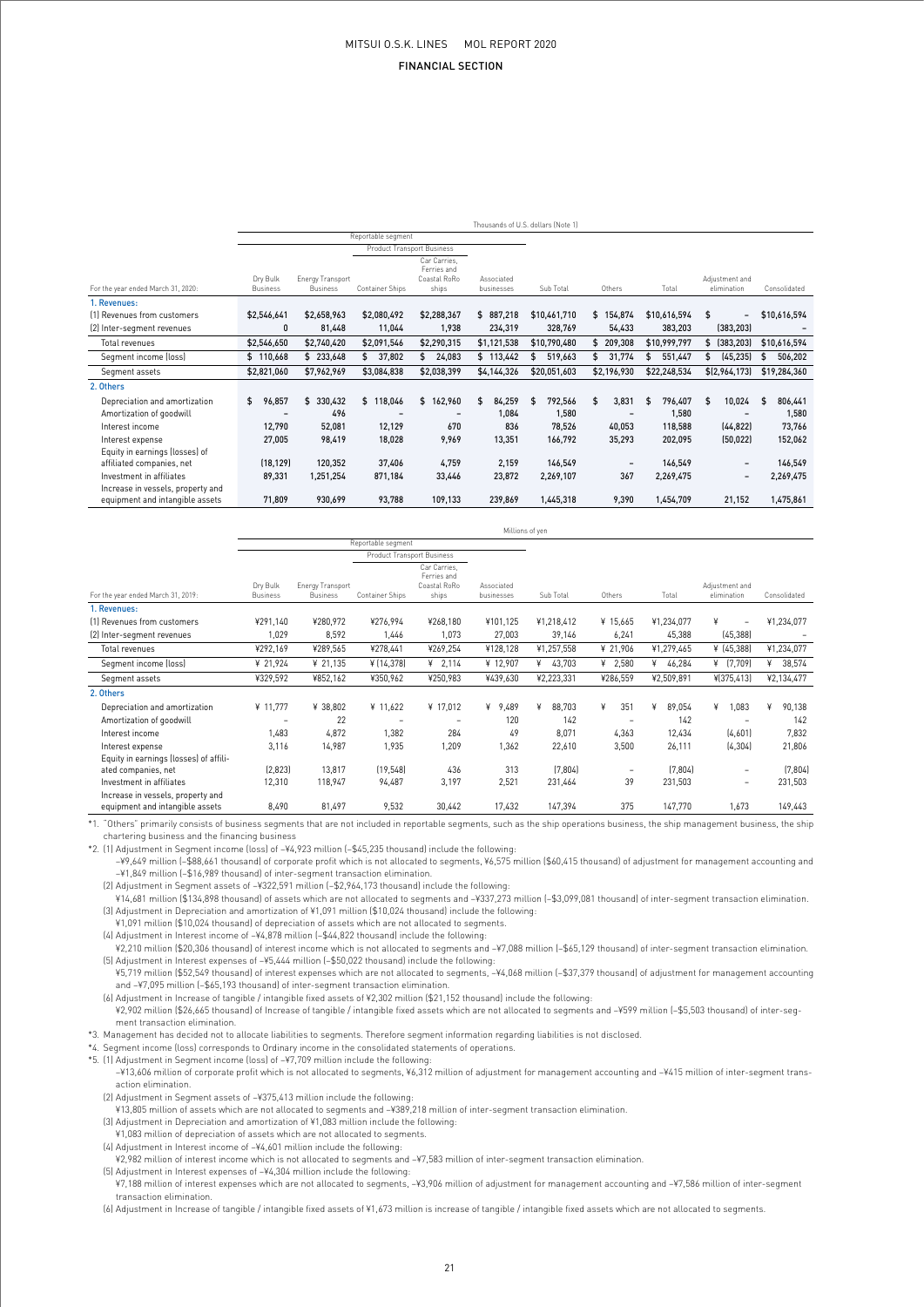## (B) RELATED INFORMATION:

#### *(1) Information about geographic areas:*

In our core marine transportation business, the areas which services are provided are not necessarily consistent with the location of our customers.

Therefore, revenues by geographic areas are revenues by geographic areas of each company's registration.

|                                    | Millions of ven |               |         |          |           |              |  |  |  |  |
|------------------------------------|-----------------|---------------|---------|----------|-----------|--------------|--|--|--|--|
| For the year ended March 31, 2020: | Japan           | North America | Europe  | Asia     | Others    | Consolidated |  |  |  |  |
| Revenues                           | ¥930.799        | ¥42.618       | ¥51.251 | ¥127.591 | ¥ $3.142$ | ¥1.155.404   |  |  |  |  |
| Vessels, property and equipment    | ¥986.679        | ¥41.478       | ¥ 1.306 | ¥125.897 | ¥46.336   | ¥1.201.698   |  |  |  |  |

|                                    | Thousands of U.S. dollars (Note 1) |               |           |             |           |              |  |  |  |
|------------------------------------|------------------------------------|---------------|-----------|-------------|-----------|--------------|--|--|--|
| For the year ended March 31, 2020: | Japan                              | North America | Europe    | Asia        | Others    | Consolidated |  |  |  |
| Revenues                           | \$8.552.779                        | \$391.601     | \$470.927 | \$1.172.388 | \$28,870  | \$10,616,594 |  |  |  |
| Vessels, property and equipment    | \$9,066,240                        | \$381.126     | \$12.000  | \$1.156.822 | \$425.764 | \$11.041.973 |  |  |  |

|                                    | Millions of ven |               |         |          |         |              |  |  |  |
|------------------------------------|-----------------|---------------|---------|----------|---------|--------------|--|--|--|
| For the year ended March 31, 2019: | Japan           | North America | Europe  | Asia     | Others  | Consolidated |  |  |  |
| Revenues                           | ¥1.004.421      | ¥39.189       | ¥38.644 | ¥148.321 | ¥ 3.500 | ¥1.234.077   |  |  |  |
| Vessels, property and equipment    | 978.727         | ¥45.234       | ¥13.959 | ¥107.033 | ¥48.955 | ¥1.193.910   |  |  |  |

#### *(2) Information about impairment loss by reportable segment:*

For the year ended March 31, 2020:

There was no material impairment loss.

|                                    |                 |                  |                            |                             | Millions of ven |           |               |        |                |              |
|------------------------------------|-----------------|------------------|----------------------------|-----------------------------|-----------------|-----------|---------------|--------|----------------|--------------|
|                                    |                 |                  | Reportable segment         |                             |                 |           |               |        |                |              |
|                                    |                 |                  | Product Transport Business |                             |                 |           |               |        |                |              |
|                                    |                 |                  |                            | Car Carries.<br>Ferries and |                 |           |               |        |                |              |
|                                    | Dry Bulk        | Energy Transport |                            | Coastal RoRo                | Associated      |           |               |        | Adjustment and |              |
| For the year ended March 31, 2019: | <b>Business</b> | <b>Business</b>  | Container Ships            | ships                       | businesses      | Sub Total | Others        | Total  | elimination    | Consolidated |
| Impairment loss                    | ≄ –             | ¥1,377           | ¥-                         | ¥-                          | ¥-              | ¥1.377    | $\frac{1}{2}$ | ¥1,377 | ¥-             | ¥1.377       |

## *(3) Information about goodwill by reportable segment:*

| inionination about goodwitt by reportable segment. |                 |                  |                        |                             |                 |           |                |        |                |              |
|----------------------------------------------------|-----------------|------------------|------------------------|-----------------------------|-----------------|-----------|----------------|--------|----------------|--------------|
|                                                    |                 |                  |                        |                             | Millions of ven |           |                |        |                |              |
|                                                    |                 |                  | Reportable segment     |                             |                 |           |                |        |                |              |
|                                                    |                 |                  |                        | Product Transport Business  |                 |           |                |        |                |              |
|                                                    |                 |                  |                        | Car Carries.<br>Ferries and |                 |           |                |        |                |              |
|                                                    | Dry Bulk        | Energy Transport |                        | Coastal RoRo                | Associated      |           |                |        | Adjustment and |              |
| For the year ended March 31, 2020:                 | <b>Business</b> | <b>Business</b>  | <b>Container Ships</b> | ships                       | businesses      | Sub Total | Others         | Total  | elimination    | Consolidated |
| Goodwill at the end of current vear                | ≄ –             | ¥605             |                        | $\mathbf{r}$ –              | ¥1.527          | ¥2.132    | $\mathbf{r}$ – | ¥2.132 | ≄ –            | ¥2.132       |

| Goodwill at the end of current year | $S -$                       | \$5,559                             | ৬ –                        | ৬ –                                                  | \$14.031                           | \$19,590  | ৬ –    | \$19,590 | $\mathbf{D}$                  | \$19,590     |
|-------------------------------------|-----------------------------|-------------------------------------|----------------------------|------------------------------------------------------|------------------------------------|-----------|--------|----------|-------------------------------|--------------|
|                                     |                             |                                     |                            |                                                      |                                    |           |        |          |                               |              |
| For the year ended March 31, 2020:  | Dry Bulk<br><b>Business</b> | Energy Transport<br><b>Business</b> | Container Ships            | Car Carries.<br>Ferries and<br>Coastal RoRo<br>ships | Associated<br>businesses           | Sub Total | Others | Total    | Adjustment and<br>elimination | Consolidated |
|                                     |                             |                                     | Product Transport Business |                                                      |                                    |           |        |          |                               |              |
|                                     | Reportable segment          |                                     |                            |                                                      |                                    |           |        |          |                               |              |
|                                     |                             |                                     |                            |                                                      | Thousands of U.S. dollars (Note 1) |           |        |          |                               |              |

|                                     |                             |                                     |                            |                                                      | Millions of ven          |           |                 |        |                               |              |
|-------------------------------------|-----------------------------|-------------------------------------|----------------------------|------------------------------------------------------|--------------------------|-----------|-----------------|--------|-------------------------------|--------------|
|                                     |                             |                                     | Reportable segment         |                                                      |                          |           |                 |        |                               |              |
| For the year ended March 31, 2019:  |                             |                                     | Product Transport Business |                                                      |                          |           |                 |        |                               |              |
|                                     | Dry Bulk<br><b>Business</b> | Energy Transport<br><b>Business</b> | <b>Container Ships</b>     | Car Carries.<br>Ferries and<br>Coastal RoRo<br>ships | Associated<br>businesses | Sub Total | Others          | Total  | Adjustment and<br>elimination | Consolidated |
| Goodwill at the end of current year | ¥ –                         | ¥667                                | $\frac{4}{1}$ –            | ¥-                                                   | ¥1.673                   | ¥2.341    | $\frac{1}{2}$ - | ¥2.341 | ≄ –                           | ¥2,341       |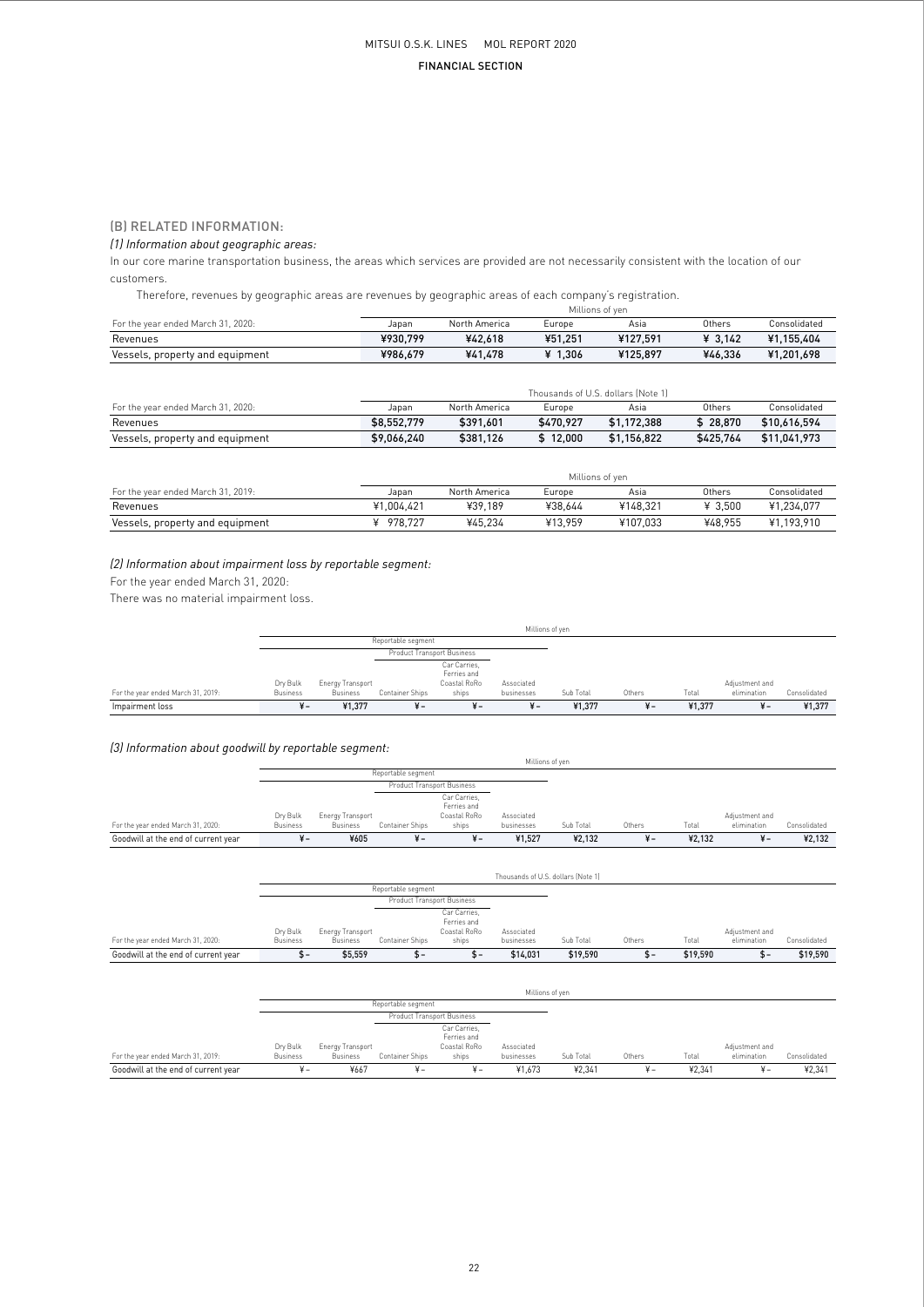### 15. INCOME TAXES

The Company is subject to a number of taxes based on income, which, in the aggregate, indicate statutory rates in Japan of approximately 28.7% for the year ended March 31, 2020 and 28.8% for the year ended March 31, 2019.

#### (A) SIGNIFICANT COMPONENTS OF DEFERRED TAX ASSETS AND LIABILITIES AT MARCH 31, 2020 AND 2019 WERE AS FOLLOWS:

|                                                                                            |                 |            | Thousands of<br>U.S. dollars |
|--------------------------------------------------------------------------------------------|-----------------|------------|------------------------------|
|                                                                                            | Millions of yen |            | [Note 1]                     |
|                                                                                            | 2020            | 2019       | 2020                         |
| Deferred tax assets:                                                                       |                 |            |                              |
| Operating loss carried forward (*1)                                                        | ¥ 85.835        | ¥ 82.089   | 788,707<br>\$                |
| Write-down of securities and other investments                                             | 1,979           | 1,094      | 18,184                       |
| Reserve for bonuses expenses                                                               | 1,428           | 1,375      | 13,121                       |
| Impairment loss                                                                            | 14,025          | 15,353     | 128,870                      |
| Excess bad debt expenses                                                                   | 3,686           | 500        | 33,869                       |
| Net defined benefit liabilities                                                            | 4,045           | 3,901      | 37,168                       |
| Retirement allowances for directors                                                        | 467             | 423        | 4,291                        |
| Unrealized gain on sale of fixed assets                                                    | 1,349           | 1,220      | 12,395                       |
| Provision for loss related to business restructuring                                       |                 | 79         |                              |
| Provision for contract loss                                                                | 12,667          | 15,344     | 116,392                      |
| Transfer of charters from subsidiaries and affiliates                                      | 2,350           | 3,982      | 21,593                       |
| Deemed dividends                                                                           | 11,433          | 11,322     | 105,053                      |
| Unrealized gains on hedging derivatives                                                    | 12,101          | 13,924     | 111,191                      |
| Others                                                                                     | 10,854          | 9,142      | 99,733                       |
| Total deferred tax assets                                                                  | 162,225         | 159,754    | 1,490,627                    |
| Valuation allowance for carryforward tax loss(*1)                                          | (85, 523)       | [82,032]   | (785, 840)                   |
| Valuation allowance for deductible temporary differences                                   | [68.609]        | [70.989]   | (630, 423)                   |
| Valuation allowance total                                                                  | (154, 133)      | (153, 021) | (1,416,273)                  |
| Net deferred tax assets                                                                    | 8,092           | 6,732      | 74,354                       |
| <b>Deferred tax liabilities:</b>                                                           |                 |            |                              |
| Reserve deductible for tax purposes when appropriated for deferred gain on real properties | (2, 381)        | (2,454)    | (21, 878)                    |
| Reserve deductible for tax purposes when appropriated for special depreciation             | (1.725)         | (1.549)    | (15.850)                     |
| Unrealized holding gains on available-for-sale securities                                  | (10, 281)       | (15, 027)  | (94, 468)                    |
| Gain on securities contributed to employee retirement benefit trust                        | (3,011)         | (2,958)    | (27,667)                     |
| Revaluation reserve                                                                        | (18,613)        | (18, 756)  | (171, 028)                   |
| Retained earnings of consolidated subsidiaries                                             | (5, 291)        | (6,658)    | (48, 617)                    |
| Unrealized gains on hedging derivatives                                                    | (17, 432)       | (11, 560)  | (160, 176)                   |
| Others                                                                                     | (4,606)         | (2,842)    | (42, 322)                    |
| Total deferred tax liabilities                                                             | (63, 343)       | (61, 807)  | (582, 036)                   |
| Net deferred tax liabilities                                                               | ¥ $(55, 251)$   | ¥ (55,074) | \$ [507,681]                 |

\*1 Carryforward tax loss and its deferred tax assets by expiration periods

| Carrylor ward tax tops and its deferred tax assets by expiration periods |                 |         |        |         |        |                 |         |
|--------------------------------------------------------------------------|-----------------|---------|--------|---------|--------|-----------------|---------|
|                                                                          | Millions of ven |         |        |         |        |                 |         |
| For the year ended March 31, 2020:                                       | 2021            | 2022    | 2023   | 2024    | 2025   | 2026 and beyond | Total   |
| Carryforward tax loss [*2]                                               | ¥4.225          | ¥39.825 | 42.113 | ¥13.743 | ¥9.425 | ¥16.502         | ¥85,835 |
| Valuation allowance                                                      | 4.200           | 39.821  | 2.112  | 13.742  | 9.424  | 16.221          | 85,523  |
| Net deferred tax assets                                                  | 25              |         |        |         |        | 280             | 312     |

|                                    | Thousands of U.S. dollars |          |  |           |          |        |           |         |          |        |                 |  |           |
|------------------------------------|---------------------------|----------|--|-----------|----------|--------|-----------|---------|----------|--------|-----------------|--|-----------|
| For the year ended March 31, 2020: |                           | 2021     |  | 2022      | 2023     |        |           | 2024    | 2025     |        | 2026 and bevond |  | Total     |
| Carryforward tax loss [*2]         |                           | \$38,822 |  | \$365.937 | \$19.415 |        | \$126.279 |         | \$86.602 |        | \$151.630       |  | \$788.707 |
| Valuation allowance                |                           | 38.592   |  | 365.900   |          | 19.406 |           | 126.270 |          | 86.593 | 149.048         |  | 785,840   |
| Net deferred tax assets            |                           | 229      |  | 27        |          | n      |           |         |          |        | 2.572           |  | 2.866     |

|                                    | Millions of ven |        |         |        |         |                          |         |
|------------------------------------|-----------------|--------|---------|--------|---------|--------------------------|---------|
| For the year ended March 31, 2019: | 2020            | 2021   | 2022    | 2023   | 2024    | 2025 and bevond          | Total   |
| Carryforward tax loss [*2]         | ¥3.278          | ¥2.953 | ¥39.937 | ¥1.949 | ¥13.786 | ¥20.183                  | ¥82.089 |
| Valuation allowance                | 3.251           | 2.938  | 39.927  | .947   | 13.783  | 20.183                   | 82,032  |
| Net deferred tax assets            | 27              | 1 ካ    |         |        |         | $\overline{\phantom{a}}$ | -57     |

\*2 Carryforward tax loss shown in the above table is after multiplying the statutory tax rate.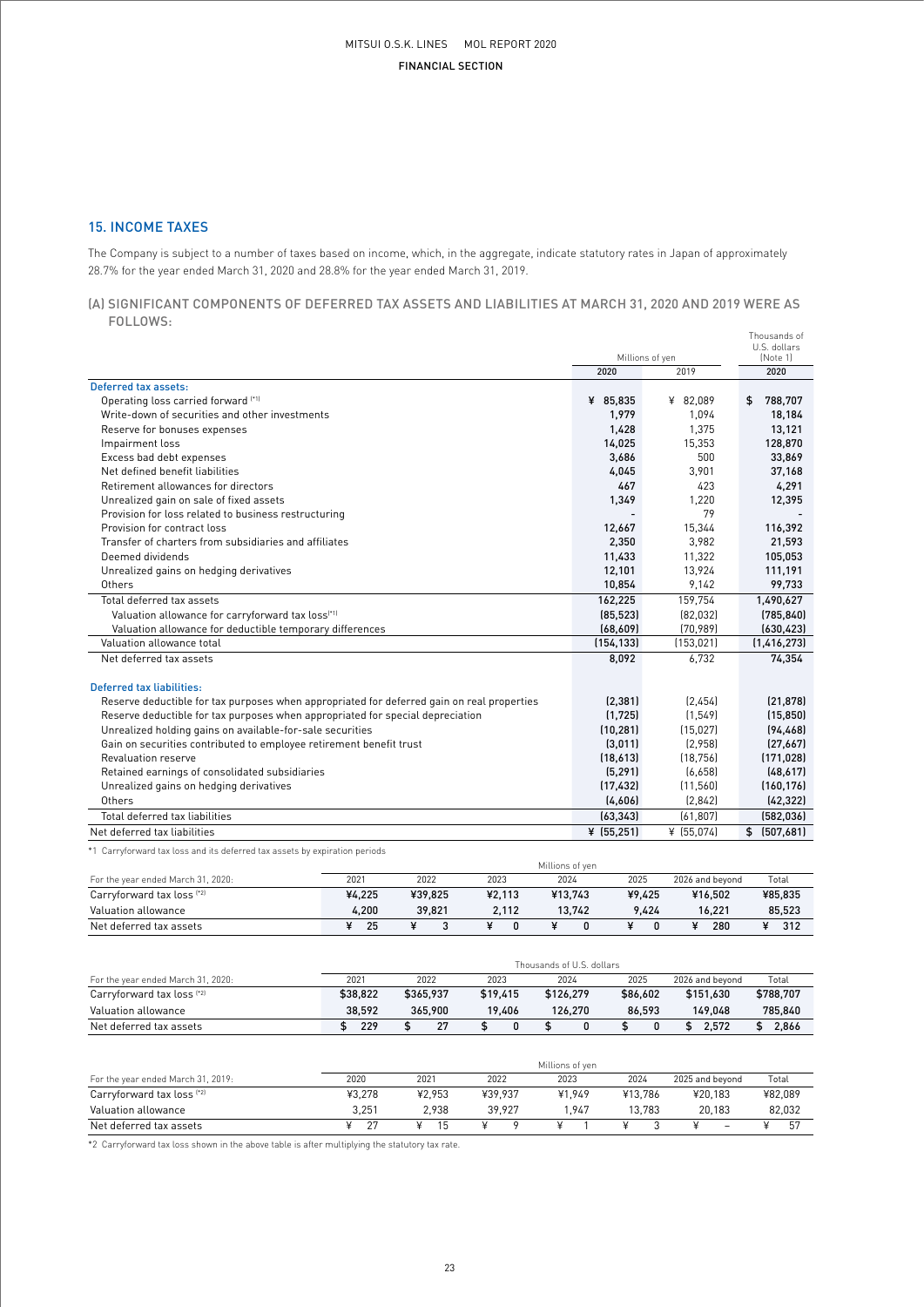#### (B) RECONCILIATION OF THE STATUTORY TAX RATE TO THE EFFECTIVE TAX RATE:

|                                                                                      | 2020      |
|--------------------------------------------------------------------------------------|-----------|
| Statutory tax rate                                                                   | 28.7%     |
| Permanently non-deductible expenses for tax purposes, such as entertainment expenses | 0.8%      |
| Permanently not taxable incomes for tax purposes, such as dividend income            | (0.8%     |
| Effect of tonnage tax system                                                         | (6.8)%    |
| Changes in valuation allowance                                                       | 6.2%      |
| Equity in earnings of unconsolidated subsidiaries and affiliated companies           | (9.7)%    |
| Effect of difference of effective tax rate for consolidated subsidiaries             | (2.4)%    |
| Effect of elimination of inter-company transactions                                  | 4.0%      |
| Others                                                                               | $(1.1)\%$ |
| Effective tax rate                                                                   | 19.0%     |

\*1 Changes in valuation allowance of effect of net loss carried forward for foreign subsidiaries are included in Effect of difference of effective tax rate for consolidated subsidiaries.

\*2 Reconciliation of the statutory tax rate to the effective tax rate for the year ended March 31,2019, is not stated as the difference is less than 5% of the normal effctive statutory tax rate.

## 16. EMPLOYEES' SEVERANCE AND RETIREMENT BENEFITS

(A) OUTLINE OF EMPLOYEES' SEVERANCE AND RETIREMENT BENEFITS

The Group has funded and un-funded defined benefit pension plans and defined contribution pension plans.

The defined benefit corporate pension plans provide for a lump-sum payment or annuity payment determined by reference to the current rate of pay and the length of service.

The Company has a retirement benefit trust.

The retirement lump-sum plans provide for a lump-sum payment, as employee retirement benefits, determined by reference to the current rate of pay and the length of service.

Certain consolidated subsidiaries calculate liabilities for retirement benefit and retirement benefit expenses, for the defined benefit corporate pension plans and the retirement lump-sum plans based on the amount which would be payable at the year end if all eligible employees terminated their services voluntarily (the "simplified method").

#### (B) DEFINED BENEFIT PLANS

*(1) Movements in Retirement Benefit Obligations Except Plan Applied Simplified Method*

|                                  | $\overline{\phantom{0}}$ | . |  | Millions of yen |         | Thousands of<br>U.S. dollars<br>(Note 1) |
|----------------------------------|--------------------------|---|--|-----------------|---------|------------------------------------------|
|                                  |                          |   |  | 2020            | 2019    | 2020                                     |
| Balance at beginning of the year |                          |   |  | ¥47.057         | ¥46.361 | \$432,389                                |
| Service cost                     |                          |   |  | 1,786           | 1.767   | 16,410                                   |
| Interest cost                    |                          |   |  | 409             | 405     | 3.758                                    |
| Actuarial loss (gain)            |                          |   |  | (3, 187)        | 226     | (29, 284)                                |
| Benefits paid                    |                          |   |  | (1,653)         | (1,703) | (15, 188)                                |
| Balance at end of the year       |                          |   |  | ¥44.412         | ¥47.057 | \$408.086                                |

#### *(2) Movements in Plan Assets Except Plan Applied Simplified Method*

|                                    |         | Millions of ven |           |  |
|------------------------------------|---------|-----------------|-----------|--|
|                                    | 2020    | 2019            | 2020      |  |
| Balance at beginning of the year   | ¥59.775 | ¥61.939         | \$549.251 |  |
| Expected return on plan assets     | 1.195   | .238            | 10.980    |  |
| Actuarial loss (gain)              | (2,925) | (2.405)         | (26, 876) |  |
| Contributions paid by the employer | 7.298   | 493             | 67.058    |  |
| Benefits paid                      | (1.490) | (1.490)         | [13.691]  |  |
| Balance at end of the year         | ¥57.284 | ¥59.775         | \$526.362 |  |

#### *(3) Movements in Net Liability for Retirement Benefits Based on the Simplified Method*

|                                    | Millions of ven | i iluusallus ul<br>U.S. dollars<br>[Note 1] |           |
|------------------------------------|-----------------|---------------------------------------------|-----------|
|                                    | 2020            | 2019                                        | 2020      |
| Balance at beginning of the year   | ¥8.880          | ¥9.676                                      | \$81,595  |
| Retirement benefit costs           | 1.130           | .622                                        | 10,383    |
| Benefits paid                      | (2,920)         | (1.761)                                     | (26, 830) |
| Contributions paid by the employer | (815)           | [656]                                       | (7,488)   |
| Balance at end of the year         | ¥ 6.274         | ¥8.880                                      | \$57.649  |

Thousands of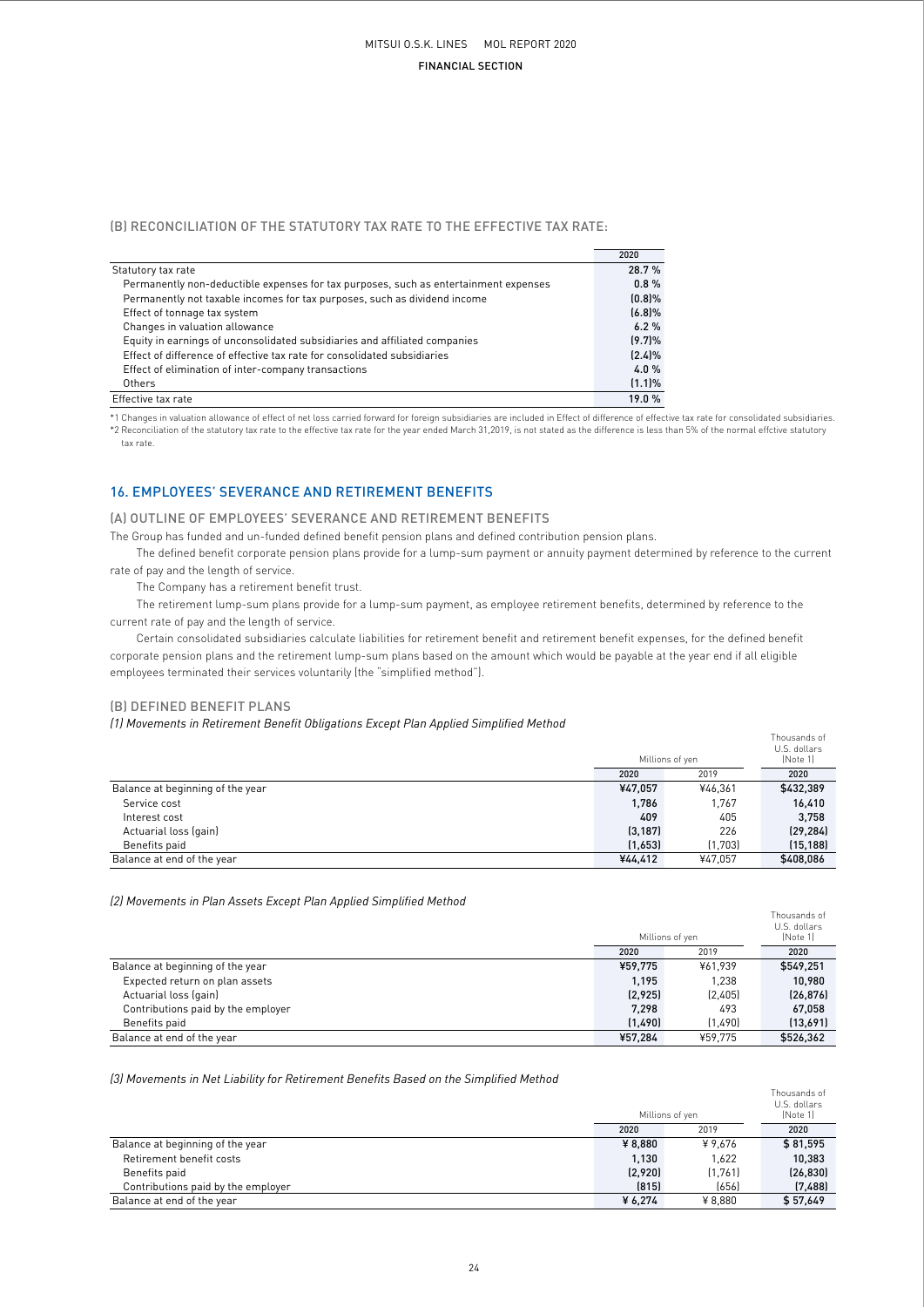## MITSUI O.S.K. LINES MOL REPORT 2020 FINANCIAL SECTION

#### *(4) Reconciliation from Retirement Benefit Obligations and Plan Assets to Liability (Asset) for Retirement Benefits Including Plan Applied Simplified Method*

|                                                                        |                 |             | Thousands of<br>U.S. dollars |
|------------------------------------------------------------------------|-----------------|-------------|------------------------------|
|                                                                        | Millions of ven |             | (Note 1)                     |
|                                                                        | 2020            | 2019        | 2020                         |
| Funded retirement benefit obligations                                  | ¥ 52.174        | ¥ 54.740    | \$479.408                    |
| Plan assets                                                            | (67, 175)       | (69, 353)   | (617, 247)                   |
|                                                                        | (15.001)        | [14.613]    | (137, 838)                   |
| Unfunded retirement benefit obligations                                | 8.404           | 10.775      | 77,221                       |
| Total net liability (asset) for retirement benefits at end of the year | (6, 596)        | (3,837)     | (60, 608)                    |
| Liability for retirement benefits                                      | 9.524           | 11.927      | 87.512                       |
| Asset for retirement benefits                                          | (16.121)        | [15.764]    | (148, 130)                   |
| Total net liability (asset) for retirement benefits at end of the year | ¥ $(6,596)$     | $¥$ [3.837] | $$^{(60,608)}$               |

#### *(5) Retirement Benefit Costs*

|                                                              | Millions of ven | Thousands of<br>U.S. dollars<br>(Note 1) |           |
|--------------------------------------------------------------|-----------------|------------------------------------------|-----------|
|                                                              | 2020            | 2019                                     | 2020      |
| Service cost                                                 | ¥1.786          | ¥ 1.767                                  | \$16.410  |
| Interest cost                                                | 409             | 405                                      | 3.758     |
| Expected return on plan assets                               | (1, 195)        | (1, 238)                                 | (10,980)  |
| Net actuarial loss amortization                              | (1,770)         | [398]                                    | (16, 263) |
| Retirement benefit costs calculated by the simplified method | 1,130           | 1,622                                    | 10,383    |
| Other                                                        | (114)           | (104)                                    | (1,047)   |
| Total retirement benefit costs for the fiscal year           | 245<br>¥        | ¥ 2.053                                  | \$2,251   |

#### *(6) Remeasurements of Defined Benefit Plans*

|                       |          | Millions of ven | Thousands of<br>U.S. dollars<br>(Note 1) |
|-----------------------|----------|-----------------|------------------------------------------|
|                       | 2020     | 2019            | 2020                                     |
| Actuarial loss (gain) | ¥[1,509] | $¥$ $(3,030)$   | \$[13,865]                               |

#### *(7) Accumulated Remeasurements of Defined Benefit Plans*

|                                    |        | Millions of ven | Thousands of<br>U.S. dollars<br>(Note 1) |
|------------------------------------|--------|-----------------|------------------------------------------|
|                                    | 2020   | 2019            | 2020                                     |
| Unrecognized actuarial differences | ¥3.736 | ¥5.245          | \$34,328                                 |

#### *(8) Plan Assets*

1. Plan assets comprise:

|                           | 2020 | 2019  |
|---------------------------|------|-------|
| Equity securities         | 27%  | 30%   |
| <b>Bonds</b>              | 24%  | 24%   |
| Jointly invested assets   | 44%  | 41%   |
| Cash and cash equivalents | 4%   | 4%    |
| Other                     | 1%   | $1\%$ |
| Total                     | 100% | 100%  |
| Retirement benefit trust  | 25%  | 27%   |

#### 2. Long-term expected rate of return

Current and target asset allocations, historical and expected returns on various categories of plan assets have been considered in determining the long-term expected rate of return.

#### *(9) ACTUARIAL ASSUMPTIONS*

The discount rates were mainly 0.5%~1.1% for the year ended March 31, 2020 and 2019.

The rates of expected return on plan assets were mainly 2.0% for the years ended March 31, 2020 and 2019.

The expected rate of salary increase were mainly 0.5% ~5.7% for the years ended March 31, 2020 and 2019.

## (C) DEFINED CONTRIBUTION PLANS

The amounts of contributions to defined contribution plans were ¥962 million (\$8,839 thousand) at March 31, 2020 and ¥737 million at March 31, 2019.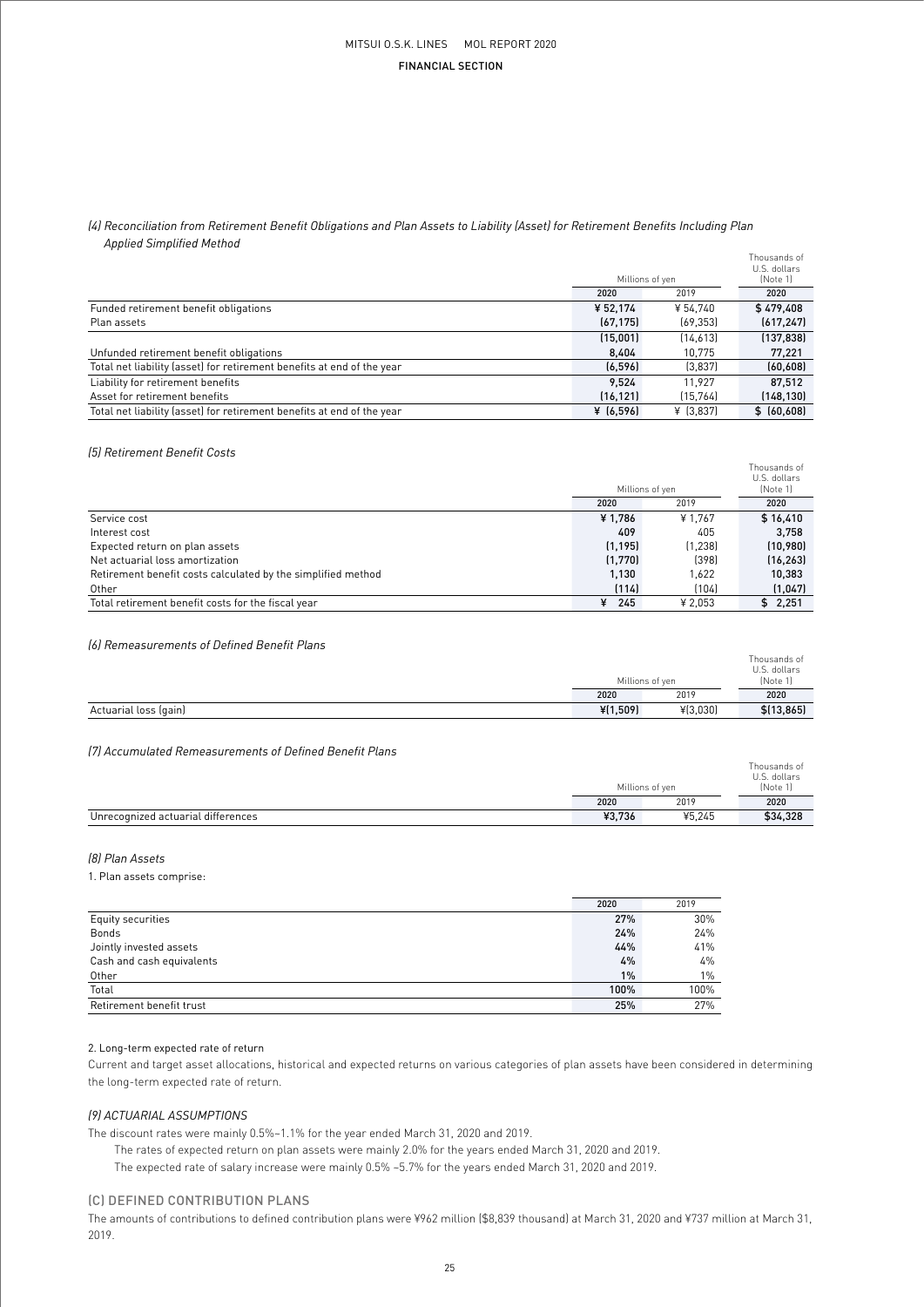## 17. STOCK OPTIONS

## (A) AMOUNT OF STOCK OPTIONS EXPENSES

Stock options expenses which were accounted for as general and administrative expenses for the fiscal years ended March 31,2020 and 2019 were as follows:

|                                     |      | Millions of ven | Thousands of<br>U.S. dollars<br>(Note 1) |
|-------------------------------------|------|-----------------|------------------------------------------|
|                                     | 2020 | 2019            | 2020                                     |
| General and administrative expenses | ¥78  | ¥157            | \$716                                    |

#### (B) AMOUNT OF PROFIT BY NON-EXERCISE OF STOCK ACQUISITION RIGHTS

Profit by non-exercise of stock acquisition rights which were accounted for as other income for the fiscal years ended March 31,2020 and 2019 were as follows:

|              |      | Millions of yen | Thousands of<br>U.S. dollars<br>(Note 1 |
|--------------|------|-----------------|-----------------------------------------|
|              | 2020 | 2019            | 2020                                    |
| Other income | ¥230 | ¥376            | \$2,113                                 |

#### (C) TERMS AND CONDITIONS

The following table summarizes terms and conditions of stock options for the years when they were granted:

|                         | 2009                                                                                                                                    | 2010                                                                                                                                    | 2011                                                                                                                                    | 2012                                                                                                                                   | 2013                                                                                                                                   | 2014                                                                                                                                   |
|-------------------------|-----------------------------------------------------------------------------------------------------------------------------------------|-----------------------------------------------------------------------------------------------------------------------------------------|-----------------------------------------------------------------------------------------------------------------------------------------|----------------------------------------------------------------------------------------------------------------------------------------|----------------------------------------------------------------------------------------------------------------------------------------|----------------------------------------------------------------------------------------------------------------------------------------|
| Number of grantees      | Directors: 11<br>Executive officers: 20<br>Employees: 34<br>Presidents of the<br>Company's domestic<br>consolidated<br>subsidiaries: 35 | Directors: 10<br>Executive officers: 21<br>Employees: 36<br>Presidents of the<br>Company's domestic<br>consolidated<br>subsidiaries: 33 | Directors: 10<br>Executive officers: 22<br>Employees: 35<br>Presidents of the<br>Company's domestic<br>consolidated<br>subsidiaries: 33 | Directors: 9<br>Executive officers: 22<br>Employees: 33<br>Presidents of the<br>Company's domestic<br>consolidated<br>subsidiaries: 30 | Directors: 9<br>Executive officers: 18<br>Employees: 38<br>Presidents of the<br>Company's domestic<br>consolidated<br>subsidiaries: 33 | Directors: 9<br>Executive officers: 19<br>Employees: 33<br>Presidents of the<br>Company's domestic<br>consolidated<br>subsidiaries: 32 |
| Number of stock options | Common stock 165,000                                                                                                                    | Common stock 171,000                                                                                                                    | Common stock 173,000                                                                                                                    | Common stock 164,000                                                                                                                   | Common stock 160,000                                                                                                                   | Common stock 148,000                                                                                                                   |
| Grant date              | August 14, 2009                                                                                                                         | August 16, 2010                                                                                                                         | August 9, 2011                                                                                                                          | August 13, 2012                                                                                                                        | August 16, 2013                                                                                                                        | August 18, 2014                                                                                                                        |
| Vesting conditions      | No provisions                                                                                                                           | No provisions                                                                                                                           | No provisions                                                                                                                           | No provisions                                                                                                                          | No provisions                                                                                                                          | No provisions                                                                                                                          |
| Service period          | No provisions                                                                                                                           | No provisions                                                                                                                           | No provisions                                                                                                                           | No provisions                                                                                                                          | No provisions                                                                                                                          | No provisions                                                                                                                          |
| Exercise period         | From July 31, 2011 to<br>June 22, 2019                                                                                                  | From July 31, 2012 to<br>June 21, 2020                                                                                                  | From July 26, 2013 to<br>June 22, 2021                                                                                                  | From July 28, 2014 to<br>June 21, 2022                                                                                                 | From August 2, 2015 to<br>June 20, 2023                                                                                                | From August 2, 2016 to<br>June 23, 2024                                                                                                |

|                         | 2015                                                                                                                                   | 2016                                                                                                                                   | 2017                                                                                                                                   | 2018                                                                                                                                   | 2019                                                                                                                                   |
|-------------------------|----------------------------------------------------------------------------------------------------------------------------------------|----------------------------------------------------------------------------------------------------------------------------------------|----------------------------------------------------------------------------------------------------------------------------------------|----------------------------------------------------------------------------------------------------------------------------------------|----------------------------------------------------------------------------------------------------------------------------------------|
| Number of grantees      | Directors: 8<br>Executive officers: 18<br>Employees: 37<br>Presidents of the<br>Company's domestic<br>consolidated<br>subsidiaries: 32 | Directors: 9<br>Executive officers: 18<br>Employees: 32<br>Presidents of the<br>Company's domestic<br>consolidated<br>subsidiaries: 37 | Directors: 9<br>Executive officers: 18<br>Employees: 33<br>Presidents of the<br>Company's domestic<br>consolidated<br>subsidiaries: 35 | Directors: 9<br>Executive officers: 18<br>Employees: 44<br>Presidents of the<br>Company's domestic<br>consolidated<br>subsidiaries: 31 | Directors: 8<br>Executive officers: 18<br>Employees: 51<br>Presidents of the<br>Company's domestic<br>consolidated<br>subsidiaries: 29 |
| Number of stock options | Common stock 155,000                                                                                                                   | Common stock 158,000                                                                                                                   | Common stock 157,000                                                                                                                   | Common stock 164,000                                                                                                                   | Common stock 159,000                                                                                                                   |
| Grant date              | August 17, 2015                                                                                                                        | August 15, 2016                                                                                                                        | August 15, 2017                                                                                                                        | August 15, 2018                                                                                                                        | August 15, 2019                                                                                                                        |
| Vesting conditions      | No provisions                                                                                                                          | No provisions                                                                                                                          | No provisions                                                                                                                          | No provisions                                                                                                                          | No provisions                                                                                                                          |
| Service period          | No provisions                                                                                                                          | No provisions                                                                                                                          | No provisions                                                                                                                          | No provisions                                                                                                                          | No provisions                                                                                                                          |
| Exercise period         | From August 1, 2017 to<br>June 20, 2025                                                                                                | From August 1, 2018 to<br>June 19, 2026                                                                                                | From August 1, 2019 to<br>June 25, 2027                                                                                                | From August 1, 2020 to<br>June 23, 2028                                                                                                | From August 1, 2021 to<br>June 23, 2029                                                                                                |

Note: The Company consolidated its common shares (ten shares into one shares), effective October 1, 2017. The figures have been converted to the number after the consolidation.

#### (D) CHANGES IN NUMBER AND UNIT PRICES

The following tables summarize changes in number and unit prices of stock options for the years when they were granted: *(1) Changes in number of stock options*

| Non-vested stock options        | 2009 | 2010                     | 2011 | 2012                     | 2013                     | 2014                     | 2015                     | 2016                     | 2017                     | 2018    | 2019    |
|---------------------------------|------|--------------------------|------|--------------------------|--------------------------|--------------------------|--------------------------|--------------------------|--------------------------|---------|---------|
| Balance at March 31, 2019       |      | -                        |      | -                        |                          |                          |                          |                          | 156.000                  | 164,000 |         |
| Options granted during the year | -    | -                        |      | -                        |                          | $-$                      |                          | -                        | $\overline{\phantom{0}}$ | -       | 159,000 |
| Options expired during the year | -    | -                        |      | -                        |                          | $\overline{\phantom{0}}$ |                          |                          | -                        |         |         |
| Options vested during the year  | -    | -                        | -    | $\overline{\phantom{0}}$ | $\overline{\phantom{0}}$ | $\overline{\phantom{0}}$ |                          | -                        | 156.000                  |         |         |
| Balance at March 31, 2020       | -    | $\overline{\phantom{0}}$ | -    | $\overline{\phantom{0}}$ | -                        | $\overline{\phantom{0}}$ | $\overline{\phantom{0}}$ | $\overline{\phantom{0}}$ | $\overline{\phantom{0}}$ | 164.000 | 159,000 |

| Vested stock options              | 2009    | 2010    | 2011    | 2012    | 2013    | 2014    | 2015    | 2016    | 2017    | 2018 | 2019 |
|-----------------------------------|---------|---------|---------|---------|---------|---------|---------|---------|---------|------|------|
| Balance at March 31, 2019         | 163.000 | 170,000 | 170.000 | 115.800 | 155.800 | 142,000 | 153.200 | 149,700 |         |      |      |
| Options vested during the year    | -       | $-$     |         |         |         |         |         | -       | 156.000 |      |      |
| Options exercised during the year |         | -       |         | $-$     | $-$     |         | -       | 9,400   |         |      |      |
| Options expired during the year   | -       | .000    | 2.000   | -       | .000    | .000    | 2.000   | -       | $-$     |      | -    |
| Balance at March 31, 2020         | 163.000 | 169,000 | 168.000 | 115.800 | 154.800 | 141.000 | 151.200 | 140.300 | 156,000 |      | -    |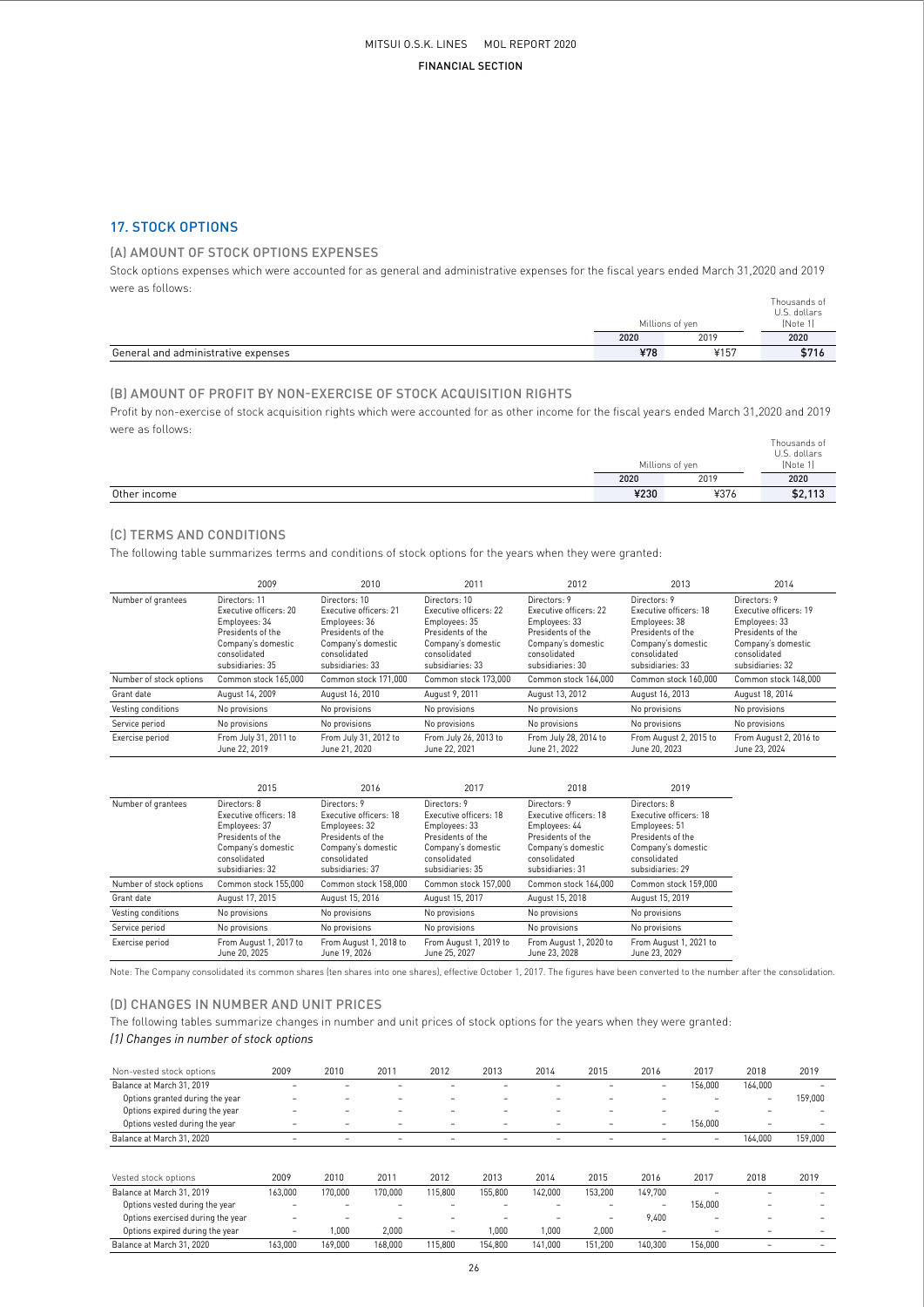## MITSUI O.S.K. LINES MOL REPORT 2020 FINANCIAL SECTION

#### *(2) Unit prices of stock options exercised during the year*

|                                              | 2009   | 2010   | 2011                     | 2012                     | 2013                     | 2014   | 2015                     | 2016   | 2017   | 2018                     | 2019                     |
|----------------------------------------------|--------|--------|--------------------------|--------------------------|--------------------------|--------|--------------------------|--------|--------|--------------------------|--------------------------|
| Exercise price                               | ¥6.390 | ¥6.420 | ¥4.680                   | ¥2.770                   | ¥4.470                   | ¥4.120 | ¥4.270                   | ¥2.420 | ¥3.780 | ¥2.943                   | ¥2.962                   |
| Average market price of share at<br>exercise | -      | $-$    | $\overline{\phantom{0}}$ | $\overline{\phantom{0}}$ | $\overline{\phantom{m}}$ | -      | $\overline{\phantom{0}}$ | ¥2.506 | -      | $\overline{\phantom{0}}$ | $\overline{\phantom{0}}$ |
| Fair value per stock option at grant         |        |        |                          |                          |                          |        |                          |        |        |                          |                          |
| date                                         | ¥1.360 | ¥2.030 | ¥870                     | ¥670                     | ¥1.720                   | ¥1.320 | ¥940                     | ¥560   | ¥1.090 | ¥963                     | ¥493                     |

## (E) KEY FIGURES FOR FAIR VALUE PER STOCK OPTION

The Company utilized the Black Scholes Model for calculating fair value per stock option. Key figures of the calculation were as follows:

|                                       | 2019                  |
|---------------------------------------|-----------------------|
| Stock price volatility                | 35.28%                |
| Expected remaining term of the option | 5 years and 11 months |
| Expected dividends                    | ¥45 per share         |
| Risk-free interest rate               | [0.25]%               |

## 18. COMPREHENSIVE INCOME

For the years ended March 31, 2020 and 2019, the amounts reclassified to net income (loss) that were recognized in other comprehensive income and tax effects for each component of other comprehensive income were as follows:

| income and tax enects for each component or other comprehensive income were as fottows.     |                 |             |                              |
|---------------------------------------------------------------------------------------------|-----------------|-------------|------------------------------|
|                                                                                             |                 |             | Thousands of<br>U.S. dollars |
|                                                                                             | Millions of yen |             | [Note 1]                     |
|                                                                                             | 2020            | 2019        | 2020                         |
| Unrealized holding gains on available-for-sale securities, net of tax:                      |                 |             |                              |
| Increase (Decrease) during the year                                                         | ¥[16,572]       | ¥ $[8.946]$ | \$152,274]                   |
| Reclassification adjustments                                                                | 541             | (400)       | 4,971                        |
| Sub-total, before tax                                                                       | [16.030]        | (9.347)     | [147.293]                    |
| Tax effect                                                                                  | 4,463           | 2.563       | 41.008                       |
|                                                                                             | (11, 567)       | (6, 783)    | (106, 285)                   |
|                                                                                             |                 |             |                              |
| Unrealized gains on hedging derivatives, net of tax:                                        |                 |             |                              |
| Increase (Decrease) during the year                                                         | 15,525          | 20,453      | 142,653                      |
| Reclassification adjustments                                                                | (15, 722)       | (15, 325)   | [144, 463]                   |
| Adjustments of acquisition cost                                                             | (485)           | [515]       | (4, 456)                     |
| Sub-total, before tax                                                                       | (682)           | 4,612       | (6, 266)                     |
| Tax effect                                                                                  | (4.853)         | [2.466]     | (44, 592)                    |
|                                                                                             | (5, 535)        | 2,146       | (50, 859)                    |
|                                                                                             |                 |             |                              |
| Foreign currency translation adjustments:                                                   |                 |             |                              |
| Increase (Decrease) during the year                                                         | (1, 913)        | (9,024)     | (17, 577)                    |
| Reclassification adjustments                                                                | (195)           | 12          | (1,791)                      |
|                                                                                             | [2.108]         | (9.011)     | (19, 369)                    |
| Remeasurements of defined benefit plans:                                                    |                 |             |                              |
| Increase (Decrease) during the year                                                         | 261             | [2,632]     | 2,398                        |
| Reclassification adjustments                                                                | (1,770)         | [398]       | (16, 263)                    |
| Sub-total, before tax                                                                       | (1,509)         | (3,030)     | (13, 865)                    |
| Tax effect                                                                                  | 437             | 850         | 4,015                        |
|                                                                                             | (1,071)         | (2, 180)    | (9,841)                      |
|                                                                                             |                 |             |                              |
| Share of other comprehensive income (loss) of associates accounted for using equity method: |                 |             |                              |
| Decrease during the year                                                                    | (19, 593)       | 6,172       | (180, 033)                   |
| Reclassification adjustments                                                                | 4,299           | 1,147       | 39,501                       |
|                                                                                             | (15, 294)       | 7,320       | (140, 531)                   |
| Total other comprehensive income (loss)                                                     | $¥$ $(35,577)$  | ¥ $[8.508]$ | \$[326,904]                  |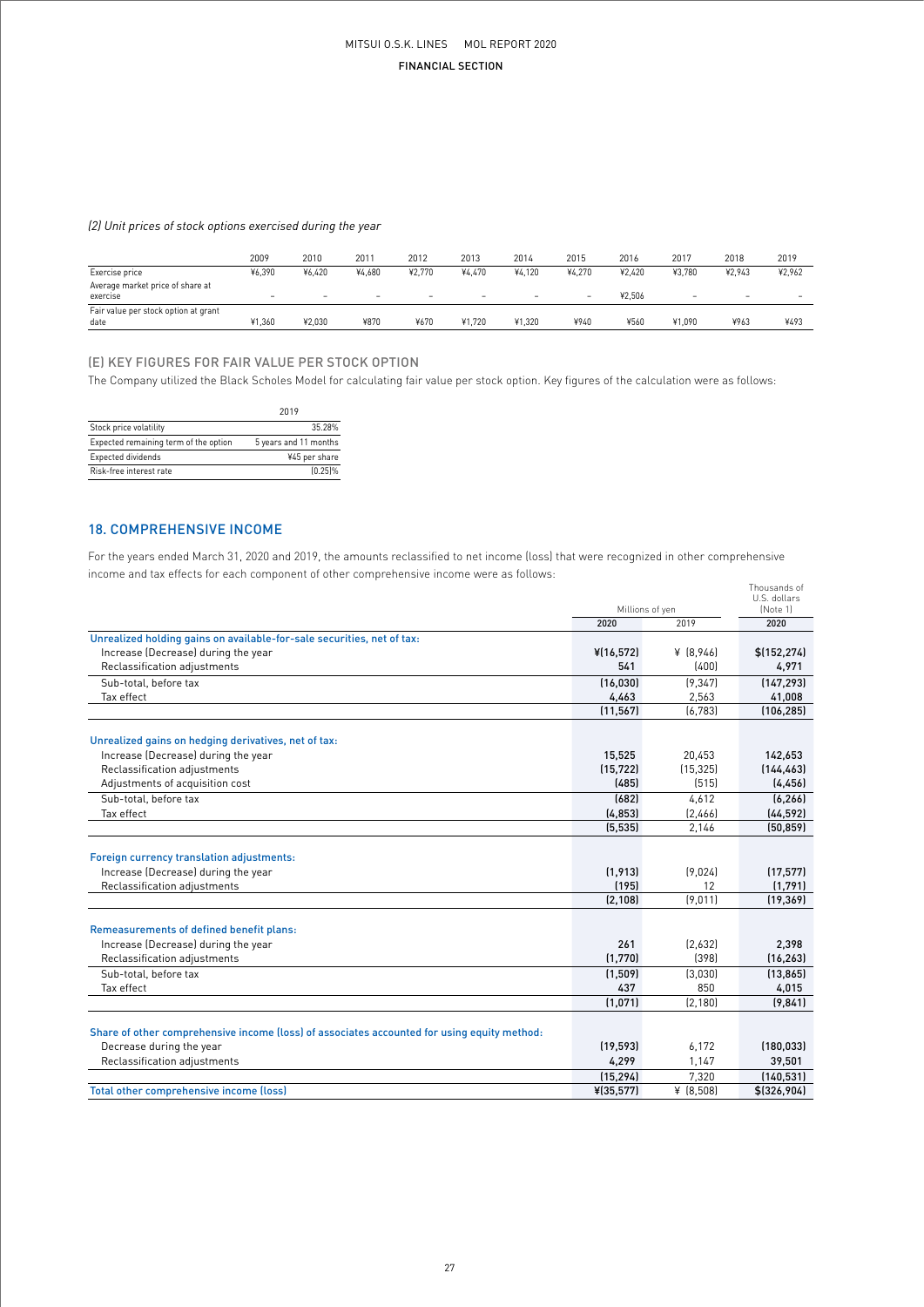## 19. RELATED PARTY TRANSACTIONS

(A) RELATED PARTY TRANSACTIONS

For the year ended March 31, 2020

*(1) The transactions between the Company and the related party.*

|                       | Millions of ven |             |                 |                                        |                          |                                               | Thousands of U.S. dollars<br>[Note 1]                |                      |                           |                          |                                                           |                                 |
|-----------------------|-----------------|-------------|-----------------|----------------------------------------|--------------------------|-----------------------------------------------|------------------------------------------------------|----------------------|---------------------------|--------------------------|-----------------------------------------------------------|---------------------------------|
|                       |                 |             |                 |                                        | Ratio of the             |                                               | Transactions during the<br>vear ended March 31, 2020 |                      | Balance at March 31, 2020 |                          | Transactions<br>during the year<br>ended March<br>31.2020 | Balance at<br>March 31.<br>2020 |
| Category              | Name of company | Address     | Paid-in capital | <b>Business</b><br>description         | Group's voting<br>rights | Relation with<br>related party                | Description of<br>transaction [*1]                   | Transacted<br>amount | Account                   | Amount                   | Transacted<br>amount                                      | Amount                          |
| Affiliated<br>company | SEPIA MV30 B.V. | NETHERLANDS | US\$100,000     | Energy<br>Transport<br><b>Business</b> | 20.60%                   | Interlocking<br>directorate<br>Debt quarantee | Debt quarantee                                       | ¥24.031              | $\overline{\phantom{0}}$  | $\overline{\phantom{0}}$ | \$220,812                                                 | $\overline{\phantom{0}}$        |
| Affiliated<br>company | LIBRA MV31 B.V. | NETHERLANDS | US\$100,000     | Energy<br>Transport<br><b>Business</b> | 20.60%                   | Interlocking<br>directorate<br>Debt quarantee | Debt quarantee ¥21,351                               |                      |                           | ٠                        | \$196,186                                                 |                                 |

Note: \*1. The company conducted bank loan guarantees for affiliated companies above and guarantee fees were determined by considering the form of guarantees and other conditions.

#### *(2) The transactions between the subsidiaries and the related party.*

The Company recorded provision of allowance for doubtful accounts on subordinated long-term loans to its affiliated company, which amounted to ¥7,784 million((\$71,524 thousand).

#### For the year ended March 31, 2019

#### *(1) The transactions between the Company and the related party.*

|                       |                                    |           |                                  |                                |                          |                                                           | Millions of ven                             |                                                      |         |                              |  |
|-----------------------|------------------------------------|-----------|----------------------------------|--------------------------------|--------------------------|-----------------------------------------------------------|---------------------------------------------|------------------------------------------------------|---------|------------------------------|--|
|                       |                                    |           |                                  | Ratio of the                   |                          |                                                           |                                             | Transactions during the<br>vear ended March 31, 2019 |         | Balance at<br>March 31, 2019 |  |
| Category              | Name of company                    | Address   | Paid-in capital                  | <b>Business</b><br>description | Group's voting<br>rights | Relation with<br>related party                            | Description of<br>transaction [*1]          | Transacted<br>amount                                 | Account | Amount                       |  |
| Affiliated<br>company | Ocean Network<br>Express Pte. Ltd. | SINGAPORE | US\$3,000,000,000 Containerships |                                | $-[*2]$                  | Interlocking<br>directorate<br>Time-charter<br>of vessels | Underwriting of ¥72,141<br>capital increase |                                                      |         |                              |  |

Notes: \*1. Transaction conditions and policies to decide transaction conditions, etc.

Underwriting of capital increase was carried out at US\$10,000 per share.

\*2. The Company owns 31% of the voting rights of Ocean Network Express Holdings, Ltd. and the said company is a holding company that owns 100% of the common shares of Ocean Network Express Pte. Ltd.

#### *(2) The transactions between the subsidiaries and the related party.*

There was no applicable matter.

#### (B) NOTE ABOUT SIGNIFICANT RELATED PARTIES

A significant affiliated company to be disclosed for the year ended March 31, 2020 and 2019 was Ocean Network Express Pte. Ltd. and the summary of its financial statements were as follows:

|                                   |           | Millions of yen | Thousands of<br>U.S. dollars<br>(Note 1) |
|-----------------------------------|-----------|-----------------|------------------------------------------|
|                                   | 2020      | 2019            | 2020                                     |
| Total current assets              | ¥ 385,905 | ¥ 376.264       | \$3,545,943                              |
| Total non-current assets          | 611,750   | 35,865          | 5,621,152                                |
|                                   |           |                 |                                          |
| Total current liabilities         | 250.460   | 167.895         | 2,301,387                                |
| Total non-current liabilities     | 507,628   | 5.320           | 4,664,412                                |
|                                   |           |                 |                                          |
| Total net assets                  | 239,566   | 238.913         | 2,201,286                                |
|                                   |           |                 |                                          |
| Shipping and other revenues       | 1,374,646 | 1,258,215       | 12,631,131                               |
| Income (Loss) before income taxes | 14.178    | [67.601]        | 130,276                                  |
| Net income (loss)                 | 8,119     | (71, 024)       | 74,602                                   |

### 20. SUBSEQUENT EVENT

There is no applicable matter.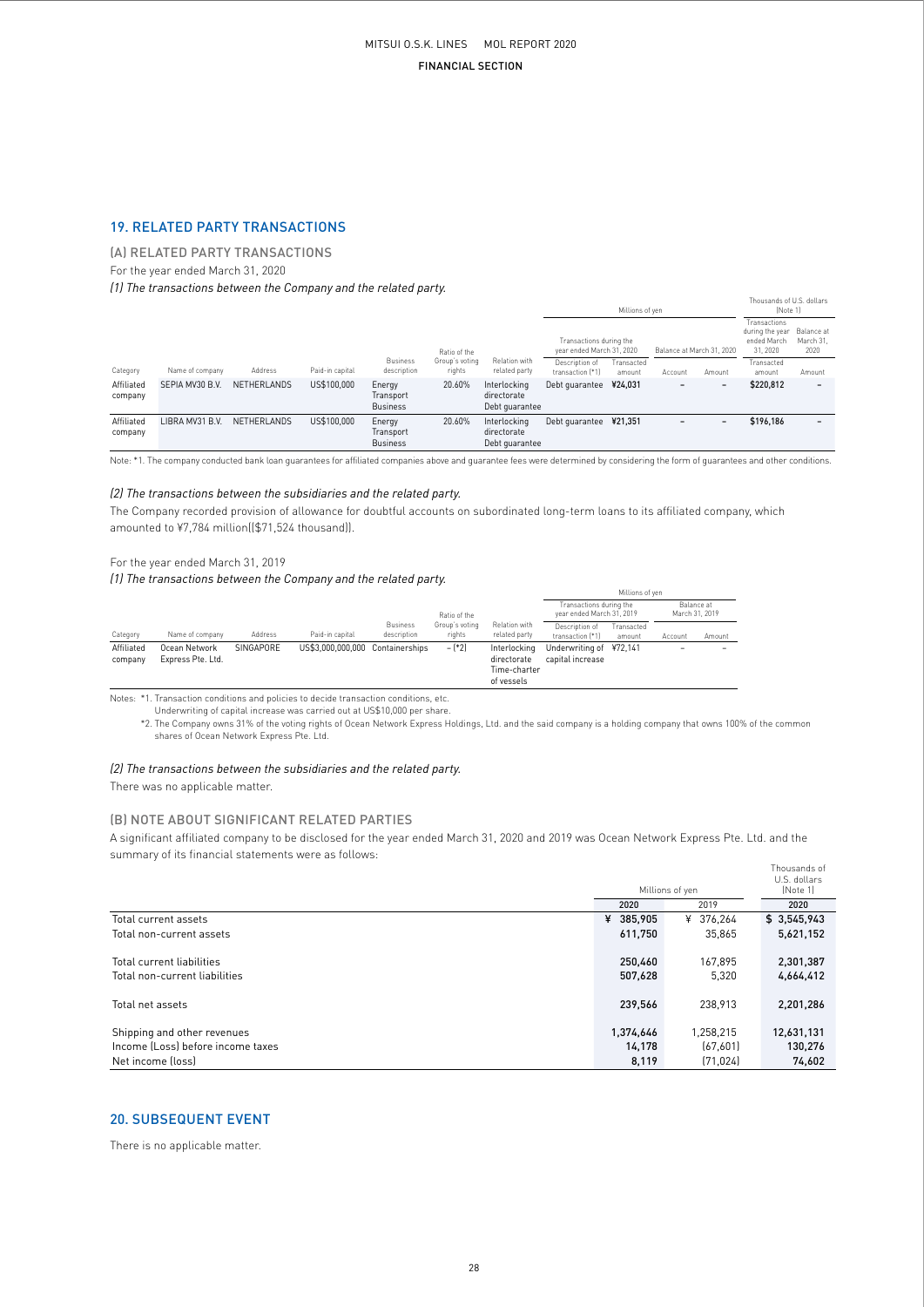## 21. OTHERS

## (1) LITIGATION

On January 10, 2014, the Company filed a lawsuit against Mitsubishi Heavy Industries, Ltd. (hereinafter "MHI") at Tokyo District Court seeking compensation for damages in association with a maritime accident caused by a vessel constructed by MHI. In response, MHI filed a countersuit at Tokyo District Court seeking payment for reinforcement of the strength of the ship's hull of the same type of ship, and the legal dispute is continuing.

The Company recognizes the claims of the countersuit by MHI has no legitimate basis, and intends to assert the propriety of the Company in addition to upholding the claims for damages under the lawsuit.

#### (2) OTHERS

Since 2012, the Company and its subsidiary have been the subject of investigations by the antitrust authorities in the U.S. and other countries, on the suspicion of violations of each country's competition laws with respect to ocean transport services of completed build-up vehicles. In addition, a class-action lawsuit was filed in Canada and the U.K. against the Group, for damage claims, a cease and desist order for the questioned conduct. Meanwhile, the effect of these investigations and lawsuit on the financial results of the Group is uncertain as its financial impact is not estimable at this stage.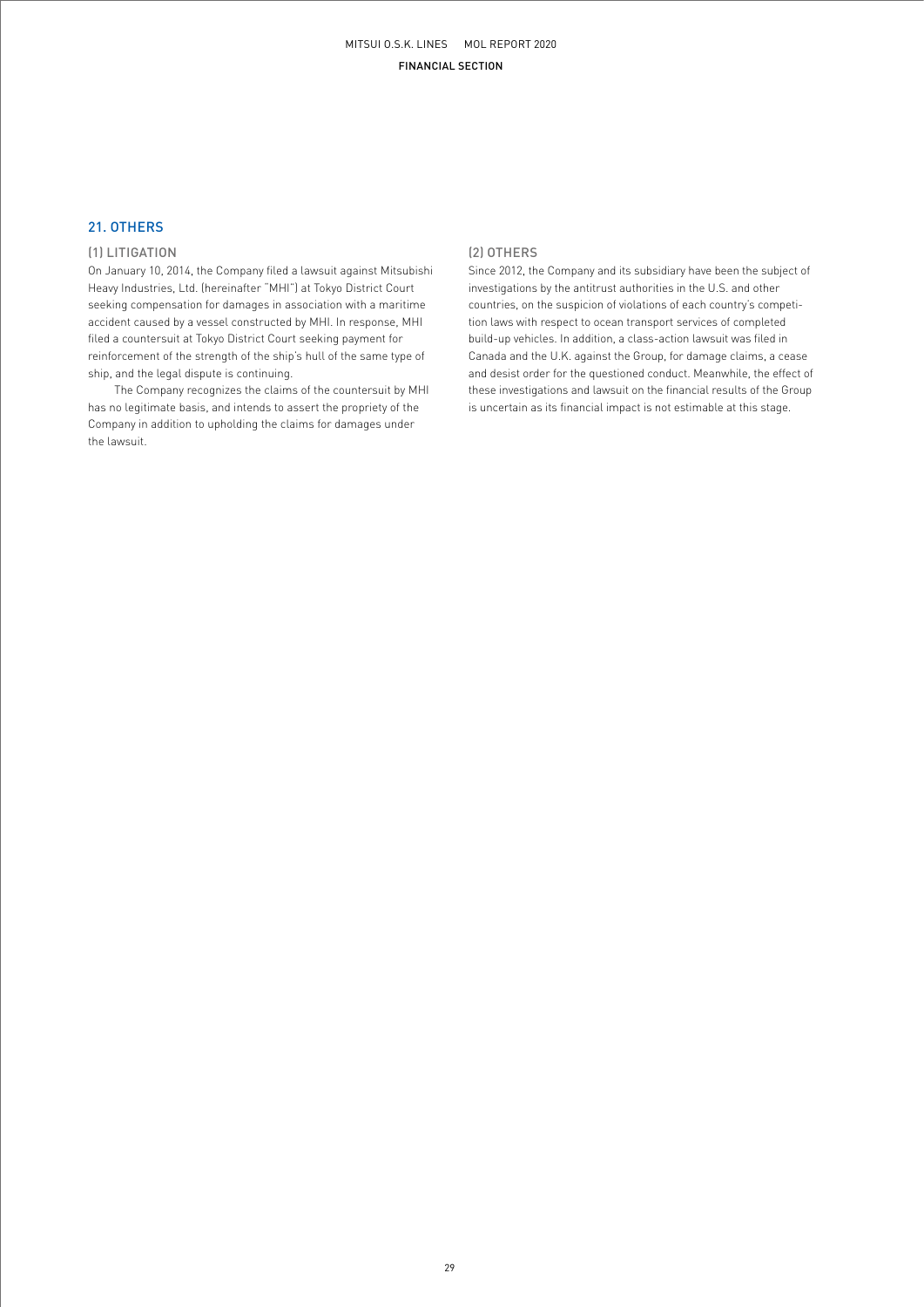MITSUI O.S.K. LINES MOL REPORT 2020 FINANCIAL SECTION

## Independent Auditor's Report

# Independent auditor's report

## **To the Board of Directors of Mitsui O.S.K. Lines, Ltd.:**

## **Opinion**

We have audited the accompanying consolidated financial statements of Mitsui O.S.K. Lines, Ltd. ("the Company") and its consolidated subsidiaries (collectively referred to as "the Group"), which comprise the consolidated balance sheet as at March 31, 2020, the consolidated statements of income, comprehensive income, changes in net assets and cash flows for the year then ended, and notes, comprising a summary of significant accounting policies, other explanatory information.

In our opinion, the accompanying consolidated financial statements present fairly, in all material respects, the consolidated financial position of the Group as at March 31, 2020, and its consolidated financial performance and cash flows for the year then ended in accordance with accounting principles generally accepted in Japan.

## **Basis for Opinion**

We conducted our audit in accordance with auditing standards generally accepted in Japan. Our responsibilities under those standards are further described in the *Auditor's Responsibilities for the Audit of the Consolidated Financial Statements* section of our report. We are independent of the Group in accordance with the ethical requirements that are relevant to our audit of the consolidated financial statements in Japan, and we have fulfilled our other ethical responsibilities in accordance with these requirements. We believe that the audit evidence we have obtained is sufficient and appropriate to provide a basis for our opinion.

## **Responsibilities of Management and Corporate auditors and the board of corporate auditors for the Consolidated Financial Statements**

Management is responsible for the preparation and fair presentation of the consolidated financial statements in accordance with accounting principles generally accepted in Japan, and for such internal control as management determines is necessary to enable the preparation of consolidated financial statements that are free from material misstatement, whether due to fraud or error.

In preparing the consolidated financial statements, management is responsible for assessing the Group's ability to continue as a going concern, disclosing, as applicable, matters related to going concern in accordance with accounting principles generally accepted in Japan and using the going concern basis of accounting unless management either intends to liquidate the Group or to cease operations, or has no realistic alternative but to do so.

Corporate auditors and the board of corporate auditors are responsible for overseeing the directors' performance of their duties including the design, implementation and maintenance of the Group's financial reporting process.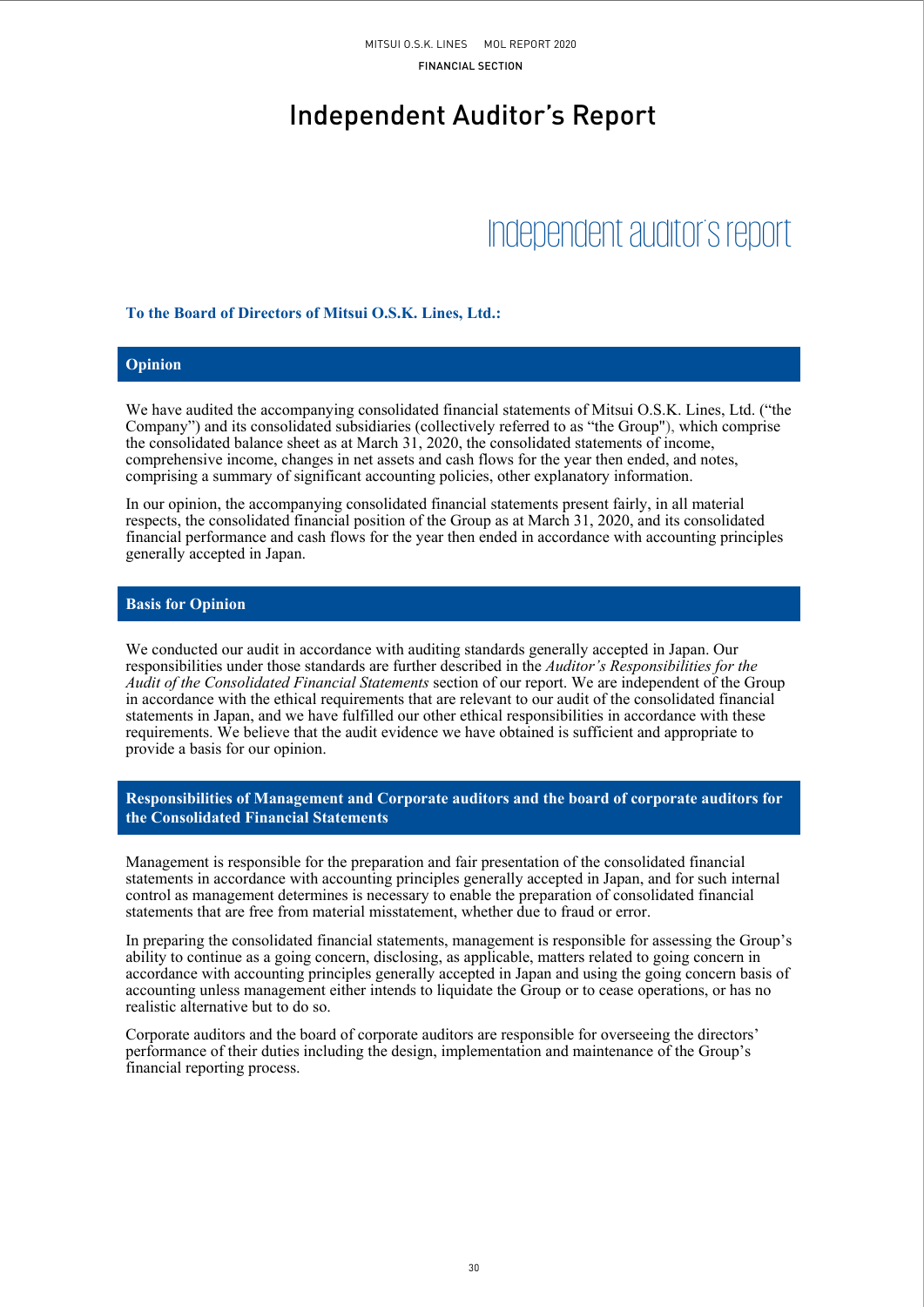## **Auditor's Responsibilities for the Audit of the Consolidated Financial Statements**

Our objectives are to obtain reasonable assurance about whether the consolidated financial statements as a whole are free from material misstatement, whether due to fraud or error, and to issue an auditor's report that includes our opinion. Reasonable assurance is a high level of assurance, but is not a guarantee that an audit conducted in accordance with auditing standards generally accepted in Japan will always detect a material misstatement when it exists. Misstatements can arise from fraud or error and are considered material if, individually or in the aggregate, they could reasonably be expected to influence the economic decisions of users taken on the basis of these consolidated financial statements.

As part of our audit in accordance with auditing standards generally accepted in Japan, we exercise professional judgment and maintain professional skepticism throughout the audit. We also:

- Identify and assess the risks of material misstatement of the consolidated financial statements, whether due to fraud or error, design and perform audit procedures responsive to those risks, and obtain audit evidence that is sufficient and appropriate to provide a basis for our opinion. The risk of not detecting a material misstatement resulting from fraud is higher than for one resulting from error, as fraud may involve collusion, forgery, intentional omissions, misrepresentations, or the override of internal control.
- Obtain an understanding of internal control relevant to the audit in order to design audit procedures that are appropriate in the circumstances, while the objective of the audit is not to express an opinion on the effectiveness of the Group's internal control.
- Evaluate the appropriateness of accounting policies used and the reasonableness of accounting estimates and related disclosures made by management.
- Conclude on the appropriateness of management's use of the going concern basis of accounting and based on the audit evidence obtained, whether a material uncertainty exists related to events or conditions that may cast significant doubt on the Group's ability to continue as a going concern. If we conclude that a material uncertainty exists, we are required to draw attention in our auditor's report to the related disclosures in the consolidated financial statements or, if such disclosures are inadequate, to modify our opinion. Our conclusions are based on the audit evidence obtained up to the date of our auditor's report. However, future events or conditions may cause the Group to cease to continue as a going concern.
- Evaluate whether the presentation and disclosures in the consolidated financial statements are in accordance with accounting standards generally accepted in Japan, the overall presentation, structure and content of the consolidated financial statements, including the disclosures, and whether the consolidated financial statements represent the underlying transactions and events in a manner that achieves fair presentation.
- Obtain sufficient appropriate audit evidence regarding the financial information of the entities or business activities within the Group to express an opinion on the consolidated financial statements. We are responsible for the direction, supervision and performance of the group audit. We remain solely responsible for our audit opinion.

We communicate with corporate auditors and the board of corporate auditors regarding, among other matters, the planned scope and timing of the audit, significant audit findings, including any significant deficiencies in internal control that we identify during our audit.

We also provide corporate auditors and the board of corporate auditors with a statement that we have complied with relevant ethical requirements regarding independence, and communicate with them all relationships and other matters that may reasonably be thought to bear on our independence, and where applicable, related safeguards.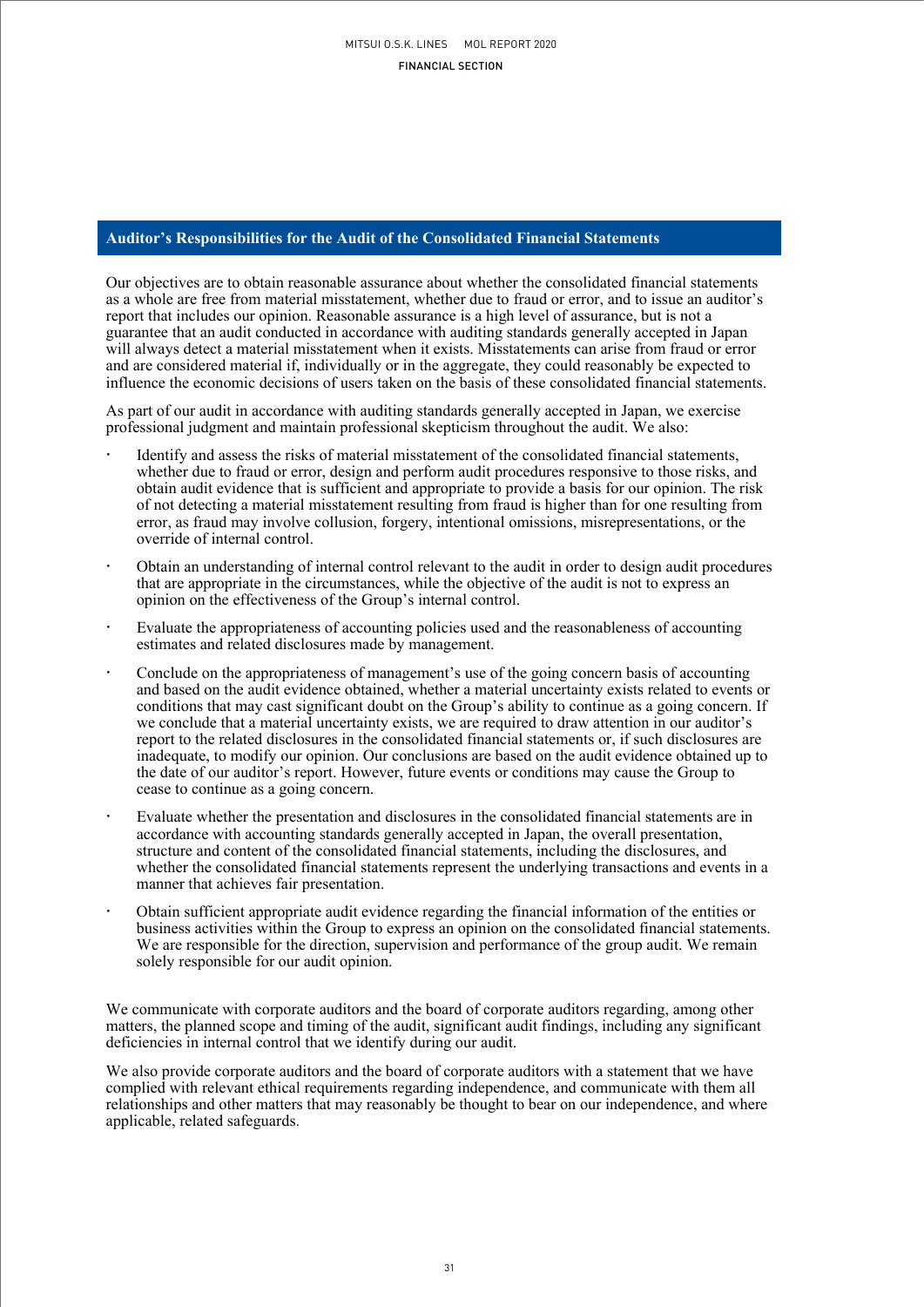## **Convenience Translation**

The U.S. dollar amounts in the accompanying consolidated financial statements with respect to the year ended March 31, 2020 are presented solely for convenience. Our audit also included the translation of yen amounts into U.S. dollar amounts and, in our opinion, such translation has been made on the basis described in Note 1 to the consolidated financial statements.

## **Interest required to be disclosed by the Certified Public Accountants Act of Japan**

We do not have any interest in the Group which is required to be disclosed pursuant to the provisions of the Certified Public Accountants Act of Japan.

Hiroshi Miura

Designated Engagement Partner

Certified Public Accountant

Yoshikuni Noguchi Designated Engagement Partner Certified Public Accountant

Katsunori Totani Designated Engagement Partner Certified Public Accountant

KPMG AZSA LLC Tokyo Office, Japan June 23, 2020

## **Notes to the Reader of Independent Auditor's Report:**

This is a copy of the Independent Auditor's Report and the original copies are kept separately by the Company and KPMG AZSA LLC.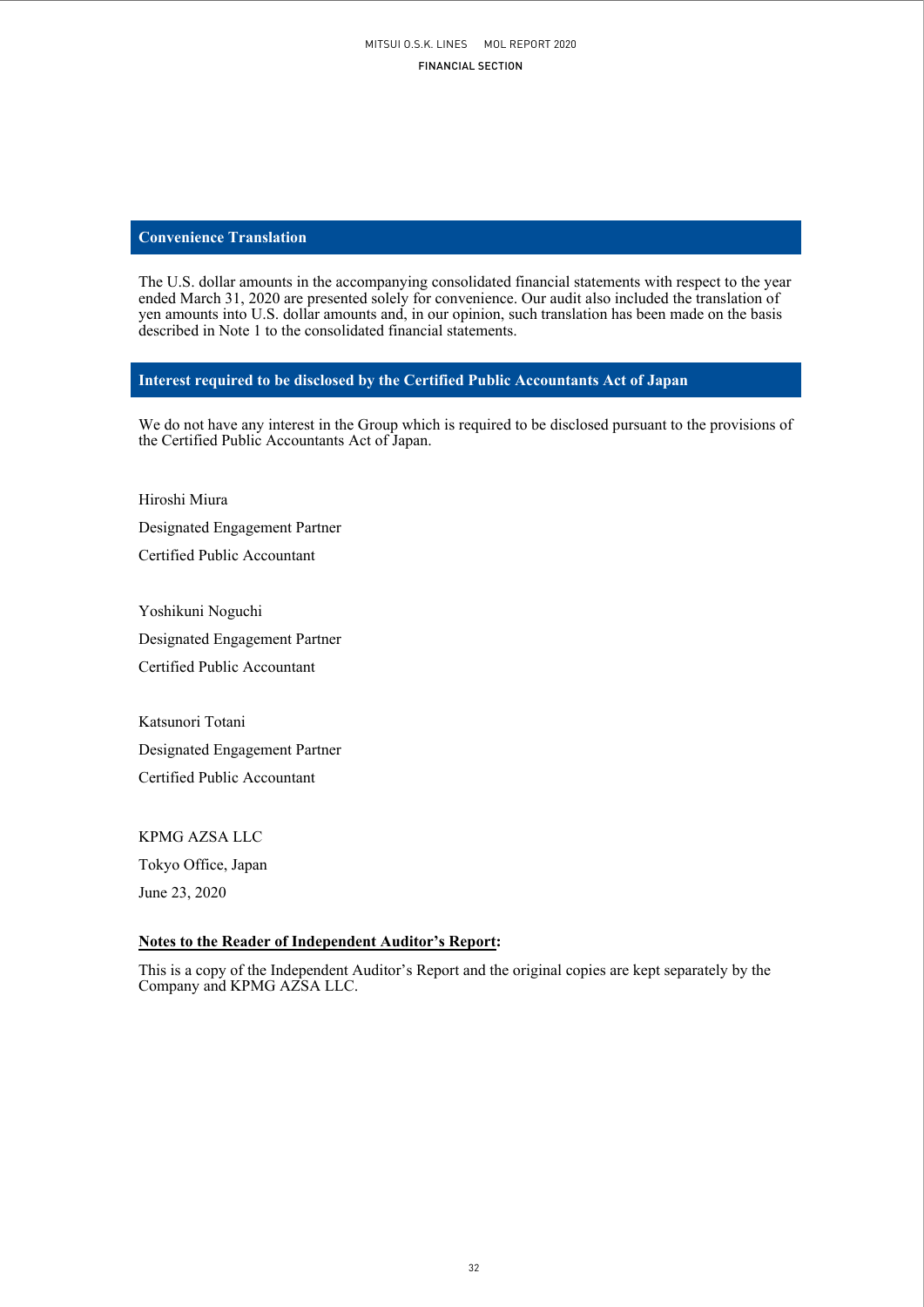FINANCIAL SECTION

## The MOL Group

Mitsui O.S.K. Lines, Ltd. March 31, 2020

| Mitsui O.S.K. Kinkai, Ltd.<br>100.00<br>Japan<br>¥660,000<br>Dry Bulk Business<br>MOL Bridge Finance S.A.<br>100.00<br><b>US\$8</b><br>Panama<br>MOL Cape (Singapore) Pte. Ltd.<br>100.00<br>US\$62,752<br>Singapore<br>MOL Netherlands Bulkship B.V.<br>100.00<br>Netherlands<br>€ 18<br>Shipowner / Chartering companies (73 companies) in Panama,<br>Marshall Islands, Liberia, Hong Kong, Cayman Islands and Singapore<br>Other (1 company)<br>O Gearbulk Holding AG<br>49.00<br>US\$228,100<br>Switzerland<br>O Shipowner company (1 company) in Panama<br>Bamboo Mountain Power B.V.<br>100.00<br><b>US\$0</b><br>Netherlands<br><b>Energy Transport</b><br>Coconutland Maritime INC.<br>Panama<br>100.00<br>US\$38<br><b>Business</b><br>El Sol Shipping Ltd. S.A.<br>Panama<br>100.00<br>US\$10<br>Green Methanol S.A.<br>Panama<br>100.00<br><b>US\$5</b><br>Lakler S.A.<br>Uruguay<br>100.00<br>US\$109,901<br><b>MCGC</b> International Ltd.<br>Bahamas<br>80.10<br><b>US\$1</b><br>MOG LNG Transport S.A.<br>Panama<br>100.00<br>¥200<br>MOL Chemical Tankers Japan Co., Ltd.<br>100.00<br>¥100,000<br>Japan<br>MOL Chemical Tankers Pte. Ltd.<br>100.00<br>S\$262,370<br>Singapore<br>MOL Coastal Shipping, Ltd.<br>100.00<br>Japan<br>¥650,000<br>MOL LNG Transport Co., Ltd.<br>100.00<br>¥40,000<br>Japan<br><b>OMOL NORDIC TANKERS TRADING A/S</b><br>Denmark<br>100.00<br><b>DKK600</b><br>● Phoenix Tankers Pte. Ltd.<br>100.00<br>US\$379,311<br>Singapore<br>Pine Mountain Power B.V.<br>Netherlands<br>100.00<br><b>US\$0</b><br>US\$10<br>Samba Offshore S.A.<br>Panama<br>100.00<br>Shining Shipping S.A.<br>Panama<br>100.00<br>US\$10<br>100.00<br>Unix Line Pte. Ltd.<br>US\$344<br>Singapore<br>Shipowner / Chartering companies (122 companies) in Panama,<br>Marshall Islands, Liberia, Hong Kong, Singapore, Indonesia and Malta<br>O Aramo Shipping (Singapore) Pte. Ltd.<br>50.00<br>US\$20,743<br>Singapore<br>O Asahi Tanker Co., Ltd.<br>29.03<br>¥600,045<br>Japan<br>O Den Hartogh Holdings B.V.<br>Netherlands<br>20.00<br>€ 60<br>O LNG Fukurokuju Shipping Corp.<br>Bahamas<br>30.00<br>¥1,000<br>O LNG Jurojin Shipping Corp.<br>Bahamas<br>30.00<br>¥1,000<br>O Karmol Lng Company LTD<br>Marta<br>50.00<br>US\$11,100<br>O Karmol Powership Company Ltd.<br>Marta<br>25.00<br>US\$145,000<br>O Trans Pacific Shipping 2 Ltd.<br>Bahamas<br>20.00<br>¥3,961,100<br>O Trans Pacific Shipping 5 Ltd.<br>Bahamas<br>50.00<br>¥2,672,400<br>O Trans Pacific Shipping 8 Ltd.<br>Bahamas<br>50.00<br>¥2,065,000<br>O Viken MOL AS<br>50.00<br>US\$55,500<br>Norway<br>O Viken Shuttle AS<br>Norway<br>US\$38,104<br>$\overline{\phantom{0}}$<br>O Shipowner / Chartering companies (75 companies) in Panama,<br>Marshall Islands, Liberia, Hong Kong, Cayman Islands, Singapore,<br>Norway, Indonesia, Cyprus, Bahamas and Malta<br>Asia Utoc Pte. Ltd.<br>100.00<br>S\$900<br>Singapore<br><b>Product Transport</b><br>Bangkok Container Service Co., Ltd.<br>Thailand<br>100.00<br>THB10,000<br><b>Business</b><br>88.79<br>Bangpoo Intermodal Systems Co., Ltd.<br>Thailand<br>THB130,000<br>Blue Highway Express Kyushu Co., Ltd<br>Japan<br>100.00<br>¥50,000<br>Blue Highway Service K.K.<br>Japan<br>100.00<br>¥30,000<br>Blue Sea Network Co., Ltd.<br>100.00<br>¥54,600<br>Japan<br>● Chugoku Shipping Agencies Ltd.<br>100.00<br>¥10,000<br>Japan<br>75.50<br>Euro Marine Carrier B.V.<br>€ 91<br>Netherlands<br>Euro Marine Logistics N.V.<br>100.00<br>€ 20,000<br>Belgium<br>99.00<br>Ferry Sunflower Ltd.<br>¥100,000<br>Japan<br>International Container Transport Co., Ltd.<br>51.00<br>¥100,000<br>Japan<br>International Transportation Inc.<br><b>USA</b><br>51.00<br>US\$104,562<br>Mitsui O.S.K. Lines (Thailand) Co., Ltd.<br>49.00<br>Thailand<br>THB20,000<br>MOL Consolidation Service Ltd.<br>Hong Kong<br>100.00<br>HK\$1,000<br>MOL Consolidation Service Ltd. (China)<br>China<br>100.00<br>RMB8,000<br>MOL Container Center (Thailand) Co., Ltd.<br>99.60<br>Thailand<br>THB10,000<br>MOL Ferry Co., Ltd.<br>Japan<br>100.00<br>¥1,577,400<br>MOL Hong Kong Ltd.<br>Hong Kong<br>100.00<br>HK\$40,000<br>MOL Logistics (Deutschland) GMBH<br>100.00<br>Germany<br>€ 537<br>• MOL Logistics (Europe) B.V.<br>100.00<br>Netherlands<br>€ 414<br>MOL Logistics (H.K.) Ltd.<br>Hong Kong<br>100.00<br>HK\$14,100<br>75.06<br>MOL Logistics (Japan) Co., Ltd.<br>Japan<br>¥756,250<br>• MOL Logistics (Netherlands) B.V.<br>Netherlands<br>100.00<br>€ 3,049<br>• MOL Logistics (Singapore) Pte. Ltd.<br>100.00<br>S\$700<br>Singapore<br>MOL Logistics (Taiwan) Co., Ltd.<br>Taiwan<br>100.00<br>NT\$7,500<br>99.00<br>MOL Logistics (Thailand) Co., Ltd.<br>Thailand<br>THB20,000<br>• MOL Logistics (UK) Ltd.<br>UK<br>100.00<br>£400<br>US\$9,814<br>• MOL Logistics (USA) Inc.<br><b>USA</b><br>100.00<br>• MOL Logistics Holding (Europe) B.V.<br>Netherlands<br>100.00<br>€ 19<br>· MOL Worldwide Logistics, Ltd.<br>Hong Kong<br>100.00<br>HK\$58,600<br>100.00<br>Nissan Carrier Europe B.V.<br>Netherlands<br>€ 195 |  |  | Registered Office | ● Consolidated Subsidiaries ○ Affiliated Companies Accounted for by the Equity Method<br>MOL's Voting Rights | Paid-in Capital |  |  |
|---------------------------------------------------------------------------------------------------------------------------------------------------------------------------------------------------------------------------------------------------------------------------------------------------------------------------------------------------------------------------------------------------------------------------------------------------------------------------------------------------------------------------------------------------------------------------------------------------------------------------------------------------------------------------------------------------------------------------------------------------------------------------------------------------------------------------------------------------------------------------------------------------------------------------------------------------------------------------------------------------------------------------------------------------------------------------------------------------------------------------------------------------------------------------------------------------------------------------------------------------------------------------------------------------------------------------------------------------------------------------------------------------------------------------------------------------------------------------------------------------------------------------------------------------------------------------------------------------------------------------------------------------------------------------------------------------------------------------------------------------------------------------------------------------------------------------------------------------------------------------------------------------------------------------------------------------------------------------------------------------------------------------------------------------------------------------------------------------------------------------------------------------------------------------------------------------------------------------------------------------------------------------------------------------------------------------------------------------------------------------------------------------------------------------------------------------------------------------------------------------------------------------------------------------------------------------------------------------------------------------------------------------------------------------------------------------------------------------------------------------------------------------------------------------------------------------------------------------------------------------------------------------------------------------------------------------------------------------------------------------------------------------------------------------------------------------------------------------------------------------------------------------------------------------------------------------------------------------------------------------------------------------------------------------------------------------------------------------------------------------------------------------------------------------------------------------------------------------------------------------------------------------------------------------------------------------------------------------------------------------------------------------------------------------------------------------------------------------------------------------------------------------------------------------------------------------------------------------------------------------------------------------------------------------------------------------------------------------------------------------------------------------------------------------------------------------------------------------------------------------------------------------------------------------------------------------------------------------------------------------------------------------------------------------------------------------------------------------------------------------------------------------------------------------------------------------------------------------------------------------------------------------------------------------------------------------------------------------------------------------------------------------------------------------------------------------------------------------------------------------------------------------------------------------------------------------------------------------------------------------------------------------------------------------------------------------------------------------------------------------------------------------------------------------------------------------------------------|--|--|-------------------|--------------------------------------------------------------------------------------------------------------|-----------------|--|--|
|                                                                                                                                                                                                                                                                                                                                                                                                                                                                                                                                                                                                                                                                                                                                                                                                                                                                                                                                                                                                                                                                                                                                                                                                                                                                                                                                                                                                                                                                                                                                                                                                                                                                                                                                                                                                                                                                                                                                                                                                                                                                                                                                                                                                                                                                                                                                                                                                                                                                                                                                                                                                                                                                                                                                                                                                                                                                                                                                                                                                                                                                                                                                                                                                                                                                                                                                                                                                                                                                                                                                                                                                                                                                                                                                                                                                                                                                                                                                                                                                                                                                                                                                                                                                                                                                                                                                                                                                                                                                                                                                                                                                                                                                                                                                                                                                                                                                                                                                                                                                                                                                                             |  |  |                   | $(%)^*$                                                                                                      | (Thousands)     |  |  |
|                                                                                                                                                                                                                                                                                                                                                                                                                                                                                                                                                                                                                                                                                                                                                                                                                                                                                                                                                                                                                                                                                                                                                                                                                                                                                                                                                                                                                                                                                                                                                                                                                                                                                                                                                                                                                                                                                                                                                                                                                                                                                                                                                                                                                                                                                                                                                                                                                                                                                                                                                                                                                                                                                                                                                                                                                                                                                                                                                                                                                                                                                                                                                                                                                                                                                                                                                                                                                                                                                                                                                                                                                                                                                                                                                                                                                                                                                                                                                                                                                                                                                                                                                                                                                                                                                                                                                                                                                                                                                                                                                                                                                                                                                                                                                                                                                                                                                                                                                                                                                                                                                             |  |  |                   |                                                                                                              |                 |  |  |
|                                                                                                                                                                                                                                                                                                                                                                                                                                                                                                                                                                                                                                                                                                                                                                                                                                                                                                                                                                                                                                                                                                                                                                                                                                                                                                                                                                                                                                                                                                                                                                                                                                                                                                                                                                                                                                                                                                                                                                                                                                                                                                                                                                                                                                                                                                                                                                                                                                                                                                                                                                                                                                                                                                                                                                                                                                                                                                                                                                                                                                                                                                                                                                                                                                                                                                                                                                                                                                                                                                                                                                                                                                                                                                                                                                                                                                                                                                                                                                                                                                                                                                                                                                                                                                                                                                                                                                                                                                                                                                                                                                                                                                                                                                                                                                                                                                                                                                                                                                                                                                                                                             |  |  |                   |                                                                                                              |                 |  |  |
|                                                                                                                                                                                                                                                                                                                                                                                                                                                                                                                                                                                                                                                                                                                                                                                                                                                                                                                                                                                                                                                                                                                                                                                                                                                                                                                                                                                                                                                                                                                                                                                                                                                                                                                                                                                                                                                                                                                                                                                                                                                                                                                                                                                                                                                                                                                                                                                                                                                                                                                                                                                                                                                                                                                                                                                                                                                                                                                                                                                                                                                                                                                                                                                                                                                                                                                                                                                                                                                                                                                                                                                                                                                                                                                                                                                                                                                                                                                                                                                                                                                                                                                                                                                                                                                                                                                                                                                                                                                                                                                                                                                                                                                                                                                                                                                                                                                                                                                                                                                                                                                                                             |  |  |                   |                                                                                                              |                 |  |  |
|                                                                                                                                                                                                                                                                                                                                                                                                                                                                                                                                                                                                                                                                                                                                                                                                                                                                                                                                                                                                                                                                                                                                                                                                                                                                                                                                                                                                                                                                                                                                                                                                                                                                                                                                                                                                                                                                                                                                                                                                                                                                                                                                                                                                                                                                                                                                                                                                                                                                                                                                                                                                                                                                                                                                                                                                                                                                                                                                                                                                                                                                                                                                                                                                                                                                                                                                                                                                                                                                                                                                                                                                                                                                                                                                                                                                                                                                                                                                                                                                                                                                                                                                                                                                                                                                                                                                                                                                                                                                                                                                                                                                                                                                                                                                                                                                                                                                                                                                                                                                                                                                                             |  |  |                   |                                                                                                              |                 |  |  |
|                                                                                                                                                                                                                                                                                                                                                                                                                                                                                                                                                                                                                                                                                                                                                                                                                                                                                                                                                                                                                                                                                                                                                                                                                                                                                                                                                                                                                                                                                                                                                                                                                                                                                                                                                                                                                                                                                                                                                                                                                                                                                                                                                                                                                                                                                                                                                                                                                                                                                                                                                                                                                                                                                                                                                                                                                                                                                                                                                                                                                                                                                                                                                                                                                                                                                                                                                                                                                                                                                                                                                                                                                                                                                                                                                                                                                                                                                                                                                                                                                                                                                                                                                                                                                                                                                                                                                                                                                                                                                                                                                                                                                                                                                                                                                                                                                                                                                                                                                                                                                                                                                             |  |  |                   |                                                                                                              |                 |  |  |
|                                                                                                                                                                                                                                                                                                                                                                                                                                                                                                                                                                                                                                                                                                                                                                                                                                                                                                                                                                                                                                                                                                                                                                                                                                                                                                                                                                                                                                                                                                                                                                                                                                                                                                                                                                                                                                                                                                                                                                                                                                                                                                                                                                                                                                                                                                                                                                                                                                                                                                                                                                                                                                                                                                                                                                                                                                                                                                                                                                                                                                                                                                                                                                                                                                                                                                                                                                                                                                                                                                                                                                                                                                                                                                                                                                                                                                                                                                                                                                                                                                                                                                                                                                                                                                                                                                                                                                                                                                                                                                                                                                                                                                                                                                                                                                                                                                                                                                                                                                                                                                                                                             |  |  |                   |                                                                                                              |                 |  |  |
|                                                                                                                                                                                                                                                                                                                                                                                                                                                                                                                                                                                                                                                                                                                                                                                                                                                                                                                                                                                                                                                                                                                                                                                                                                                                                                                                                                                                                                                                                                                                                                                                                                                                                                                                                                                                                                                                                                                                                                                                                                                                                                                                                                                                                                                                                                                                                                                                                                                                                                                                                                                                                                                                                                                                                                                                                                                                                                                                                                                                                                                                                                                                                                                                                                                                                                                                                                                                                                                                                                                                                                                                                                                                                                                                                                                                                                                                                                                                                                                                                                                                                                                                                                                                                                                                                                                                                                                                                                                                                                                                                                                                                                                                                                                                                                                                                                                                                                                                                                                                                                                                                             |  |  |                   |                                                                                                              |                 |  |  |
|                                                                                                                                                                                                                                                                                                                                                                                                                                                                                                                                                                                                                                                                                                                                                                                                                                                                                                                                                                                                                                                                                                                                                                                                                                                                                                                                                                                                                                                                                                                                                                                                                                                                                                                                                                                                                                                                                                                                                                                                                                                                                                                                                                                                                                                                                                                                                                                                                                                                                                                                                                                                                                                                                                                                                                                                                                                                                                                                                                                                                                                                                                                                                                                                                                                                                                                                                                                                                                                                                                                                                                                                                                                                                                                                                                                                                                                                                                                                                                                                                                                                                                                                                                                                                                                                                                                                                                                                                                                                                                                                                                                                                                                                                                                                                                                                                                                                                                                                                                                                                                                                                             |  |  |                   |                                                                                                              |                 |  |  |
|                                                                                                                                                                                                                                                                                                                                                                                                                                                                                                                                                                                                                                                                                                                                                                                                                                                                                                                                                                                                                                                                                                                                                                                                                                                                                                                                                                                                                                                                                                                                                                                                                                                                                                                                                                                                                                                                                                                                                                                                                                                                                                                                                                                                                                                                                                                                                                                                                                                                                                                                                                                                                                                                                                                                                                                                                                                                                                                                                                                                                                                                                                                                                                                                                                                                                                                                                                                                                                                                                                                                                                                                                                                                                                                                                                                                                                                                                                                                                                                                                                                                                                                                                                                                                                                                                                                                                                                                                                                                                                                                                                                                                                                                                                                                                                                                                                                                                                                                                                                                                                                                                             |  |  |                   |                                                                                                              |                 |  |  |
|                                                                                                                                                                                                                                                                                                                                                                                                                                                                                                                                                                                                                                                                                                                                                                                                                                                                                                                                                                                                                                                                                                                                                                                                                                                                                                                                                                                                                                                                                                                                                                                                                                                                                                                                                                                                                                                                                                                                                                                                                                                                                                                                                                                                                                                                                                                                                                                                                                                                                                                                                                                                                                                                                                                                                                                                                                                                                                                                                                                                                                                                                                                                                                                                                                                                                                                                                                                                                                                                                                                                                                                                                                                                                                                                                                                                                                                                                                                                                                                                                                                                                                                                                                                                                                                                                                                                                                                                                                                                                                                                                                                                                                                                                                                                                                                                                                                                                                                                                                                                                                                                                             |  |  |                   |                                                                                                              |                 |  |  |
|                                                                                                                                                                                                                                                                                                                                                                                                                                                                                                                                                                                                                                                                                                                                                                                                                                                                                                                                                                                                                                                                                                                                                                                                                                                                                                                                                                                                                                                                                                                                                                                                                                                                                                                                                                                                                                                                                                                                                                                                                                                                                                                                                                                                                                                                                                                                                                                                                                                                                                                                                                                                                                                                                                                                                                                                                                                                                                                                                                                                                                                                                                                                                                                                                                                                                                                                                                                                                                                                                                                                                                                                                                                                                                                                                                                                                                                                                                                                                                                                                                                                                                                                                                                                                                                                                                                                                                                                                                                                                                                                                                                                                                                                                                                                                                                                                                                                                                                                                                                                                                                                                             |  |  |                   |                                                                                                              |                 |  |  |
|                                                                                                                                                                                                                                                                                                                                                                                                                                                                                                                                                                                                                                                                                                                                                                                                                                                                                                                                                                                                                                                                                                                                                                                                                                                                                                                                                                                                                                                                                                                                                                                                                                                                                                                                                                                                                                                                                                                                                                                                                                                                                                                                                                                                                                                                                                                                                                                                                                                                                                                                                                                                                                                                                                                                                                                                                                                                                                                                                                                                                                                                                                                                                                                                                                                                                                                                                                                                                                                                                                                                                                                                                                                                                                                                                                                                                                                                                                                                                                                                                                                                                                                                                                                                                                                                                                                                                                                                                                                                                                                                                                                                                                                                                                                                                                                                                                                                                                                                                                                                                                                                                             |  |  |                   |                                                                                                              |                 |  |  |
|                                                                                                                                                                                                                                                                                                                                                                                                                                                                                                                                                                                                                                                                                                                                                                                                                                                                                                                                                                                                                                                                                                                                                                                                                                                                                                                                                                                                                                                                                                                                                                                                                                                                                                                                                                                                                                                                                                                                                                                                                                                                                                                                                                                                                                                                                                                                                                                                                                                                                                                                                                                                                                                                                                                                                                                                                                                                                                                                                                                                                                                                                                                                                                                                                                                                                                                                                                                                                                                                                                                                                                                                                                                                                                                                                                                                                                                                                                                                                                                                                                                                                                                                                                                                                                                                                                                                                                                                                                                                                                                                                                                                                                                                                                                                                                                                                                                                                                                                                                                                                                                                                             |  |  |                   |                                                                                                              |                 |  |  |
|                                                                                                                                                                                                                                                                                                                                                                                                                                                                                                                                                                                                                                                                                                                                                                                                                                                                                                                                                                                                                                                                                                                                                                                                                                                                                                                                                                                                                                                                                                                                                                                                                                                                                                                                                                                                                                                                                                                                                                                                                                                                                                                                                                                                                                                                                                                                                                                                                                                                                                                                                                                                                                                                                                                                                                                                                                                                                                                                                                                                                                                                                                                                                                                                                                                                                                                                                                                                                                                                                                                                                                                                                                                                                                                                                                                                                                                                                                                                                                                                                                                                                                                                                                                                                                                                                                                                                                                                                                                                                                                                                                                                                                                                                                                                                                                                                                                                                                                                                                                                                                                                                             |  |  |                   |                                                                                                              |                 |  |  |
|                                                                                                                                                                                                                                                                                                                                                                                                                                                                                                                                                                                                                                                                                                                                                                                                                                                                                                                                                                                                                                                                                                                                                                                                                                                                                                                                                                                                                                                                                                                                                                                                                                                                                                                                                                                                                                                                                                                                                                                                                                                                                                                                                                                                                                                                                                                                                                                                                                                                                                                                                                                                                                                                                                                                                                                                                                                                                                                                                                                                                                                                                                                                                                                                                                                                                                                                                                                                                                                                                                                                                                                                                                                                                                                                                                                                                                                                                                                                                                                                                                                                                                                                                                                                                                                                                                                                                                                                                                                                                                                                                                                                                                                                                                                                                                                                                                                                                                                                                                                                                                                                                             |  |  |                   |                                                                                                              |                 |  |  |
|                                                                                                                                                                                                                                                                                                                                                                                                                                                                                                                                                                                                                                                                                                                                                                                                                                                                                                                                                                                                                                                                                                                                                                                                                                                                                                                                                                                                                                                                                                                                                                                                                                                                                                                                                                                                                                                                                                                                                                                                                                                                                                                                                                                                                                                                                                                                                                                                                                                                                                                                                                                                                                                                                                                                                                                                                                                                                                                                                                                                                                                                                                                                                                                                                                                                                                                                                                                                                                                                                                                                                                                                                                                                                                                                                                                                                                                                                                                                                                                                                                                                                                                                                                                                                                                                                                                                                                                                                                                                                                                                                                                                                                                                                                                                                                                                                                                                                                                                                                                                                                                                                             |  |  |                   |                                                                                                              |                 |  |  |
|                                                                                                                                                                                                                                                                                                                                                                                                                                                                                                                                                                                                                                                                                                                                                                                                                                                                                                                                                                                                                                                                                                                                                                                                                                                                                                                                                                                                                                                                                                                                                                                                                                                                                                                                                                                                                                                                                                                                                                                                                                                                                                                                                                                                                                                                                                                                                                                                                                                                                                                                                                                                                                                                                                                                                                                                                                                                                                                                                                                                                                                                                                                                                                                                                                                                                                                                                                                                                                                                                                                                                                                                                                                                                                                                                                                                                                                                                                                                                                                                                                                                                                                                                                                                                                                                                                                                                                                                                                                                                                                                                                                                                                                                                                                                                                                                                                                                                                                                                                                                                                                                                             |  |  |                   |                                                                                                              |                 |  |  |
|                                                                                                                                                                                                                                                                                                                                                                                                                                                                                                                                                                                                                                                                                                                                                                                                                                                                                                                                                                                                                                                                                                                                                                                                                                                                                                                                                                                                                                                                                                                                                                                                                                                                                                                                                                                                                                                                                                                                                                                                                                                                                                                                                                                                                                                                                                                                                                                                                                                                                                                                                                                                                                                                                                                                                                                                                                                                                                                                                                                                                                                                                                                                                                                                                                                                                                                                                                                                                                                                                                                                                                                                                                                                                                                                                                                                                                                                                                                                                                                                                                                                                                                                                                                                                                                                                                                                                                                                                                                                                                                                                                                                                                                                                                                                                                                                                                                                                                                                                                                                                                                                                             |  |  |                   |                                                                                                              |                 |  |  |
|                                                                                                                                                                                                                                                                                                                                                                                                                                                                                                                                                                                                                                                                                                                                                                                                                                                                                                                                                                                                                                                                                                                                                                                                                                                                                                                                                                                                                                                                                                                                                                                                                                                                                                                                                                                                                                                                                                                                                                                                                                                                                                                                                                                                                                                                                                                                                                                                                                                                                                                                                                                                                                                                                                                                                                                                                                                                                                                                                                                                                                                                                                                                                                                                                                                                                                                                                                                                                                                                                                                                                                                                                                                                                                                                                                                                                                                                                                                                                                                                                                                                                                                                                                                                                                                                                                                                                                                                                                                                                                                                                                                                                                                                                                                                                                                                                                                                                                                                                                                                                                                                                             |  |  |                   |                                                                                                              |                 |  |  |
|                                                                                                                                                                                                                                                                                                                                                                                                                                                                                                                                                                                                                                                                                                                                                                                                                                                                                                                                                                                                                                                                                                                                                                                                                                                                                                                                                                                                                                                                                                                                                                                                                                                                                                                                                                                                                                                                                                                                                                                                                                                                                                                                                                                                                                                                                                                                                                                                                                                                                                                                                                                                                                                                                                                                                                                                                                                                                                                                                                                                                                                                                                                                                                                                                                                                                                                                                                                                                                                                                                                                                                                                                                                                                                                                                                                                                                                                                                                                                                                                                                                                                                                                                                                                                                                                                                                                                                                                                                                                                                                                                                                                                                                                                                                                                                                                                                                                                                                                                                                                                                                                                             |  |  |                   |                                                                                                              |                 |  |  |
|                                                                                                                                                                                                                                                                                                                                                                                                                                                                                                                                                                                                                                                                                                                                                                                                                                                                                                                                                                                                                                                                                                                                                                                                                                                                                                                                                                                                                                                                                                                                                                                                                                                                                                                                                                                                                                                                                                                                                                                                                                                                                                                                                                                                                                                                                                                                                                                                                                                                                                                                                                                                                                                                                                                                                                                                                                                                                                                                                                                                                                                                                                                                                                                                                                                                                                                                                                                                                                                                                                                                                                                                                                                                                                                                                                                                                                                                                                                                                                                                                                                                                                                                                                                                                                                                                                                                                                                                                                                                                                                                                                                                                                                                                                                                                                                                                                                                                                                                                                                                                                                                                             |  |  |                   |                                                                                                              |                 |  |  |
|                                                                                                                                                                                                                                                                                                                                                                                                                                                                                                                                                                                                                                                                                                                                                                                                                                                                                                                                                                                                                                                                                                                                                                                                                                                                                                                                                                                                                                                                                                                                                                                                                                                                                                                                                                                                                                                                                                                                                                                                                                                                                                                                                                                                                                                                                                                                                                                                                                                                                                                                                                                                                                                                                                                                                                                                                                                                                                                                                                                                                                                                                                                                                                                                                                                                                                                                                                                                                                                                                                                                                                                                                                                                                                                                                                                                                                                                                                                                                                                                                                                                                                                                                                                                                                                                                                                                                                                                                                                                                                                                                                                                                                                                                                                                                                                                                                                                                                                                                                                                                                                                                             |  |  |                   |                                                                                                              |                 |  |  |
|                                                                                                                                                                                                                                                                                                                                                                                                                                                                                                                                                                                                                                                                                                                                                                                                                                                                                                                                                                                                                                                                                                                                                                                                                                                                                                                                                                                                                                                                                                                                                                                                                                                                                                                                                                                                                                                                                                                                                                                                                                                                                                                                                                                                                                                                                                                                                                                                                                                                                                                                                                                                                                                                                                                                                                                                                                                                                                                                                                                                                                                                                                                                                                                                                                                                                                                                                                                                                                                                                                                                                                                                                                                                                                                                                                                                                                                                                                                                                                                                                                                                                                                                                                                                                                                                                                                                                                                                                                                                                                                                                                                                                                                                                                                                                                                                                                                                                                                                                                                                                                                                                             |  |  |                   |                                                                                                              |                 |  |  |
|                                                                                                                                                                                                                                                                                                                                                                                                                                                                                                                                                                                                                                                                                                                                                                                                                                                                                                                                                                                                                                                                                                                                                                                                                                                                                                                                                                                                                                                                                                                                                                                                                                                                                                                                                                                                                                                                                                                                                                                                                                                                                                                                                                                                                                                                                                                                                                                                                                                                                                                                                                                                                                                                                                                                                                                                                                                                                                                                                                                                                                                                                                                                                                                                                                                                                                                                                                                                                                                                                                                                                                                                                                                                                                                                                                                                                                                                                                                                                                                                                                                                                                                                                                                                                                                                                                                                                                                                                                                                                                                                                                                                                                                                                                                                                                                                                                                                                                                                                                                                                                                                                             |  |  |                   |                                                                                                              |                 |  |  |
|                                                                                                                                                                                                                                                                                                                                                                                                                                                                                                                                                                                                                                                                                                                                                                                                                                                                                                                                                                                                                                                                                                                                                                                                                                                                                                                                                                                                                                                                                                                                                                                                                                                                                                                                                                                                                                                                                                                                                                                                                                                                                                                                                                                                                                                                                                                                                                                                                                                                                                                                                                                                                                                                                                                                                                                                                                                                                                                                                                                                                                                                                                                                                                                                                                                                                                                                                                                                                                                                                                                                                                                                                                                                                                                                                                                                                                                                                                                                                                                                                                                                                                                                                                                                                                                                                                                                                                                                                                                                                                                                                                                                                                                                                                                                                                                                                                                                                                                                                                                                                                                                                             |  |  |                   |                                                                                                              |                 |  |  |
|                                                                                                                                                                                                                                                                                                                                                                                                                                                                                                                                                                                                                                                                                                                                                                                                                                                                                                                                                                                                                                                                                                                                                                                                                                                                                                                                                                                                                                                                                                                                                                                                                                                                                                                                                                                                                                                                                                                                                                                                                                                                                                                                                                                                                                                                                                                                                                                                                                                                                                                                                                                                                                                                                                                                                                                                                                                                                                                                                                                                                                                                                                                                                                                                                                                                                                                                                                                                                                                                                                                                                                                                                                                                                                                                                                                                                                                                                                                                                                                                                                                                                                                                                                                                                                                                                                                                                                                                                                                                                                                                                                                                                                                                                                                                                                                                                                                                                                                                                                                                                                                                                             |  |  |                   |                                                                                                              |                 |  |  |
|                                                                                                                                                                                                                                                                                                                                                                                                                                                                                                                                                                                                                                                                                                                                                                                                                                                                                                                                                                                                                                                                                                                                                                                                                                                                                                                                                                                                                                                                                                                                                                                                                                                                                                                                                                                                                                                                                                                                                                                                                                                                                                                                                                                                                                                                                                                                                                                                                                                                                                                                                                                                                                                                                                                                                                                                                                                                                                                                                                                                                                                                                                                                                                                                                                                                                                                                                                                                                                                                                                                                                                                                                                                                                                                                                                                                                                                                                                                                                                                                                                                                                                                                                                                                                                                                                                                                                                                                                                                                                                                                                                                                                                                                                                                                                                                                                                                                                                                                                                                                                                                                                             |  |  |                   |                                                                                                              |                 |  |  |
|                                                                                                                                                                                                                                                                                                                                                                                                                                                                                                                                                                                                                                                                                                                                                                                                                                                                                                                                                                                                                                                                                                                                                                                                                                                                                                                                                                                                                                                                                                                                                                                                                                                                                                                                                                                                                                                                                                                                                                                                                                                                                                                                                                                                                                                                                                                                                                                                                                                                                                                                                                                                                                                                                                                                                                                                                                                                                                                                                                                                                                                                                                                                                                                                                                                                                                                                                                                                                                                                                                                                                                                                                                                                                                                                                                                                                                                                                                                                                                                                                                                                                                                                                                                                                                                                                                                                                                                                                                                                                                                                                                                                                                                                                                                                                                                                                                                                                                                                                                                                                                                                                             |  |  |                   |                                                                                                              |                 |  |  |
|                                                                                                                                                                                                                                                                                                                                                                                                                                                                                                                                                                                                                                                                                                                                                                                                                                                                                                                                                                                                                                                                                                                                                                                                                                                                                                                                                                                                                                                                                                                                                                                                                                                                                                                                                                                                                                                                                                                                                                                                                                                                                                                                                                                                                                                                                                                                                                                                                                                                                                                                                                                                                                                                                                                                                                                                                                                                                                                                                                                                                                                                                                                                                                                                                                                                                                                                                                                                                                                                                                                                                                                                                                                                                                                                                                                                                                                                                                                                                                                                                                                                                                                                                                                                                                                                                                                                                                                                                                                                                                                                                                                                                                                                                                                                                                                                                                                                                                                                                                                                                                                                                             |  |  |                   |                                                                                                              |                 |  |  |
|                                                                                                                                                                                                                                                                                                                                                                                                                                                                                                                                                                                                                                                                                                                                                                                                                                                                                                                                                                                                                                                                                                                                                                                                                                                                                                                                                                                                                                                                                                                                                                                                                                                                                                                                                                                                                                                                                                                                                                                                                                                                                                                                                                                                                                                                                                                                                                                                                                                                                                                                                                                                                                                                                                                                                                                                                                                                                                                                                                                                                                                                                                                                                                                                                                                                                                                                                                                                                                                                                                                                                                                                                                                                                                                                                                                                                                                                                                                                                                                                                                                                                                                                                                                                                                                                                                                                                                                                                                                                                                                                                                                                                                                                                                                                                                                                                                                                                                                                                                                                                                                                                             |  |  |                   |                                                                                                              |                 |  |  |
|                                                                                                                                                                                                                                                                                                                                                                                                                                                                                                                                                                                                                                                                                                                                                                                                                                                                                                                                                                                                                                                                                                                                                                                                                                                                                                                                                                                                                                                                                                                                                                                                                                                                                                                                                                                                                                                                                                                                                                                                                                                                                                                                                                                                                                                                                                                                                                                                                                                                                                                                                                                                                                                                                                                                                                                                                                                                                                                                                                                                                                                                                                                                                                                                                                                                                                                                                                                                                                                                                                                                                                                                                                                                                                                                                                                                                                                                                                                                                                                                                                                                                                                                                                                                                                                                                                                                                                                                                                                                                                                                                                                                                                                                                                                                                                                                                                                                                                                                                                                                                                                                                             |  |  |                   |                                                                                                              |                 |  |  |
|                                                                                                                                                                                                                                                                                                                                                                                                                                                                                                                                                                                                                                                                                                                                                                                                                                                                                                                                                                                                                                                                                                                                                                                                                                                                                                                                                                                                                                                                                                                                                                                                                                                                                                                                                                                                                                                                                                                                                                                                                                                                                                                                                                                                                                                                                                                                                                                                                                                                                                                                                                                                                                                                                                                                                                                                                                                                                                                                                                                                                                                                                                                                                                                                                                                                                                                                                                                                                                                                                                                                                                                                                                                                                                                                                                                                                                                                                                                                                                                                                                                                                                                                                                                                                                                                                                                                                                                                                                                                                                                                                                                                                                                                                                                                                                                                                                                                                                                                                                                                                                                                                             |  |  |                   |                                                                                                              |                 |  |  |
|                                                                                                                                                                                                                                                                                                                                                                                                                                                                                                                                                                                                                                                                                                                                                                                                                                                                                                                                                                                                                                                                                                                                                                                                                                                                                                                                                                                                                                                                                                                                                                                                                                                                                                                                                                                                                                                                                                                                                                                                                                                                                                                                                                                                                                                                                                                                                                                                                                                                                                                                                                                                                                                                                                                                                                                                                                                                                                                                                                                                                                                                                                                                                                                                                                                                                                                                                                                                                                                                                                                                                                                                                                                                                                                                                                                                                                                                                                                                                                                                                                                                                                                                                                                                                                                                                                                                                                                                                                                                                                                                                                                                                                                                                                                                                                                                                                                                                                                                                                                                                                                                                             |  |  |                   |                                                                                                              |                 |  |  |
|                                                                                                                                                                                                                                                                                                                                                                                                                                                                                                                                                                                                                                                                                                                                                                                                                                                                                                                                                                                                                                                                                                                                                                                                                                                                                                                                                                                                                                                                                                                                                                                                                                                                                                                                                                                                                                                                                                                                                                                                                                                                                                                                                                                                                                                                                                                                                                                                                                                                                                                                                                                                                                                                                                                                                                                                                                                                                                                                                                                                                                                                                                                                                                                                                                                                                                                                                                                                                                                                                                                                                                                                                                                                                                                                                                                                                                                                                                                                                                                                                                                                                                                                                                                                                                                                                                                                                                                                                                                                                                                                                                                                                                                                                                                                                                                                                                                                                                                                                                                                                                                                                             |  |  |                   |                                                                                                              |                 |  |  |
|                                                                                                                                                                                                                                                                                                                                                                                                                                                                                                                                                                                                                                                                                                                                                                                                                                                                                                                                                                                                                                                                                                                                                                                                                                                                                                                                                                                                                                                                                                                                                                                                                                                                                                                                                                                                                                                                                                                                                                                                                                                                                                                                                                                                                                                                                                                                                                                                                                                                                                                                                                                                                                                                                                                                                                                                                                                                                                                                                                                                                                                                                                                                                                                                                                                                                                                                                                                                                                                                                                                                                                                                                                                                                                                                                                                                                                                                                                                                                                                                                                                                                                                                                                                                                                                                                                                                                                                                                                                                                                                                                                                                                                                                                                                                                                                                                                                                                                                                                                                                                                                                                             |  |  |                   |                                                                                                              |                 |  |  |
|                                                                                                                                                                                                                                                                                                                                                                                                                                                                                                                                                                                                                                                                                                                                                                                                                                                                                                                                                                                                                                                                                                                                                                                                                                                                                                                                                                                                                                                                                                                                                                                                                                                                                                                                                                                                                                                                                                                                                                                                                                                                                                                                                                                                                                                                                                                                                                                                                                                                                                                                                                                                                                                                                                                                                                                                                                                                                                                                                                                                                                                                                                                                                                                                                                                                                                                                                                                                                                                                                                                                                                                                                                                                                                                                                                                                                                                                                                                                                                                                                                                                                                                                                                                                                                                                                                                                                                                                                                                                                                                                                                                                                                                                                                                                                                                                                                                                                                                                                                                                                                                                                             |  |  |                   |                                                                                                              |                 |  |  |
|                                                                                                                                                                                                                                                                                                                                                                                                                                                                                                                                                                                                                                                                                                                                                                                                                                                                                                                                                                                                                                                                                                                                                                                                                                                                                                                                                                                                                                                                                                                                                                                                                                                                                                                                                                                                                                                                                                                                                                                                                                                                                                                                                                                                                                                                                                                                                                                                                                                                                                                                                                                                                                                                                                                                                                                                                                                                                                                                                                                                                                                                                                                                                                                                                                                                                                                                                                                                                                                                                                                                                                                                                                                                                                                                                                                                                                                                                                                                                                                                                                                                                                                                                                                                                                                                                                                                                                                                                                                                                                                                                                                                                                                                                                                                                                                                                                                                                                                                                                                                                                                                                             |  |  |                   |                                                                                                              |                 |  |  |
|                                                                                                                                                                                                                                                                                                                                                                                                                                                                                                                                                                                                                                                                                                                                                                                                                                                                                                                                                                                                                                                                                                                                                                                                                                                                                                                                                                                                                                                                                                                                                                                                                                                                                                                                                                                                                                                                                                                                                                                                                                                                                                                                                                                                                                                                                                                                                                                                                                                                                                                                                                                                                                                                                                                                                                                                                                                                                                                                                                                                                                                                                                                                                                                                                                                                                                                                                                                                                                                                                                                                                                                                                                                                                                                                                                                                                                                                                                                                                                                                                                                                                                                                                                                                                                                                                                                                                                                                                                                                                                                                                                                                                                                                                                                                                                                                                                                                                                                                                                                                                                                                                             |  |  |                   |                                                                                                              |                 |  |  |
|                                                                                                                                                                                                                                                                                                                                                                                                                                                                                                                                                                                                                                                                                                                                                                                                                                                                                                                                                                                                                                                                                                                                                                                                                                                                                                                                                                                                                                                                                                                                                                                                                                                                                                                                                                                                                                                                                                                                                                                                                                                                                                                                                                                                                                                                                                                                                                                                                                                                                                                                                                                                                                                                                                                                                                                                                                                                                                                                                                                                                                                                                                                                                                                                                                                                                                                                                                                                                                                                                                                                                                                                                                                                                                                                                                                                                                                                                                                                                                                                                                                                                                                                                                                                                                                                                                                                                                                                                                                                                                                                                                                                                                                                                                                                                                                                                                                                                                                                                                                                                                                                                             |  |  |                   |                                                                                                              |                 |  |  |
|                                                                                                                                                                                                                                                                                                                                                                                                                                                                                                                                                                                                                                                                                                                                                                                                                                                                                                                                                                                                                                                                                                                                                                                                                                                                                                                                                                                                                                                                                                                                                                                                                                                                                                                                                                                                                                                                                                                                                                                                                                                                                                                                                                                                                                                                                                                                                                                                                                                                                                                                                                                                                                                                                                                                                                                                                                                                                                                                                                                                                                                                                                                                                                                                                                                                                                                                                                                                                                                                                                                                                                                                                                                                                                                                                                                                                                                                                                                                                                                                                                                                                                                                                                                                                                                                                                                                                                                                                                                                                                                                                                                                                                                                                                                                                                                                                                                                                                                                                                                                                                                                                             |  |  |                   |                                                                                                              |                 |  |  |
|                                                                                                                                                                                                                                                                                                                                                                                                                                                                                                                                                                                                                                                                                                                                                                                                                                                                                                                                                                                                                                                                                                                                                                                                                                                                                                                                                                                                                                                                                                                                                                                                                                                                                                                                                                                                                                                                                                                                                                                                                                                                                                                                                                                                                                                                                                                                                                                                                                                                                                                                                                                                                                                                                                                                                                                                                                                                                                                                                                                                                                                                                                                                                                                                                                                                                                                                                                                                                                                                                                                                                                                                                                                                                                                                                                                                                                                                                                                                                                                                                                                                                                                                                                                                                                                                                                                                                                                                                                                                                                                                                                                                                                                                                                                                                                                                                                                                                                                                                                                                                                                                                             |  |  |                   |                                                                                                              |                 |  |  |
|                                                                                                                                                                                                                                                                                                                                                                                                                                                                                                                                                                                                                                                                                                                                                                                                                                                                                                                                                                                                                                                                                                                                                                                                                                                                                                                                                                                                                                                                                                                                                                                                                                                                                                                                                                                                                                                                                                                                                                                                                                                                                                                                                                                                                                                                                                                                                                                                                                                                                                                                                                                                                                                                                                                                                                                                                                                                                                                                                                                                                                                                                                                                                                                                                                                                                                                                                                                                                                                                                                                                                                                                                                                                                                                                                                                                                                                                                                                                                                                                                                                                                                                                                                                                                                                                                                                                                                                                                                                                                                                                                                                                                                                                                                                                                                                                                                                                                                                                                                                                                                                                                             |  |  |                   |                                                                                                              |                 |  |  |
|                                                                                                                                                                                                                                                                                                                                                                                                                                                                                                                                                                                                                                                                                                                                                                                                                                                                                                                                                                                                                                                                                                                                                                                                                                                                                                                                                                                                                                                                                                                                                                                                                                                                                                                                                                                                                                                                                                                                                                                                                                                                                                                                                                                                                                                                                                                                                                                                                                                                                                                                                                                                                                                                                                                                                                                                                                                                                                                                                                                                                                                                                                                                                                                                                                                                                                                                                                                                                                                                                                                                                                                                                                                                                                                                                                                                                                                                                                                                                                                                                                                                                                                                                                                                                                                                                                                                                                                                                                                                                                                                                                                                                                                                                                                                                                                                                                                                                                                                                                                                                                                                                             |  |  |                   |                                                                                                              |                 |  |  |
|                                                                                                                                                                                                                                                                                                                                                                                                                                                                                                                                                                                                                                                                                                                                                                                                                                                                                                                                                                                                                                                                                                                                                                                                                                                                                                                                                                                                                                                                                                                                                                                                                                                                                                                                                                                                                                                                                                                                                                                                                                                                                                                                                                                                                                                                                                                                                                                                                                                                                                                                                                                                                                                                                                                                                                                                                                                                                                                                                                                                                                                                                                                                                                                                                                                                                                                                                                                                                                                                                                                                                                                                                                                                                                                                                                                                                                                                                                                                                                                                                                                                                                                                                                                                                                                                                                                                                                                                                                                                                                                                                                                                                                                                                                                                                                                                                                                                                                                                                                                                                                                                                             |  |  |                   |                                                                                                              |                 |  |  |
|                                                                                                                                                                                                                                                                                                                                                                                                                                                                                                                                                                                                                                                                                                                                                                                                                                                                                                                                                                                                                                                                                                                                                                                                                                                                                                                                                                                                                                                                                                                                                                                                                                                                                                                                                                                                                                                                                                                                                                                                                                                                                                                                                                                                                                                                                                                                                                                                                                                                                                                                                                                                                                                                                                                                                                                                                                                                                                                                                                                                                                                                                                                                                                                                                                                                                                                                                                                                                                                                                                                                                                                                                                                                                                                                                                                                                                                                                                                                                                                                                                                                                                                                                                                                                                                                                                                                                                                                                                                                                                                                                                                                                                                                                                                                                                                                                                                                                                                                                                                                                                                                                             |  |  |                   |                                                                                                              |                 |  |  |
|                                                                                                                                                                                                                                                                                                                                                                                                                                                                                                                                                                                                                                                                                                                                                                                                                                                                                                                                                                                                                                                                                                                                                                                                                                                                                                                                                                                                                                                                                                                                                                                                                                                                                                                                                                                                                                                                                                                                                                                                                                                                                                                                                                                                                                                                                                                                                                                                                                                                                                                                                                                                                                                                                                                                                                                                                                                                                                                                                                                                                                                                                                                                                                                                                                                                                                                                                                                                                                                                                                                                                                                                                                                                                                                                                                                                                                                                                                                                                                                                                                                                                                                                                                                                                                                                                                                                                                                                                                                                                                                                                                                                                                                                                                                                                                                                                                                                                                                                                                                                                                                                                             |  |  |                   |                                                                                                              |                 |  |  |
|                                                                                                                                                                                                                                                                                                                                                                                                                                                                                                                                                                                                                                                                                                                                                                                                                                                                                                                                                                                                                                                                                                                                                                                                                                                                                                                                                                                                                                                                                                                                                                                                                                                                                                                                                                                                                                                                                                                                                                                                                                                                                                                                                                                                                                                                                                                                                                                                                                                                                                                                                                                                                                                                                                                                                                                                                                                                                                                                                                                                                                                                                                                                                                                                                                                                                                                                                                                                                                                                                                                                                                                                                                                                                                                                                                                                                                                                                                                                                                                                                                                                                                                                                                                                                                                                                                                                                                                                                                                                                                                                                                                                                                                                                                                                                                                                                                                                                                                                                                                                                                                                                             |  |  |                   |                                                                                                              |                 |  |  |
|                                                                                                                                                                                                                                                                                                                                                                                                                                                                                                                                                                                                                                                                                                                                                                                                                                                                                                                                                                                                                                                                                                                                                                                                                                                                                                                                                                                                                                                                                                                                                                                                                                                                                                                                                                                                                                                                                                                                                                                                                                                                                                                                                                                                                                                                                                                                                                                                                                                                                                                                                                                                                                                                                                                                                                                                                                                                                                                                                                                                                                                                                                                                                                                                                                                                                                                                                                                                                                                                                                                                                                                                                                                                                                                                                                                                                                                                                                                                                                                                                                                                                                                                                                                                                                                                                                                                                                                                                                                                                                                                                                                                                                                                                                                                                                                                                                                                                                                                                                                                                                                                                             |  |  |                   |                                                                                                              |                 |  |  |
|                                                                                                                                                                                                                                                                                                                                                                                                                                                                                                                                                                                                                                                                                                                                                                                                                                                                                                                                                                                                                                                                                                                                                                                                                                                                                                                                                                                                                                                                                                                                                                                                                                                                                                                                                                                                                                                                                                                                                                                                                                                                                                                                                                                                                                                                                                                                                                                                                                                                                                                                                                                                                                                                                                                                                                                                                                                                                                                                                                                                                                                                                                                                                                                                                                                                                                                                                                                                                                                                                                                                                                                                                                                                                                                                                                                                                                                                                                                                                                                                                                                                                                                                                                                                                                                                                                                                                                                                                                                                                                                                                                                                                                                                                                                                                                                                                                                                                                                                                                                                                                                                                             |  |  |                   |                                                                                                              |                 |  |  |
|                                                                                                                                                                                                                                                                                                                                                                                                                                                                                                                                                                                                                                                                                                                                                                                                                                                                                                                                                                                                                                                                                                                                                                                                                                                                                                                                                                                                                                                                                                                                                                                                                                                                                                                                                                                                                                                                                                                                                                                                                                                                                                                                                                                                                                                                                                                                                                                                                                                                                                                                                                                                                                                                                                                                                                                                                                                                                                                                                                                                                                                                                                                                                                                                                                                                                                                                                                                                                                                                                                                                                                                                                                                                                                                                                                                                                                                                                                                                                                                                                                                                                                                                                                                                                                                                                                                                                                                                                                                                                                                                                                                                                                                                                                                                                                                                                                                                                                                                                                                                                                                                                             |  |  |                   |                                                                                                              |                 |  |  |
|                                                                                                                                                                                                                                                                                                                                                                                                                                                                                                                                                                                                                                                                                                                                                                                                                                                                                                                                                                                                                                                                                                                                                                                                                                                                                                                                                                                                                                                                                                                                                                                                                                                                                                                                                                                                                                                                                                                                                                                                                                                                                                                                                                                                                                                                                                                                                                                                                                                                                                                                                                                                                                                                                                                                                                                                                                                                                                                                                                                                                                                                                                                                                                                                                                                                                                                                                                                                                                                                                                                                                                                                                                                                                                                                                                                                                                                                                                                                                                                                                                                                                                                                                                                                                                                                                                                                                                                                                                                                                                                                                                                                                                                                                                                                                                                                                                                                                                                                                                                                                                                                                             |  |  |                   |                                                                                                              |                 |  |  |
|                                                                                                                                                                                                                                                                                                                                                                                                                                                                                                                                                                                                                                                                                                                                                                                                                                                                                                                                                                                                                                                                                                                                                                                                                                                                                                                                                                                                                                                                                                                                                                                                                                                                                                                                                                                                                                                                                                                                                                                                                                                                                                                                                                                                                                                                                                                                                                                                                                                                                                                                                                                                                                                                                                                                                                                                                                                                                                                                                                                                                                                                                                                                                                                                                                                                                                                                                                                                                                                                                                                                                                                                                                                                                                                                                                                                                                                                                                                                                                                                                                                                                                                                                                                                                                                                                                                                                                                                                                                                                                                                                                                                                                                                                                                                                                                                                                                                                                                                                                                                                                                                                             |  |  |                   |                                                                                                              |                 |  |  |
|                                                                                                                                                                                                                                                                                                                                                                                                                                                                                                                                                                                                                                                                                                                                                                                                                                                                                                                                                                                                                                                                                                                                                                                                                                                                                                                                                                                                                                                                                                                                                                                                                                                                                                                                                                                                                                                                                                                                                                                                                                                                                                                                                                                                                                                                                                                                                                                                                                                                                                                                                                                                                                                                                                                                                                                                                                                                                                                                                                                                                                                                                                                                                                                                                                                                                                                                                                                                                                                                                                                                                                                                                                                                                                                                                                                                                                                                                                                                                                                                                                                                                                                                                                                                                                                                                                                                                                                                                                                                                                                                                                                                                                                                                                                                                                                                                                                                                                                                                                                                                                                                                             |  |  |                   |                                                                                                              |                 |  |  |
|                                                                                                                                                                                                                                                                                                                                                                                                                                                                                                                                                                                                                                                                                                                                                                                                                                                                                                                                                                                                                                                                                                                                                                                                                                                                                                                                                                                                                                                                                                                                                                                                                                                                                                                                                                                                                                                                                                                                                                                                                                                                                                                                                                                                                                                                                                                                                                                                                                                                                                                                                                                                                                                                                                                                                                                                                                                                                                                                                                                                                                                                                                                                                                                                                                                                                                                                                                                                                                                                                                                                                                                                                                                                                                                                                                                                                                                                                                                                                                                                                                                                                                                                                                                                                                                                                                                                                                                                                                                                                                                                                                                                                                                                                                                                                                                                                                                                                                                                                                                                                                                                                             |  |  |                   |                                                                                                              |                 |  |  |
|                                                                                                                                                                                                                                                                                                                                                                                                                                                                                                                                                                                                                                                                                                                                                                                                                                                                                                                                                                                                                                                                                                                                                                                                                                                                                                                                                                                                                                                                                                                                                                                                                                                                                                                                                                                                                                                                                                                                                                                                                                                                                                                                                                                                                                                                                                                                                                                                                                                                                                                                                                                                                                                                                                                                                                                                                                                                                                                                                                                                                                                                                                                                                                                                                                                                                                                                                                                                                                                                                                                                                                                                                                                                                                                                                                                                                                                                                                                                                                                                                                                                                                                                                                                                                                                                                                                                                                                                                                                                                                                                                                                                                                                                                                                                                                                                                                                                                                                                                                                                                                                                                             |  |  |                   |                                                                                                              |                 |  |  |
|                                                                                                                                                                                                                                                                                                                                                                                                                                                                                                                                                                                                                                                                                                                                                                                                                                                                                                                                                                                                                                                                                                                                                                                                                                                                                                                                                                                                                                                                                                                                                                                                                                                                                                                                                                                                                                                                                                                                                                                                                                                                                                                                                                                                                                                                                                                                                                                                                                                                                                                                                                                                                                                                                                                                                                                                                                                                                                                                                                                                                                                                                                                                                                                                                                                                                                                                                                                                                                                                                                                                                                                                                                                                                                                                                                                                                                                                                                                                                                                                                                                                                                                                                                                                                                                                                                                                                                                                                                                                                                                                                                                                                                                                                                                                                                                                                                                                                                                                                                                                                                                                                             |  |  |                   |                                                                                                              |                 |  |  |
|                                                                                                                                                                                                                                                                                                                                                                                                                                                                                                                                                                                                                                                                                                                                                                                                                                                                                                                                                                                                                                                                                                                                                                                                                                                                                                                                                                                                                                                                                                                                                                                                                                                                                                                                                                                                                                                                                                                                                                                                                                                                                                                                                                                                                                                                                                                                                                                                                                                                                                                                                                                                                                                                                                                                                                                                                                                                                                                                                                                                                                                                                                                                                                                                                                                                                                                                                                                                                                                                                                                                                                                                                                                                                                                                                                                                                                                                                                                                                                                                                                                                                                                                                                                                                                                                                                                                                                                                                                                                                                                                                                                                                                                                                                                                                                                                                                                                                                                                                                                                                                                                                             |  |  |                   |                                                                                                              |                 |  |  |
|                                                                                                                                                                                                                                                                                                                                                                                                                                                                                                                                                                                                                                                                                                                                                                                                                                                                                                                                                                                                                                                                                                                                                                                                                                                                                                                                                                                                                                                                                                                                                                                                                                                                                                                                                                                                                                                                                                                                                                                                                                                                                                                                                                                                                                                                                                                                                                                                                                                                                                                                                                                                                                                                                                                                                                                                                                                                                                                                                                                                                                                                                                                                                                                                                                                                                                                                                                                                                                                                                                                                                                                                                                                                                                                                                                                                                                                                                                                                                                                                                                                                                                                                                                                                                                                                                                                                                                                                                                                                                                                                                                                                                                                                                                                                                                                                                                                                                                                                                                                                                                                                                             |  |  |                   |                                                                                                              |                 |  |  |
|                                                                                                                                                                                                                                                                                                                                                                                                                                                                                                                                                                                                                                                                                                                                                                                                                                                                                                                                                                                                                                                                                                                                                                                                                                                                                                                                                                                                                                                                                                                                                                                                                                                                                                                                                                                                                                                                                                                                                                                                                                                                                                                                                                                                                                                                                                                                                                                                                                                                                                                                                                                                                                                                                                                                                                                                                                                                                                                                                                                                                                                                                                                                                                                                                                                                                                                                                                                                                                                                                                                                                                                                                                                                                                                                                                                                                                                                                                                                                                                                                                                                                                                                                                                                                                                                                                                                                                                                                                                                                                                                                                                                                                                                                                                                                                                                                                                                                                                                                                                                                                                                                             |  |  |                   |                                                                                                              |                 |  |  |
|                                                                                                                                                                                                                                                                                                                                                                                                                                                                                                                                                                                                                                                                                                                                                                                                                                                                                                                                                                                                                                                                                                                                                                                                                                                                                                                                                                                                                                                                                                                                                                                                                                                                                                                                                                                                                                                                                                                                                                                                                                                                                                                                                                                                                                                                                                                                                                                                                                                                                                                                                                                                                                                                                                                                                                                                                                                                                                                                                                                                                                                                                                                                                                                                                                                                                                                                                                                                                                                                                                                                                                                                                                                                                                                                                                                                                                                                                                                                                                                                                                                                                                                                                                                                                                                                                                                                                                                                                                                                                                                                                                                                                                                                                                                                                                                                                                                                                                                                                                                                                                                                                             |  |  |                   |                                                                                                              |                 |  |  |
|                                                                                                                                                                                                                                                                                                                                                                                                                                                                                                                                                                                                                                                                                                                                                                                                                                                                                                                                                                                                                                                                                                                                                                                                                                                                                                                                                                                                                                                                                                                                                                                                                                                                                                                                                                                                                                                                                                                                                                                                                                                                                                                                                                                                                                                                                                                                                                                                                                                                                                                                                                                                                                                                                                                                                                                                                                                                                                                                                                                                                                                                                                                                                                                                                                                                                                                                                                                                                                                                                                                                                                                                                                                                                                                                                                                                                                                                                                                                                                                                                                                                                                                                                                                                                                                                                                                                                                                                                                                                                                                                                                                                                                                                                                                                                                                                                                                                                                                                                                                                                                                                                             |  |  |                   |                                                                                                              |                 |  |  |
|                                                                                                                                                                                                                                                                                                                                                                                                                                                                                                                                                                                                                                                                                                                                                                                                                                                                                                                                                                                                                                                                                                                                                                                                                                                                                                                                                                                                                                                                                                                                                                                                                                                                                                                                                                                                                                                                                                                                                                                                                                                                                                                                                                                                                                                                                                                                                                                                                                                                                                                                                                                                                                                                                                                                                                                                                                                                                                                                                                                                                                                                                                                                                                                                                                                                                                                                                                                                                                                                                                                                                                                                                                                                                                                                                                                                                                                                                                                                                                                                                                                                                                                                                                                                                                                                                                                                                                                                                                                                                                                                                                                                                                                                                                                                                                                                                                                                                                                                                                                                                                                                                             |  |  |                   |                                                                                                              |                 |  |  |
|                                                                                                                                                                                                                                                                                                                                                                                                                                                                                                                                                                                                                                                                                                                                                                                                                                                                                                                                                                                                                                                                                                                                                                                                                                                                                                                                                                                                                                                                                                                                                                                                                                                                                                                                                                                                                                                                                                                                                                                                                                                                                                                                                                                                                                                                                                                                                                                                                                                                                                                                                                                                                                                                                                                                                                                                                                                                                                                                                                                                                                                                                                                                                                                                                                                                                                                                                                                                                                                                                                                                                                                                                                                                                                                                                                                                                                                                                                                                                                                                                                                                                                                                                                                                                                                                                                                                                                                                                                                                                                                                                                                                                                                                                                                                                                                                                                                                                                                                                                                                                                                                                             |  |  |                   |                                                                                                              |                 |  |  |
|                                                                                                                                                                                                                                                                                                                                                                                                                                                                                                                                                                                                                                                                                                                                                                                                                                                                                                                                                                                                                                                                                                                                                                                                                                                                                                                                                                                                                                                                                                                                                                                                                                                                                                                                                                                                                                                                                                                                                                                                                                                                                                                                                                                                                                                                                                                                                                                                                                                                                                                                                                                                                                                                                                                                                                                                                                                                                                                                                                                                                                                                                                                                                                                                                                                                                                                                                                                                                                                                                                                                                                                                                                                                                                                                                                                                                                                                                                                                                                                                                                                                                                                                                                                                                                                                                                                                                                                                                                                                                                                                                                                                                                                                                                                                                                                                                                                                                                                                                                                                                                                                                             |  |  |                   |                                                                                                              |                 |  |  |
|                                                                                                                                                                                                                                                                                                                                                                                                                                                                                                                                                                                                                                                                                                                                                                                                                                                                                                                                                                                                                                                                                                                                                                                                                                                                                                                                                                                                                                                                                                                                                                                                                                                                                                                                                                                                                                                                                                                                                                                                                                                                                                                                                                                                                                                                                                                                                                                                                                                                                                                                                                                                                                                                                                                                                                                                                                                                                                                                                                                                                                                                                                                                                                                                                                                                                                                                                                                                                                                                                                                                                                                                                                                                                                                                                                                                                                                                                                                                                                                                                                                                                                                                                                                                                                                                                                                                                                                                                                                                                                                                                                                                                                                                                                                                                                                                                                                                                                                                                                                                                                                                                             |  |  |                   |                                                                                                              |                 |  |  |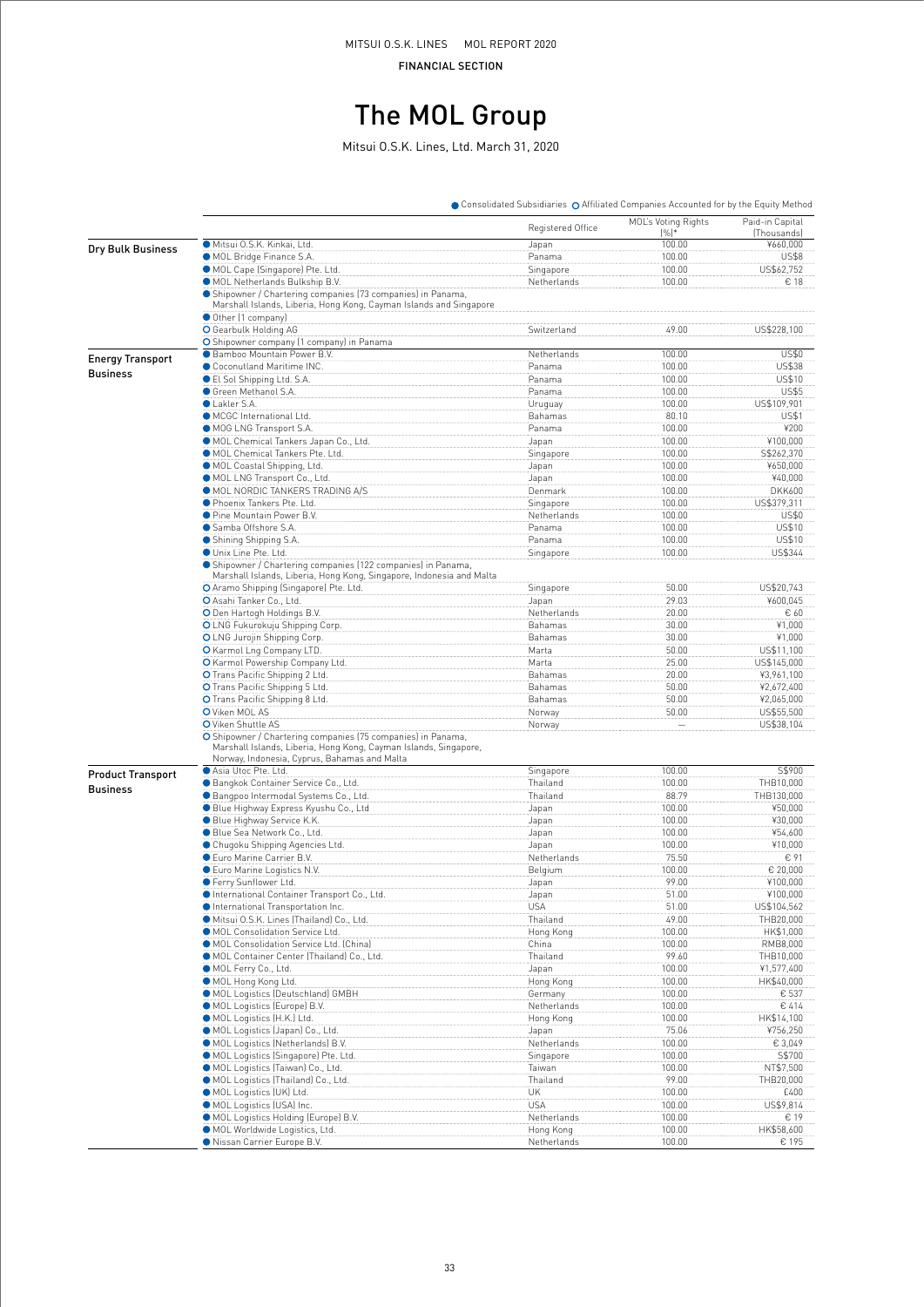## MITSUI O.S.K. LINES MOL REPORT 2020

## FINANCIAL SECTION

|                          |                                                                                                                          | Registered Office       | MOL's Voting Rights<br>$(%)^*$    | Paid-in Capital<br>(Thousands) |
|--------------------------|--------------------------------------------------------------------------------------------------------------------------|-------------------------|-----------------------------------|--------------------------------|
| <b>Product Transport</b> | Nissan Motor Car Carrier Co., Ltd.                                                                                       | Japan                   | 90.00                             | ¥640,000                       |
| <b>Business</b>          | Shanghai Huajia International Freight Forwarding Co., Ltd.                                                               | China                   | 76.00                             | US\$1,720                      |
|                          | Shosen Koun Co., Ltd.                                                                                                    | Japan                   | 79.98                             | ¥300,000                       |
|                          | ● Thai Intermodal Systems Co., Ltd.                                                                                      | Thailand                | 100.00                            | THB77,500                      |
|                          | ● TraPac Jacksonville, LLC.<br>● TraPac, LLC.                                                                            | USA<br><b>USA</b>       | 100.00<br>100.00                  |                                |
|                          | Utoc Corp.                                                                                                               | Japan                   | 67.55                             | ¥2,155,300                     |
|                          | Utoc Engineering Pte. Ltd.                                                                                               | Singapore               | 100.00                            | S\$2,000                       |
|                          | Utoc Logistics Corp.                                                                                                     | Japan                   | 100.00                            | ¥50,000                        |
|                          | Utoc Ryutsu Service Corp.                                                                                                | Japan                   | 100.00                            | ¥10,000                        |
|                          | Utoc Stevedoring Corp.                                                                                                   | Japan                   | 100.00                            | ¥50,000                        |
|                          | Utoc Transnet Corp.                                                                                                      | Japan                   | 100.00                            | ¥90,000                        |
|                          | ● World Logistics Service (U.S.A.), Inc.<br>Shipowner / Chartering companies (50 companies) in Panama, Marshall Islands, | <b>USA</b>              | 100.00                            | US\$200                        |
|                          | Liberia, Hong Kong, Cayman Islands, Singapore and Isle of Man                                                            |                         |                                   |                                |
|                          | Others (7 companies)                                                                                                     |                         |                                   |                                |
|                          | O Meimon Taiyo Ferry Co., Ltd.                                                                                           | Japan                   | 41.13                             | ¥880,000                       |
|                          | O Nippon Concept Corp.                                                                                                   | Japan                   | 15.00                             | ¥600,440                       |
|                          | O Ocean Network Express Holdings, Ltd.                                                                                   | Japan                   | 31.00                             | ¥50,000                        |
|                          | O Ocean Network Express Pte. Ltd.                                                                                        | Singapore               | $\overline{\phantom{m}}$<br>35.13 | US\$3,000,000                  |
|                          | O PKT Logistics Group Sdn. Bhd.<br>O Rotterdam World Gateway B.V.                                                        | Malaysia<br>Netherlands | 20.00                             | MYR276,354<br>€ 14,018         |
|                          | O Shanghai Kakyakusen Kaisha, Ltd.                                                                                       | Japan                   | 31.98                             | ¥100,000                       |
|                          | O Tan Cang-Cai Mep International Terminal Co. Ltd.                                                                       | Vietnam                 | 21.33                             | VND868,510,520                 |
|                          | O TIPS Co., Ltd.                                                                                                         | Thailand                | 24.44                             | THB100,000                     |
|                          | O Other (1 company)                                                                                                      |                         |                                   |                                |
| Associated               | <b>O</b> Daibiru Australia Pty Ltd.                                                                                      | Australia               | 100.00                            | A\$140,000                     |
| <b>Businesses</b>        | Daibiru CSB Co., Ltd.                                                                                                    | Vietnam                 | 99.00                             | VND349,000,000                 |
|                          | <b>O</b> Daibiru Corp.                                                                                                   | Japan                   | 51.07                             | ¥12,227,847                    |
|                          | ● Daibiru Facility Management Ltd.<br>Daibiru Saigon Tower Co., Ltd.                                                     | Japan<br>Vietnam        | 100.00<br>100.00                  | ¥17,000<br>VND124,203,000      |
|                          | Green Kaiji Kaisha, Ltd.                                                                                                 | Japan                   | 100.00                            | ¥95,400                        |
|                          | Green Shipping, Ltd.                                                                                                     | Japan                   | 100.00                            | ¥172,000                       |
|                          | Hokuso Kohatsu K.K.                                                                                                      | Japan                   | 100.00                            | ¥50,000                        |
|                          | Ikuta & Marine Co., Ltd.                                                                                                 | Japan                   | 100.00                            | ¥26,500                        |
|                          | Japan Express Co., Ltd.                                                                                                  | Japan                   | 100.00                            | ¥50,000                        |
|                          | Japan Hydrographic Charts & Publications Co., Ltd.                                                                       | Japan                   | 95.25                             | ¥32,000                        |
|                          | <b>O</b> Jentower Ltd.                                                                                                   | British Virgin Islands  | 100.00                            | <b>US\$0</b>                   |
|                          | Kitanihon Tug-boat Co., Ltd.                                                                                             | Japan                   | 62.00<br>100.00                   | ¥50,000                        |
|                          | Kobe Towing Co., Ltd.<br>Kosan Kanri Service Co., Ltd.                                                                   | Japan<br>Japan          | 100.00                            | ¥50,000<br>¥20,000             |
|                          | Kosan Kanri Service-West Co., Ltd.                                                                                       | Japan                   | 100.00                            | ¥14,400                        |
|                          | M.O. Tourist Co., Ltd.                                                                                                   | Japan                   | 100.00                            | ¥250,000                       |
|                          | Mitsui O.S.K. Kosan Co., Ltd.                                                                                            | Japan                   | 100.00                            | ¥300,000                       |
|                          | Mitsui O.S.K. Passenger Line, Ltd.                                                                                       | Japan                   | 100.00                            | ¥100,000                       |
|                          | • MOL Business Support, Ltd.                                                                                             | Japan                   | 100.00                            | ¥100,000                       |
|                          | MOL Kaiji Co., Ltd.                                                                                                      | Japan                   | 100.00                            | ¥95,000                        |
|                          | MOL Techno-Trade, Ltd.<br>Nihon Tug-Boat Co., Ltd.                                                                       | Japan<br>Japan          | 100.00<br>87.26                   | ¥490,000<br>¥134,203           |
|                          | Nishinihon Sogo Setsubi Co., Ltd.                                                                                        | Japan                   | 100.00                            | ¥10,000                        |
|                          | ● Tanshin Building Service Co., Ltd.                                                                                     | Japan                   | 100.00                            | ¥20,000                        |
|                          | ● Tokai Tugboat K.K.                                                                                                     | Japan                   | 70.00                             | ¥10,000                        |
|                          | Ube Port Service Co., Ltd.                                                                                               | Japan                   | 99.39                             | ¥14,950                        |
|                          | White Lotus Properties Ltd.                                                                                              | British Virgin Islands  | 100.00                            | ¥6.810.000                     |
|                          | Chartering company (1 company) in Panama                                                                                 |                         |                                   |                                |
|                          | Other (2 companies)                                                                                                      |                         |                                   |                                |
|                          | O Shinyo Kaiun Corp.<br>O South China Towing Co., Ltd.                                                                   | Japan<br>Hong Kong      | 36.00<br>25.00                    | ¥100,000<br>HK\$12,400         |
|                          | O Tan Cang-Cai Northern Maritime Joint Stock Co., Ltd.                                                                   | Vietnam                 | 36.00                             | VND 118,560,000                |
|                          | O Tan Canq-Cai Mep Towage Services Co., Ltd.                                                                             | Vietnam                 | 40.00                             | VND 112,717,115                |
|                          | Euromol B.V.                                                                                                             | Netherlands             | 100.00                            | € 8,444                        |
| Others                   | K&M Marine S.A.                                                                                                          | PANAMA                  | 100.00                            | ¥500                           |
|                          | Linkman Holdings Inc.                                                                                                    | Liberia                 | 100.00                            | <b>US\$3</b>                   |
|                          | Mitsui O.S.K. Holdings (Benelux) B.V.                                                                                    | Netherlands             | 100.00                            | € 17,245                       |
|                          | <b>MOL</b> [Americas] LLC.                                                                                               | <b>USA</b>              | 100.00                            |                                |
|                          | • MOL (Americas) Holdings, Inc.<br>• MOL (Asia Oceania) Pte. Ltd.                                                        | <b>USA</b><br>Singapore | 100.00<br>100.00                  | US\$200<br>S\$2,350            |
|                          | MOL (Europe Africa) Ltd.                                                                                                 | UK                      | 100.00                            | US\$8,402                      |
|                          | MOL Accounting Co., Ltd.                                                                                                 | Japan                   | 100.00                            | ¥30,000                        |
|                          | • MOL Adjustment, Ltd.                                                                                                   | Japan                   | 100.00                            | ¥10,000                        |
|                          | MOL Engineering Co., Ltd.                                                                                                | Japan                   | 100.00                            | ¥20,000                        |
|                          | • MOL Information Systems, Ltd.                                                                                          | Japan                   | 100.00                            | ¥100,000                       |
|                          | • MOL Manning Service S.A.                                                                                               | Panama                  | 100.00                            | US\$3,889                      |
|                          | MOL Marine Co., Ltd.                                                                                                     | Japan                   | 100.00                            | ¥100,000                       |
|                          | MOL Ocean Expert Co., Ltd.                                                                                               | Japan                   | 100.00                            | ¥100,000                       |
|                          | MOL Ship Management Co., Ltd.<br>MOL Ship Tech Inc.                                                                      | Japan<br>Japan          | 100.00<br>100.00                  | ¥50,000<br>¥50,000             |
|                          | MOL Treasury Management Pte. Ltd.                                                                                        | Singapore               | 100.00                            | US\$2,000                      |
|                          | O Other (1 company)                                                                                                      |                         |                                   |                                |

\* MOL's voting rights include voting rights of MOL and its subsidiaries